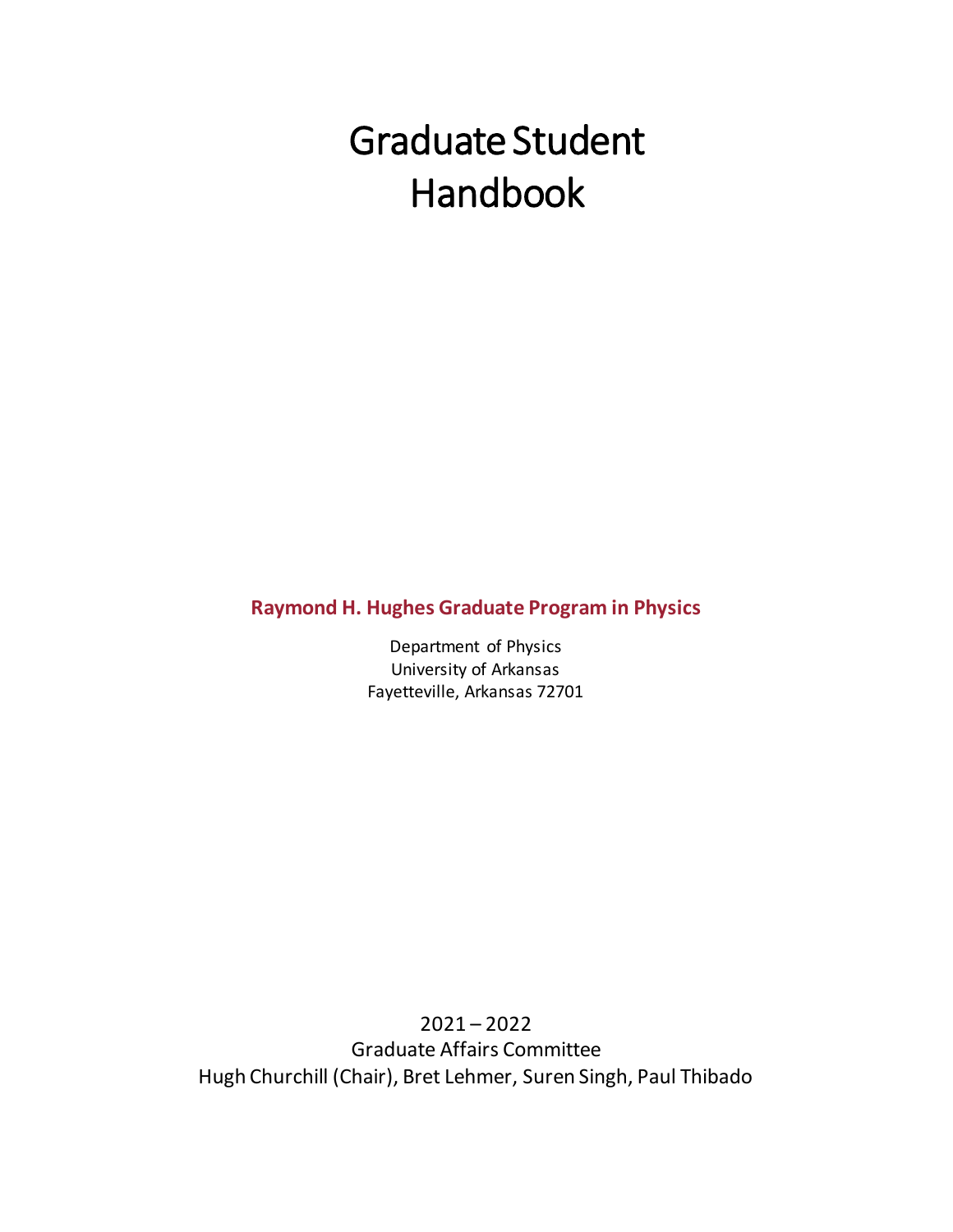# **Table of Contents**

| $\mathbf{I}$ |           |  |
|--------------|-----------|--|
|              | А.        |  |
|              | <b>B.</b> |  |
| П.           |           |  |
| Ш.           |           |  |
|              | А.        |  |
|              |           |  |
|              |           |  |
|              | <b>B.</b> |  |
|              |           |  |
|              |           |  |
|              |           |  |
| IV.          |           |  |
|              |           |  |
| v.           |           |  |
| VI.          |           |  |
| VII.         |           |  |
| VIII.        |           |  |
| IX.          |           |  |
| х.           |           |  |
| XI.          |           |  |
| XII.         |           |  |
|              |           |  |
|              |           |  |
|              |           |  |
|              |           |  |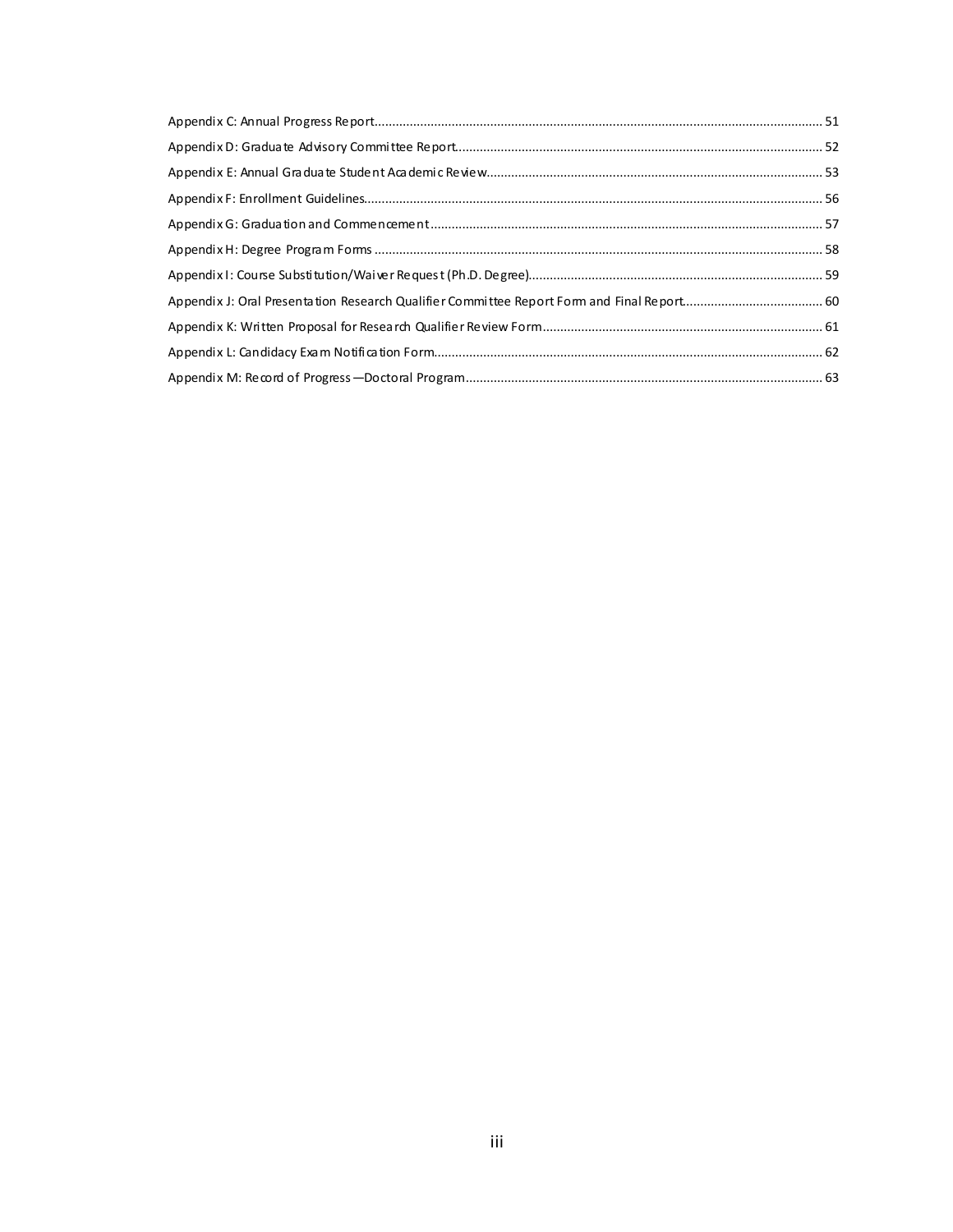### Mission Statement

<span id="page-3-0"></span>The specific goals that we wish to accomplish in our program of graduate studies are the following:

- **1. Provide basic knowledge in core physics areas.**
- **2. Develop critical thinking and problem solving skills in the conduct of research.**
- **3. Develop ability to communicate work to a broad range of audience.**

We assess our program periodically and judge its success based primarily on how well we accomplish the above goals.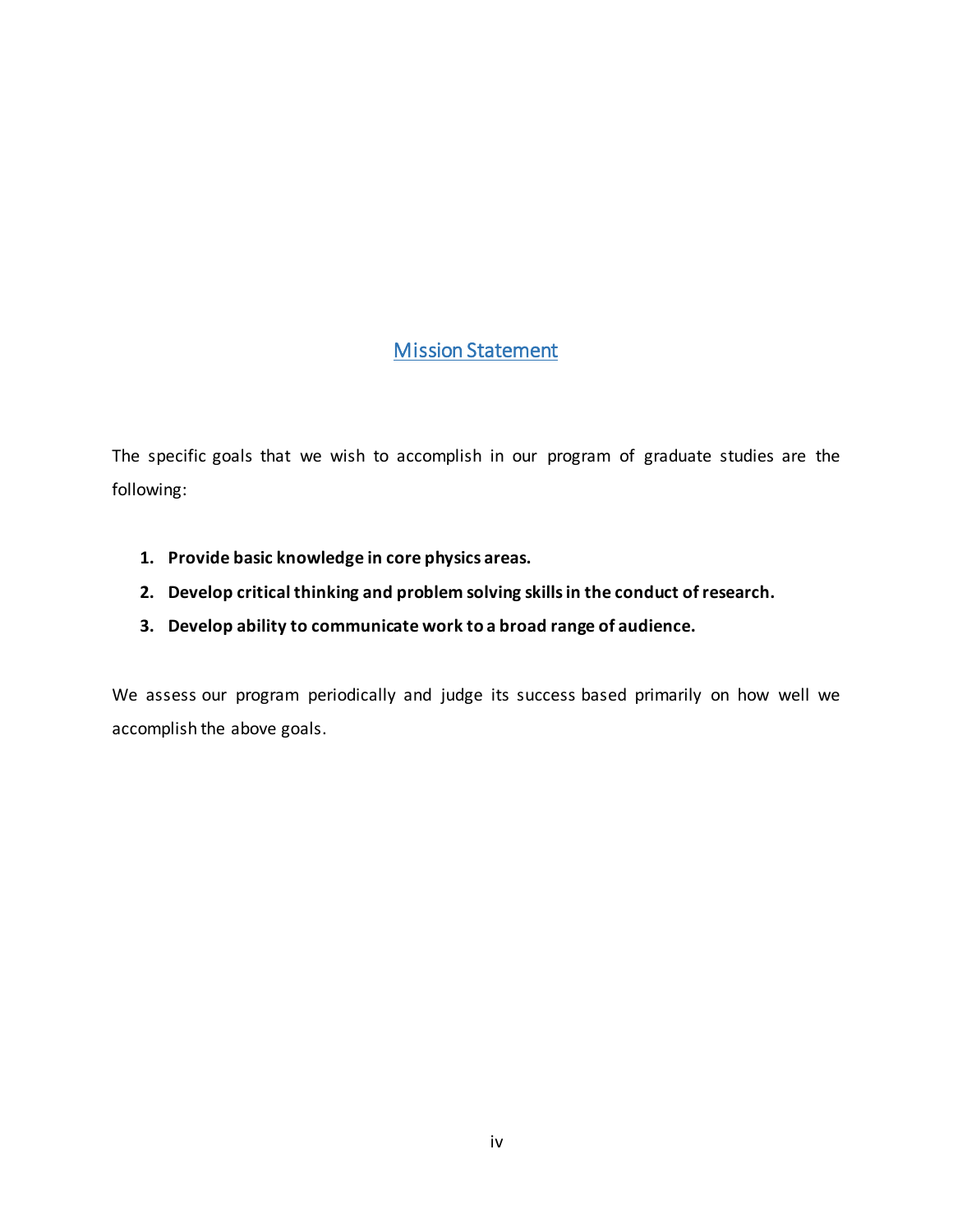### <span id="page-4-0"></span>I. A Few Important Requirements and Deadlines

Listed below for your convenience are some important requirements and deadlines. Both this Graduate Student Handbook and the [Graduate School Catalog:](https://catalog.uark.edu/graduatecatalog/programsofstudy/physicsphys/)

### <https://catalog.uark.edu/graduatecatalog/programsofstudy/physicsphys>

list details of the various requirements. The following list is not exhaustive; you are responsible for meeting all requirements and deadlines whether listed below or not.

### <span id="page-4-1"></span>A. A Few Deadlines

### **Fall Semester**

- Submit course substitution or waiver requests to the Graduate Affairs Committee at least two weeks before the fall pre-registration period, using the form i[n Appendix I.](#page-62-0) Complete all substitutions/waivers within the first two years of graduate studies.
- In consultation with your advisor, register for spring semester courses during the spring pre-registration period.
- Students completing an M.S. and wishing to pursue a Ph.D. must complete an online application by going to [Graduate School website](https://graduate-and-international.uark.edu/graduate/future-students/) and following the appropriate links.
- Second-year students must form advisory, thesis, or dissertation committee, as appropriate (see [Sec. III\)](#page-7-0). Submit forms to the Graduates School—see [Appendix H.](#page-61-0)
- File Master's thesis/Ph.D. dissertation title with the Graduate School as soon as you define a topic and title.<sup>[\\*](#page-4-2)</sup> See [Appendix](#page-61-0) H.

### **Spring Semester**

- Submit any course substitution or waiver requests to the Graduate Affairs Committee at least two weeks before the spring pre-registration period using the form in [Appendix I.](#page-62-0) Complete all substitutions/waivers within the first two years of graduate studies.
- Register for fall semester courses, in consultation with your advisor, during the preregistration period.
- Students in their third semester and beyond must have committee review of their progress in graduate studies completed by February 15. (See [Sec VII](#page-23-0) for details).

<span id="page-4-2"></span><sup>\*</sup> You can change your thesis/dissertation title later, if necessary, by using the same forms—se[e Appendix H.](#page-61-0)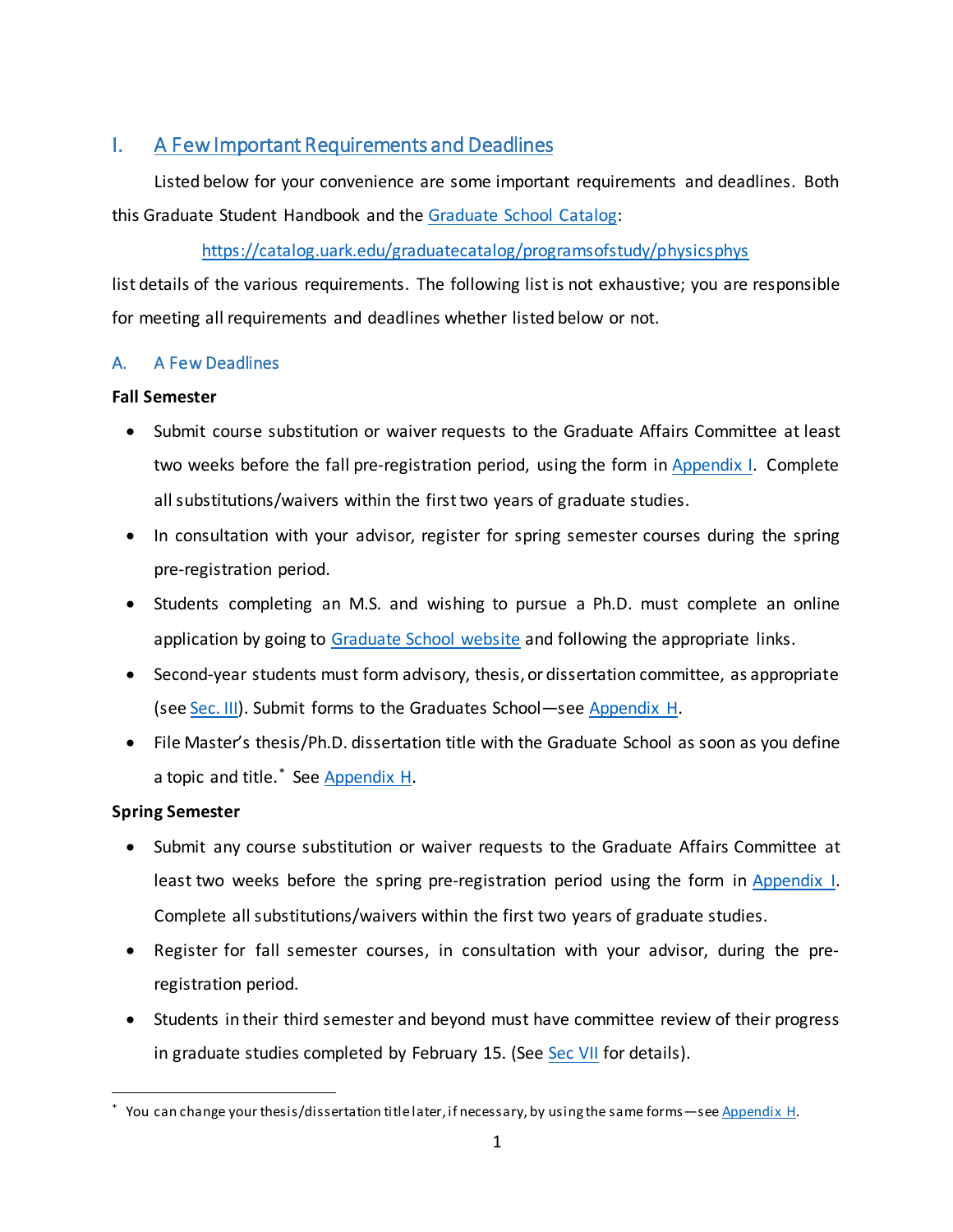#### <span id="page-5-0"></span>B. A Few Important Requirements

If we need to contact you, we will contact you via your University e-mail address or by putting a note in your mailbox in the physics office. It is your responsibility to check your e-mail regularly and mailbox daily. Unless the e-mail message bounces back, we will assume that you have seen the message.

All Ph.D. students should be admitted to the M.S. degree program *simultaneously*. This is because the department awards an M.S. degree to all students en route to a Ph.D. when they have completed all requirements for a non-thesis M.S. degree. A student not admitted to both degrees, must apply online and be admitted to receive an M.S. degree when requirements for the M.S. have been met. To apply go to [Graduate School website](https://graduate-and-international.uark.edu/graduate/future-students/) and follow the appropriate links. In addition, students must complete the following steps:

- (i) Pass the Ph.D. candidacy exam;
- (ii) Obtain a copy of UA transcript, showing all the course work needed to complete the master's degree (36 credit hours, not counting PHYS 600V and 700V);
- (iii) Submit the transcript and form Record of Progress [\(Appendix M\)](#page-66-0) to the Physics Department Graduate Student Advisor for approval;
- (iv) Have the form signed by the members of his/her PhD dissertation committee;[\\*](#page-5-1)
- (v) Then have the form signed by the Physics Department Chair;
- (vi) (vi) Submit the form to the graduate school.

All students on Assistantships in summers must be engaged in graduate studies (which could be in the form of research) and be formally registered. See [Appendix F.](#page-59-0)

All post-candidacy students must register for at least one credit hour of dissertation each semester including summers (see the [Graduate School catalog\)](http://catalog.uark.edu/graduatecatalog/).

The department expects all students to attend colloquia and encourages them to attend journal club meetings.

<span id="page-5-1"></span> <sup>\*</sup> The graduate advisor may recommend the Graduate Affairs Committee members to sign the form in cases where the dissertation committee has not been formed.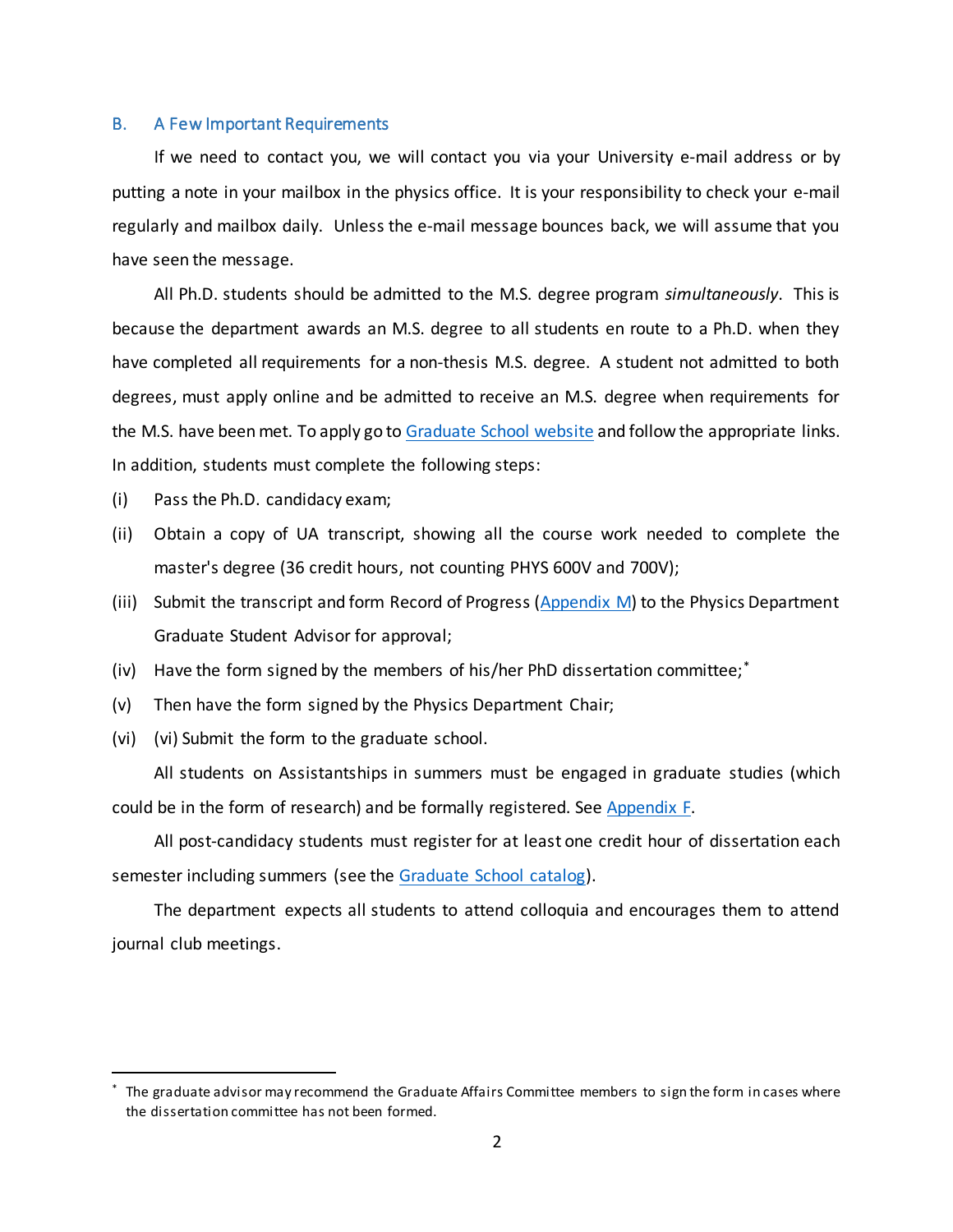### <span id="page-6-0"></span>II. Admission Requirements

#### **Prerequisites to M.S. and Ph.D. Degrees Programs:**

Prospective students must satisfy the requirements of the Graduate School as described in the Graduate School Catalog and have the approval of the Graduate Admissions Committee of the Department of Physics. To be admitted to graduate study in physics without deficiency, the candidates must have an undergraduate degree with the equivalent of a 30-hour major in physics including intermediate level courses in mechanics,<sup>[\\*](#page-6-1)</sup> electricity and magnetism,<sup>[†](#page-6-2)</sup> thermal physics,<sup>‡</sup> quantum mechanics, $§$  and mathematics through differential equations. Students who present less than the above may be admitted with deficiency subject to the approval of the department's Graduate Admissions Committee. Students may eliminate deficiencies while concurrently enrolling in graduate courses, provided prerequisites are met. The Graduate School requires the submission of general GRE scores for acceptance into the graduate school. While submission of the advanced physics Graduate Record Examination (GRE) scores is not required for admission, students who have taken the advanced physics test are urged to submit their test scores to the Physics Department to facilitate advising and placement.

### **International Students**

Students whose native language is not English must demonstrate proficiency in English by scoring a minimum of 550 (paper test) or 80 on iBT (Internet-Based Test) TOEFL for admission to the Graduate School. (This is equivalent to a score of 213 on the computer-based test).

In addition, most incoming students are administered English Language Placement Test (ELPT) during the orientation period. (Those who are required to take this test are informed so in their admission letter.) Those who fail the test will be required to enroll in EASL (English as a Secondary Language) courses. The current Graduate School policy is to pay tuition for EASL courses for students on 50% or higher GA appointments, if requested by the department.

International students on teaching assistantship have additional language requirements as described in [Sec. VIII.](#page-25-0)

<span id="page-6-1"></span>At the level of Mechanics by Symon (Addison-Wesley).

<span id="page-6-2"></span><sup>&</sup>lt;sup>†</sup> At the level of Introduction to Electrodynamics by Griffiths (Prentice Hall).

<span id="page-6-3"></span><sup>‡</sup> At the level of Heat and Thermodynamics by Zemansky and Dittman (McGraw-Hill).

<span id="page-6-4"></span><sup>&</sup>lt;sup>§</sup> At the level of Introduction to Quantum Mechanics by Griffiths (Prentice Hall).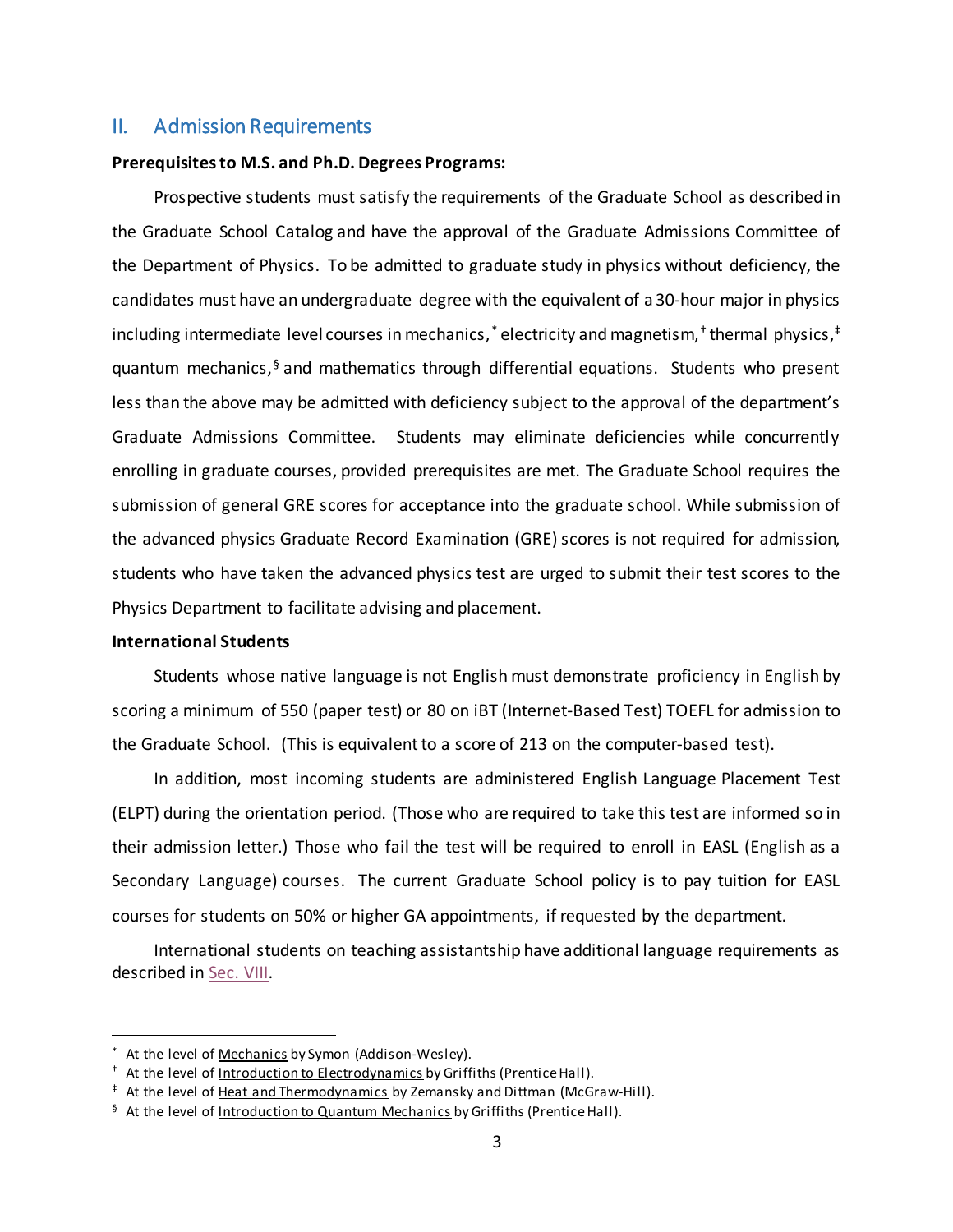### <span id="page-7-0"></span>III. Degree Requirements

The departmental requirements for various graduate degrees are given below. In addition, the candidate must satisfy the Graduate School requirements (e.g., residency requirement, etc.) as detailed in the Graduate School catalog.

### <span id="page-7-1"></span>A. Master of Science (M.S.) in Physics Degrees:

Students may choose between two M.S. degrees in the Physics Department. These are the thesis M.S. in Physics (30 credit hours required), and non-thesis M.S. in Physics (36 credit hours required).

A departmental graduate advisor will advise incoming graduate students for the first two years or until the student has chosen a thesis advisor. The student must form his/her thesis or advisory committee by the end of his/her third academic semester and file the appropriate form with the Graduate School (se[e Appendix H\)](#page-61-0). The thesis committee (thesis-path students) consists of the research advisor as chair and two members of the physics faculty. The advisory committee (for non-thesis-path students) consists of the individual study project advisor as chair and two members of the physics faculty.

Both MS degrees share the following academic requirements: Completion of PHYS 5011 Seminar - Introduction to Research; PHYS 5073 Mathematical Methods for Physics; PHYS 5413 Quantum Mechanics I; PHYS 5313 Advanced Electromagnetic Theory I; PHYS 5111 Research Techniques,[\\*](#page-7-2) and PHYS 5041 Journal Club.

MS degree candidates who have had similar courses at another institution may substitute<sup>[†](#page-7-3)</sup> up to 6 credit hours of other courses in lieu of those listed above, on a course-by-course basis, upon petitioning the Graduate School (see [Appendix I\)](#page-62-0). This should be done within the first two years of the graduate study. The committee meets two weeks before the pre-registration period each semester to consider the petitions.

<span id="page-7-2"></span> <sup>\*</sup> A grade of CR is assigned for this course. Credit for this course appears in the total credit hours requirement but not in the GPA.

<span id="page-7-3"></span><sup>†</sup> Total number of credit hours to be taken at the University of Arkansas is not affected by this substitution.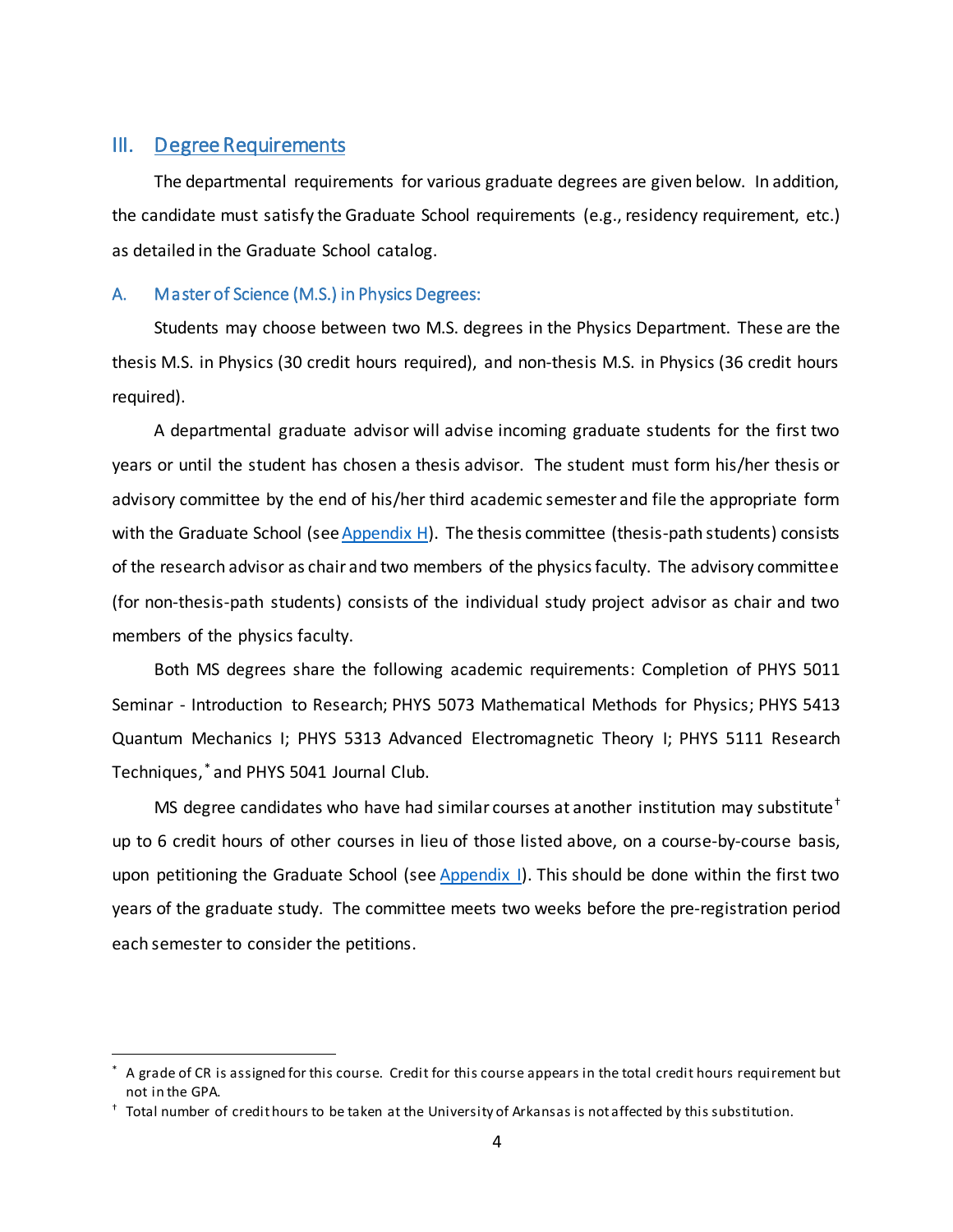All remaining required degree hours will consist of elective courses. The table below shows the minimum number of physics elective hours.

| Degree Program        | <b>Physics Electives</b> |  |
|-----------------------|--------------------------|--|
| MS Physics thesis     | 12                       |  |
| MS Physics non-thesis | 18                       |  |

Students will select electives from courses listed in the graduate catalog as appropriate to their field of specialization, with course selection approved by their thesis committees. Students can also choose courses offered by other departments, upon the approval of their thesis committees. For the purposes of this requirement, any Astronomy (ASTR) graduate course listed in the Graduate Catalog and taught through the Physics department will be considered a Physics Elective.

No more than one 4000-level course may be counted toward the 30-hour requirement for the thesis option, and no more than two 4000-level courses may be counted toward the 36-hour requirement for the non-thesis option.

The **Thesis path M.S. degree** requires completion of six Master's thesis hours under PHYS 600V and a written thesis successfully defended in a comprehensive oral exam given by the student's thesis committee.

The **Non-thesis path M.S. degree** requires completion of three hours under PHYS 502V Individual Study in Advanced Physics leading to a written project report successfully defended in a comprehensive oral exam given by the student's advisory committee. Students who pass the Physics Ph.D. candidacy examination will be considered to have satisfied the PHYS 502V requirement of the non-thesis path M.S. degree; the total 36 credit hours requirement needs to be met in order to obtain the M.S. degree. (See [Sec. IB\)](#page-5-0).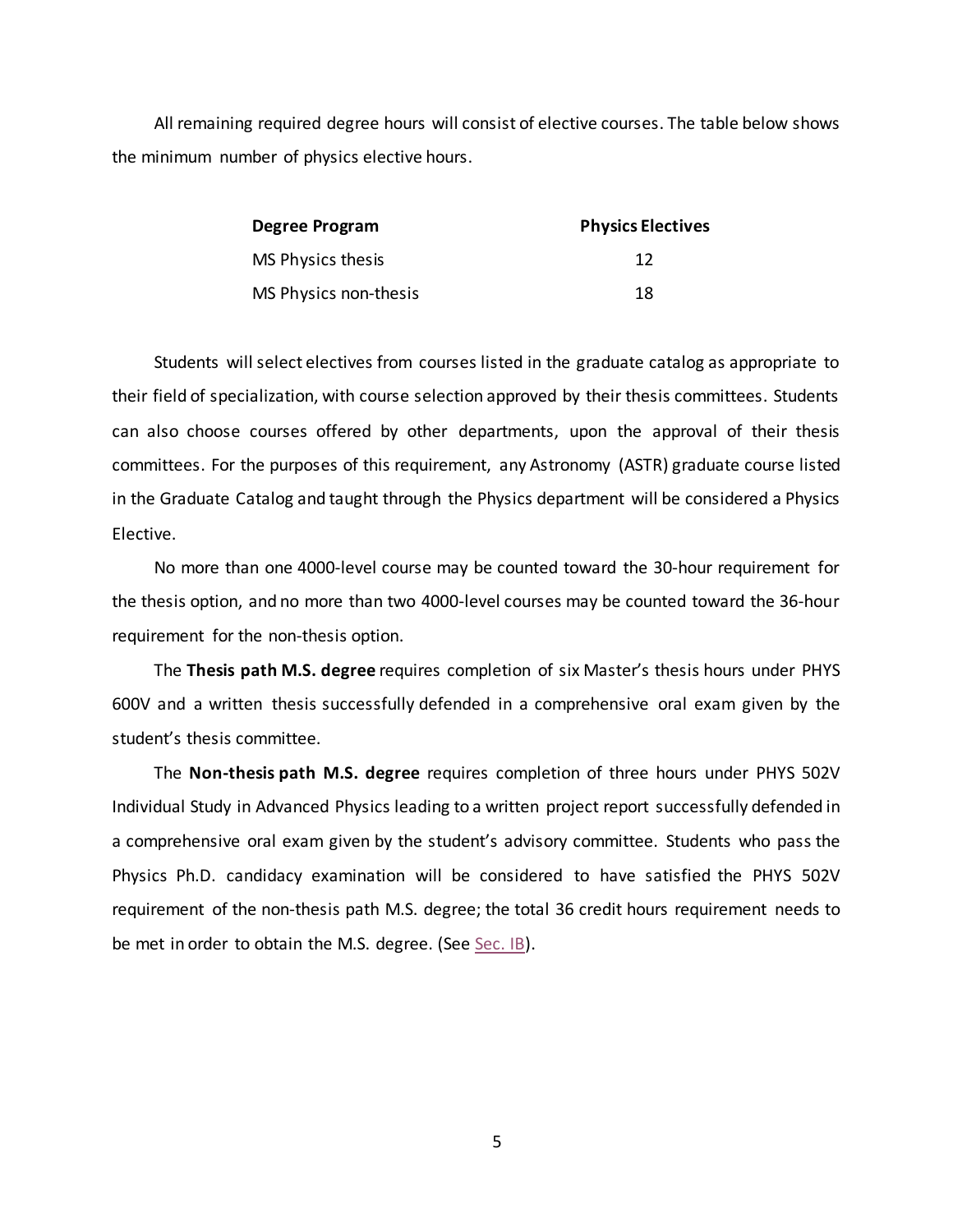### <span id="page-9-0"></span>Coursework for the M.S. Degrees—Summary Chart

### **Required Courses (12 Credit Hours)**

| PHYS-5011 Introduction to Research          | PHYS-5073 Math Methods for Physics |
|---------------------------------------------|------------------------------------|
| PHYS-5111 Research Techniques-Lab Rotations | PHYS-5413 Quantum Mechanics I      |
| PHYS-5041 Journal Club                      | PHYS-5313 Advanced EM I            |



Strongly Recommended Elective Courses

<span id="page-9-2"></span><span id="page-9-1"></span>

| <b>PHYS-5423</b>  | <b>Quantum Mechanics II</b>                       |
|-------------------|---------------------------------------------------|
| <b>PHYS-5363</b>  | Scientific Computation (Co-listed with MATH 5363) |
| <b>PHYS-5263L</b> | <b>Experiment and Data Analysis</b>               |

| <b>ELEG 4203</b> | Semiconductor Devices                                     |
|------------------|-----------------------------------------------------------|
| <b>ELEG 5213</b> | Integrated Circuit Fabrication Technology                 |
| <b>ELEG 5273</b> | Electronic Packaging                                      |
| <b>ELEG 5323</b> | Nanostructures I                                          |
| <b>ELEG 6233</b> | Solid State Electronics II                                |
| <b>ELEG 6273</b> | Advanced Electronic Packaging                             |
| MEEG 4303        | Materials Laboratory                                      |
| <b>MEEG 4443</b> | Thermal and Vibration Analysis and Testing of Electronics |
| MEEG 5623        | Intro to MEMS                                             |
| <b>MEPH 5873</b> | Nanofabrication and Processing                            |
| <b>MGMT 5383</b> | Intra/Entrepreneurship of Technology                      |
| <b>CSCI 4203</b> | Operating Systems                                         |
| <b>CSCI 5303</b> | Parallel Programming                                      |
|                  |                                                           |

<span id="page-9-3"></span> <sup>\*</sup> PHYS 600V and 700V should not be counted towards the required 36 hours.

<span id="page-9-4"></span><sup>†</sup> Courses taken outside of physics must fit the student's program of specialization and career goals and must be approved by her/his advisory committee. Some of the suggested courses are: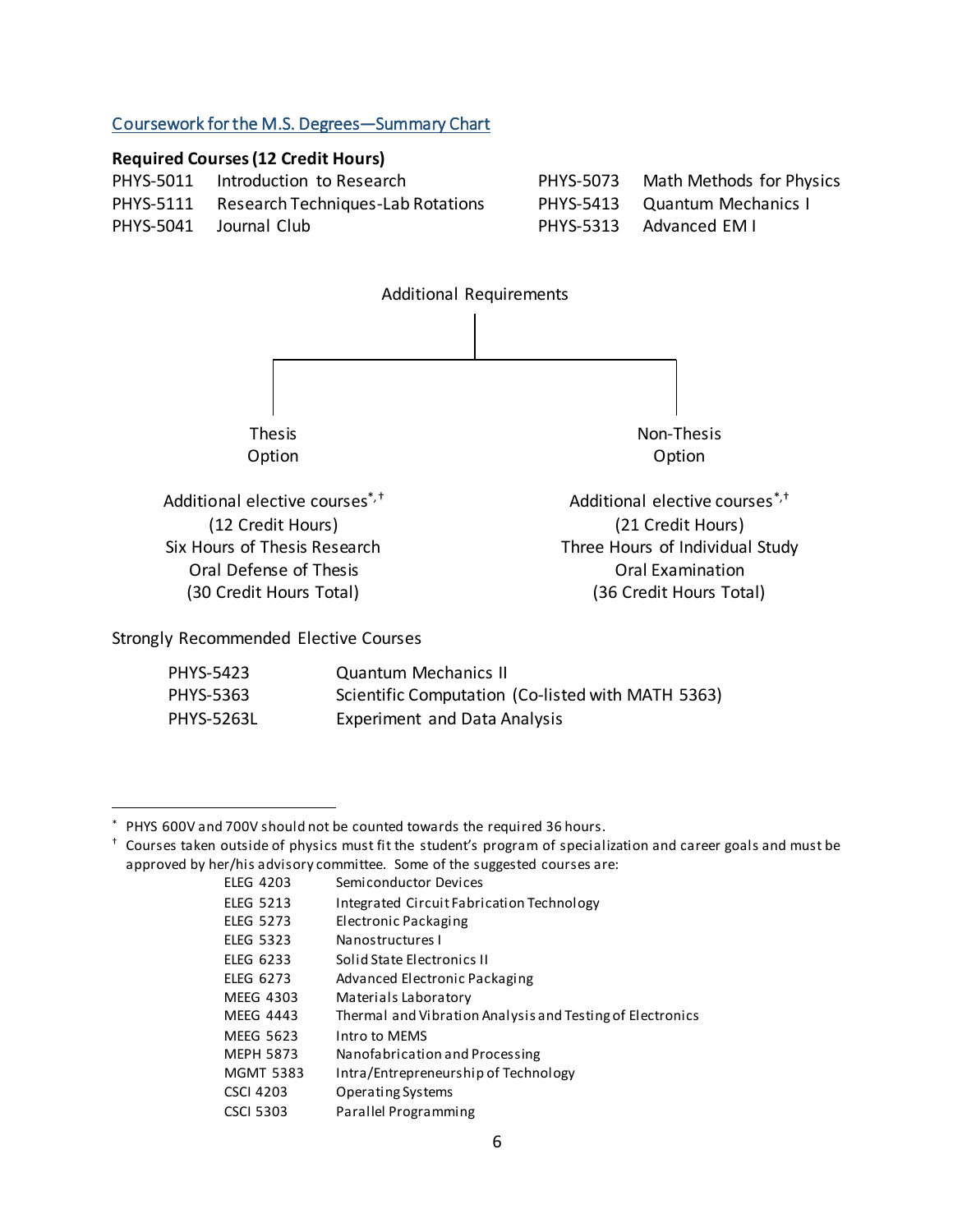### <span id="page-10-0"></span>Typical Program of Study (M.S. Students)

### **1st Semester**[\\*](#page-10-2)

<span id="page-10-1"></span>PHYS 5011 Introduction to Research PHYS 5073[†](#page-10-3) Mathematical Methods for Physics PHYS 541[3†](#page-10-1) Quantum Mechanics I

### **2nd Semester**

PHYS 5313 Advanced Electromagnetic Theory I PHYS 5111 Research Techniques-Lab Rotations PHYS 5423 Quantum Mechanics II (recommended) and/or Elective(s) PHYS 5041 Journal Club

### **Summer**

Research

### **3rd & 4th Semesters**

Research and Electives

<span id="page-10-2"></span>All graduate students on TA appointments are required to register for one credit-hour of PHYS 500V-Laboratory and Classroom Practices in Physics during their first semester of appointment.

<span id="page-10-3"></span> $<sup>†</sup>$  A diagnostic exam will be administered in the first class meeting of these courses. In view of the results of this</sup> exam, the instructor may (i) modify the syllabus of the course, (ii) assign a student additional reading and homework problems, or (iii) advise a student to take an undergraduate course first.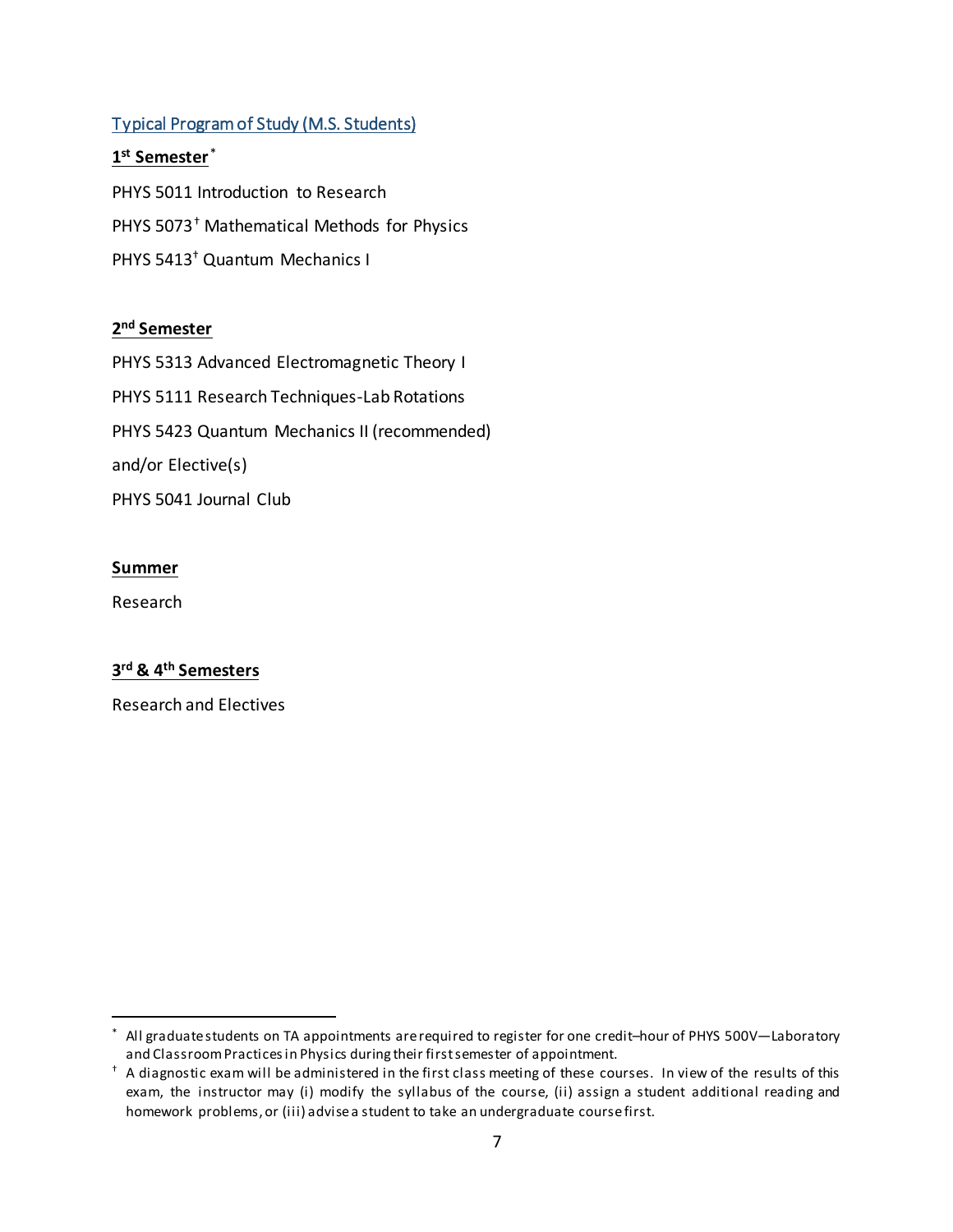#### <span id="page-11-0"></span>B. Requirements for the Doctor of Philosophy degree:

Admission to candidacy for the Ph.D. degree requires students to (a) form a dissertation committee, (b) pass the research-based candidacy exam, (c) obtain a minimum grade of B in core physics courses, (d) work with the physics office manager to post a public announcement of dissertation/thesis defense, and (e) file a Record of Progress form (see [Appendix M\)](#page-66-0) with the Graduate School.

A departmental advisor will advise incoming graduate students for the first year or until the student has chosen a dissertationadvisor. The student must form his/her dissertation committee by the end of his/her second academic semester and file the appropriate forms with the Graduate School (see [Appendix H\)](#page-61-0). The dissertation committee consists of the research advisor as chair and two other members of the graduate faculty.

The research-based candidacy examination, also known as the PhD qualifier, consists of a written proposal and oral presentation. All students entering the PhD graduate program in the fall semester must take their qualifier no later than the end of their fifth semester of graduate studies. Students entering the PhD graduate program in the spring semester must take their qualifier no later than the end of their sixth semester of graduate studies. Especially wellprepared students are encouraged to take their qualifier earlier. A candidate failing the researchbased qualifier in his/her first attempt, will have one additional semester for a second and final attempt.

Ph.D. students must complete a minimum of 33 semester-hours in 5000- and/or 6000-level courses beyond their Bachelor of Science degree. Courses taken to fulfill the requirements for the University of Arkansas M.S. Physics degrees can be included in this 33 semester-hour requirement. Students who have had similar courses at another institution may obtain a waiver,[\\*](#page-11-1) on a course-by-course basis, upon petitioning to the Graduate Affairs Committee [\(Appendix I\)](#page-62-0). This should be done within the first two years of the graduate study. Students requesting transfer of credit for core courses may be required to demonstrate their proficiency by taking the finals in the core courses and passing them with a minimum grade of B. The Graduate Affairs

<span id="page-11-1"></span>Each waived course reduces the credit hour requirement for the degree.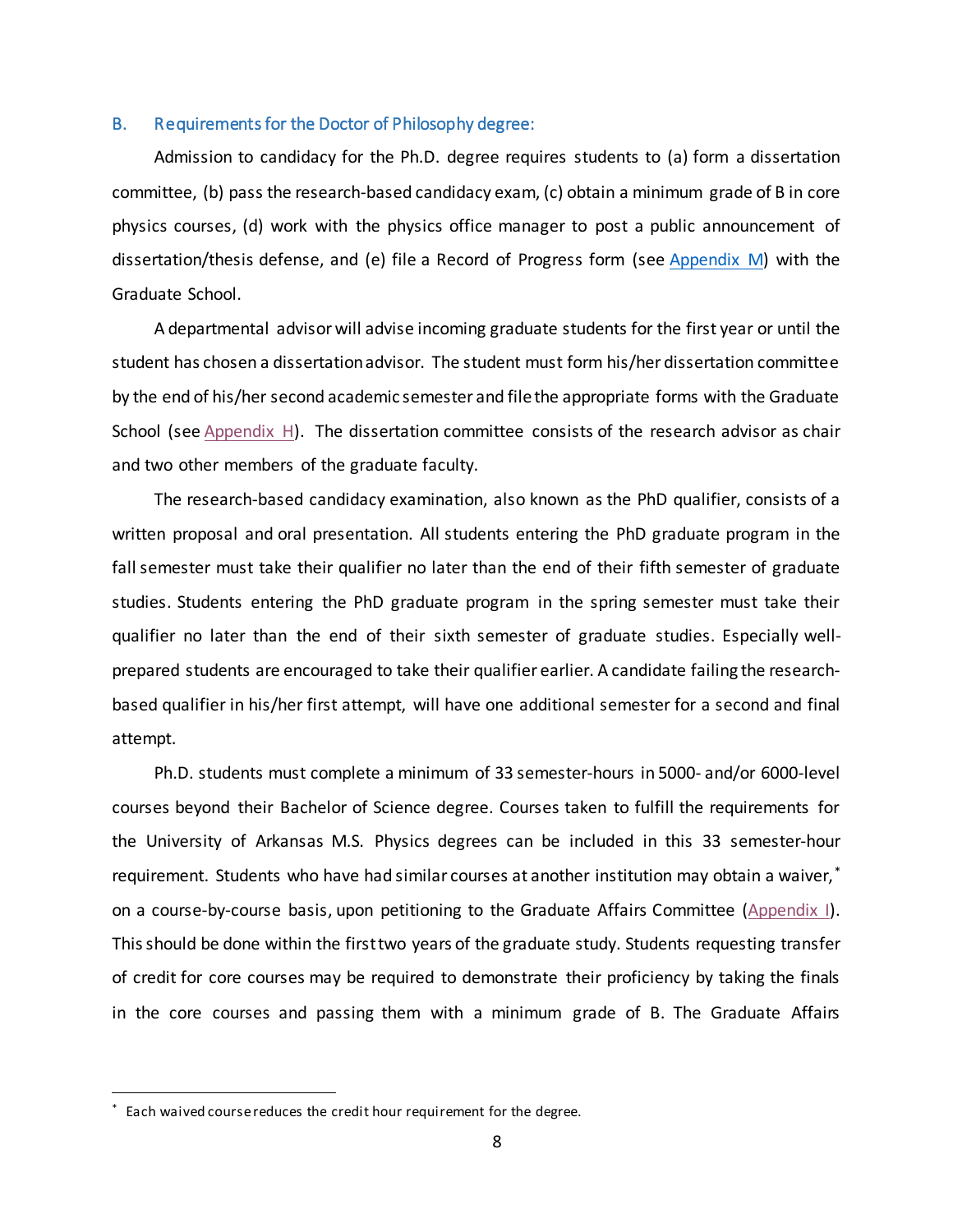Committee may consider student performance in other related courses taken here in reaching a decision on this request.

Ph.D. students must take PHYS 5011 Seminar—Introduction to Research, PHYS 5111 Research Techniques-Lab Rotations,[\\*](#page-12-0) PHYS 5041 Journal Club, PHYS 5073 Mathematical Methods for Physics, PHYS 5413 Quantum Mechanics I, PHYS 5313 Advanced EM I, PHYS 5103 Advanced Mechanics, and PHYS 5213 Statistical Mechanics. Fifteen additional semester hours in elective physics graduate courses will be required, and they must be selected from the 5000- or 6000 level courses listed in the graduate catalog appropriate to the student's field of specialization and approved by the student's dissertation committee. For the purposes of this degree requirement, any Astronomy (ASTR) graduate course listed in the Graduate Catalog and taught through the Physics department will be considered a Physics Elective. Additional elective courses outside of the Physics department may be taken with dissertation committee approval.

A minimum grade of B is required in the following core courses: PHYS 5073 Mathematical Methods for Physics, PHYS 5413 Quantum Mechanics I, PHYS 5313 Advanced EM I, PHYS 5103 Advanced Mechanics, and PHYS 5213 Statistical Mechanics. If a minimum grade of B is not obtained, the course may be repeated once at the next offering. If the student cannot obtain a minimum of B on two attempts, he/she will not be allowed to continue in the Ph.D. program.

By the end of the sixth semester, all PhD students must pass the research qualifier and pass PHYS 5073 Mathematical Methods for Physics, PHYS 5413 Quantum Mechanics I, and PHYS 5313 Advanced EM I.

Ph.D. students must also earn 18 hours of credit in PHYS 700V Doctoral Dissertation, submit a dissertation, and defend it successfully in a comprehensive oral examination given by the dissertation committee. **The doctoral degree will be awarded to students who complete a minimum of 72-graduate semester credit hours beyond the bachelor's degree.**

<span id="page-12-0"></span> <sup>\*</sup> A grade of CR will be assigned for this course. This course counts toward the total credit hour requirement but does not count in GPA.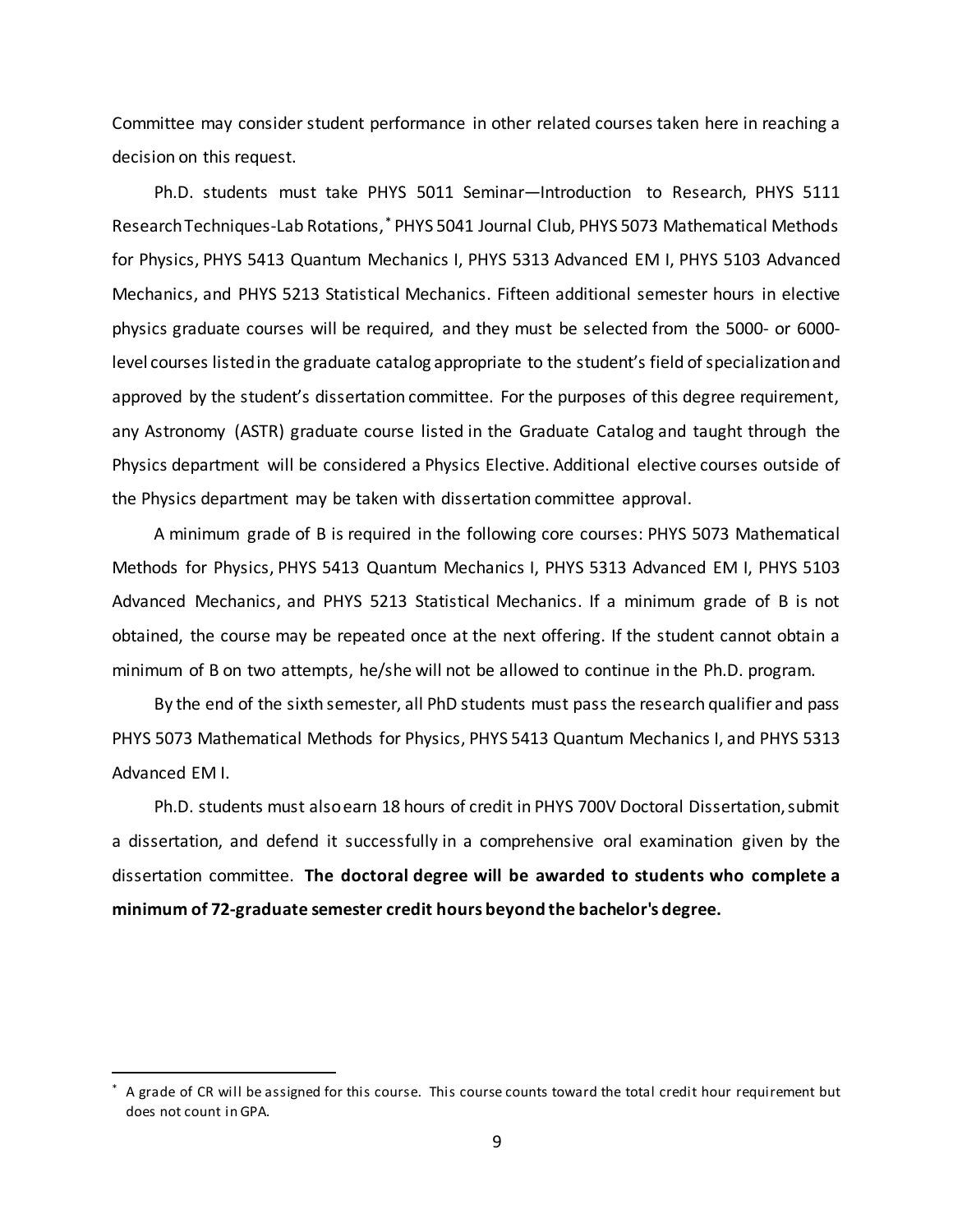### <span id="page-13-0"></span>**Required Coursework for Physics Ph.D. Students—Summary Chart**

Required Courses [\\*](#page-13-3)

<span id="page-13-2"></span>

| <b>PHYS 5011</b> | Introduction to Research                       |
|------------------|------------------------------------------------|
| <b>PHYS 5111</b> | Research Techniques-Lab Rotations              |
| <b>PHYS 5041</b> | Journal Club                                   |
| <b>PHYS 5073</b> | Mathematical Methods for Physics <sup>+</sup>  |
| <b>PHYS 5413</b> | Quantum Mechanics I <sup>+</sup>               |
| <b>PHYS 5313</b> | Advanced Electromagnetic Theory I <sup>t</sup> |
| <b>PHYS 5103</b> | Advanced Mechanics <sup>+</sup>                |
| <b>PHYS 5213</b> | Statistical Mechanics <sup>+</sup>             |

At least fifteen credit hours of additional coursework chosen from the 5000/6000-level Physics courses listed in the Graduate School Catalog. Students are strongly encouraged to take the following courses as part of the elective courses:

| <b>PHYS 5423</b> | <b>Quantum Mechanics II</b>                       |
|------------------|---------------------------------------------------|
| <b>PHYS 5323</b> | Advanced Electromagnetic Theory II                |
| PHYS 5263L       | <b>Experiment and Data Analysis</b>               |
| PHYS 5363        | Scientific Computation (co-listed with MATH 5363) |

### <span id="page-13-1"></span>Concentrations in Astrophysics, Biophysics and Neuroscience

Physics PhD students may also choose one of the following concentrations by meeting its requirements: Astrophysics, Biophysics, or Neuroscience (concentration will print on transcript).

<span id="page-13-3"></span>All graduate students on TA appointments must register for 1 credit-hour of PHYS 500V Laboratory and Classroom Practices in Physics during their first semester of appointment.

<span id="page-13-4"></span> $<sup>†</sup>$  A diagnostic exam may be administered in the first class meeting of these courses. In view of the results of this</sup> exam, the instructor may (i) modify the syllabus of the course, (ii) assign a student additional reading and homework problems, or (iii) advise a student to take an undergraduate course first.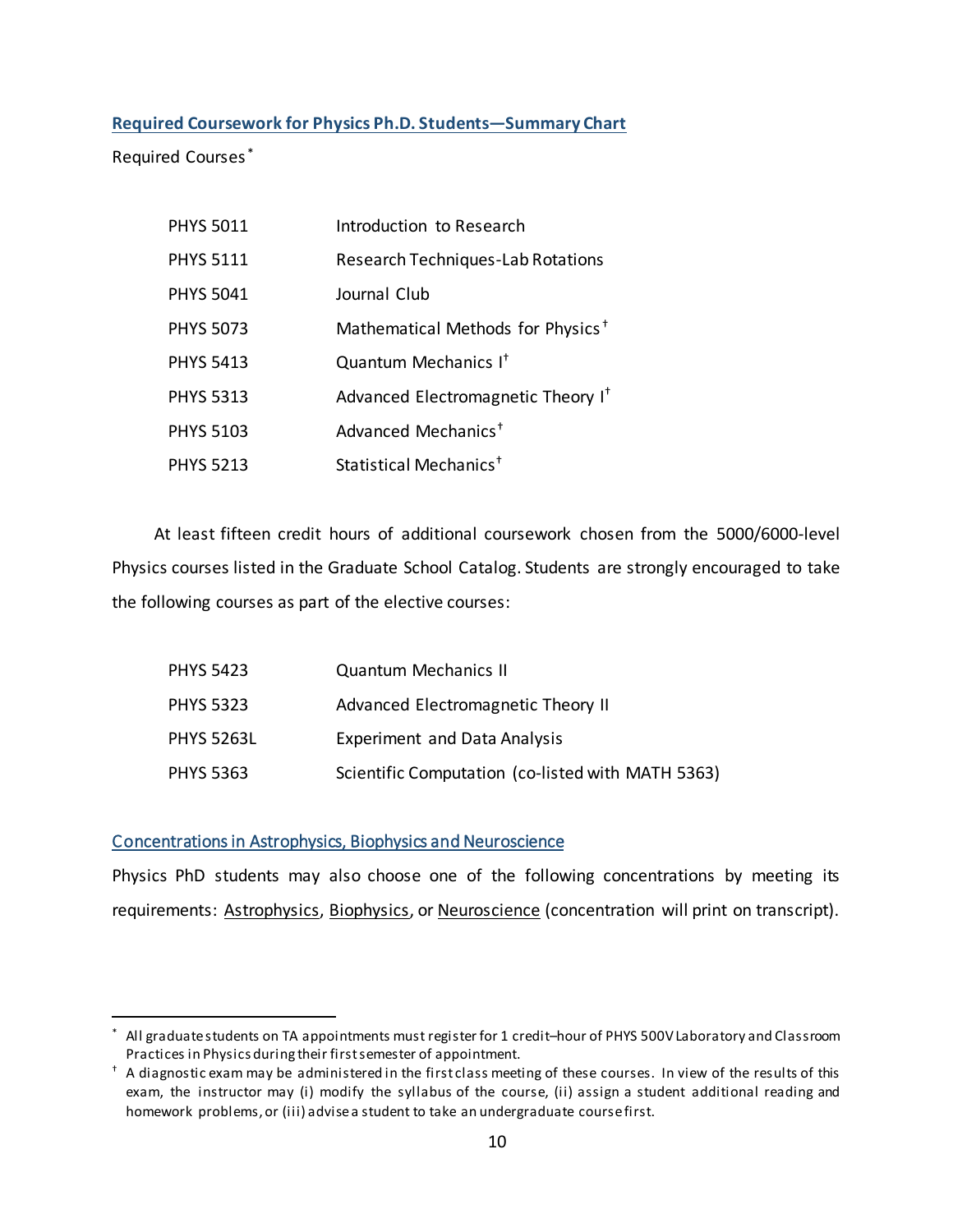### **Astrophysics Concentration**

### **(Program Coordinators: Prof. D. Kennefick, Prof. J. Kennefick, and Prof. Lehmer)**

Physics Ph.D. with Astrophysics Concentration students must also take:

ASTR 5033 Astrophysics I: Planets and Stars

ASTR 5043 Astrophysics II: Galaxies and Cosmology

Nine (9) additional hours in elective coursework appropriate to the student's field of specialization and approved by the student's research thesis advisory committee.

### **Biophysics Concentration**

### **(Program Coordinators: Prof. Kumar, Prof. Li, and Prof. Wang)**

Physics Ph.D. with Biophysics Concentration students must also take:

BIOL 5313 Molecular Cell Biology

PHYS 5613 Introduction to Biophysics and Biophysical Techniques

Nine (9) additional hours in elective coursework appropriate to the student's field of specialization and approved by the student's research thesis advisory committee.

### **Neuroscience Concentration**

### **(Program Coordinator: Prof. Shew)**

Physics Ph.D. with Neuroscience Concentration students must also take:

BIOL 4793 Intro to Neurobiology

PSYC 4183 Behavioral Neuroscience

Nine (9) additional hours in elective coursework appropriate to the student's field of specialization and approved by the student's research thesis advisory committee.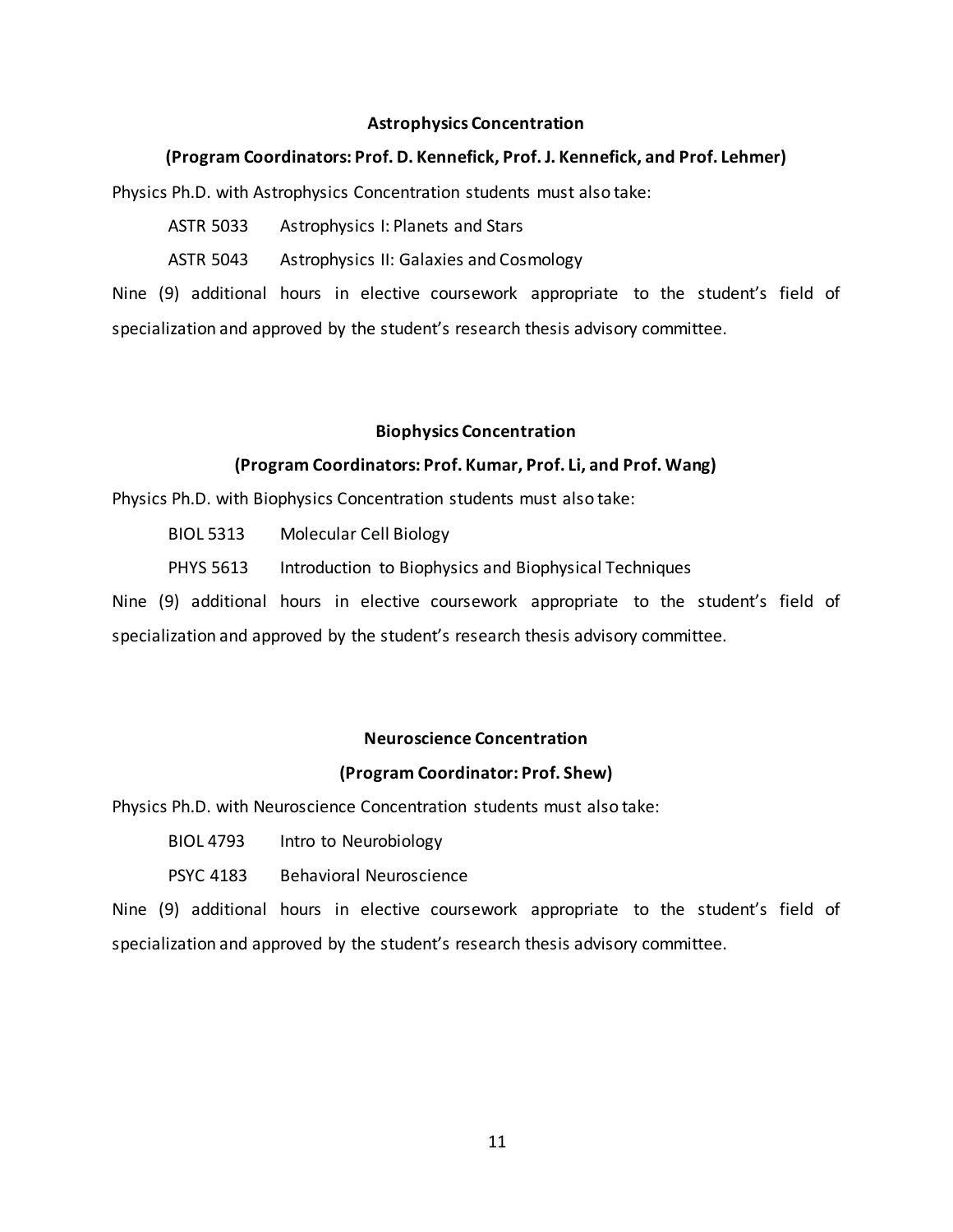### <span id="page-15-0"></span>**Typical Program of Study (Physics Ph.D. Students)**

| PHYS 5011 Introduction to Research | PHYS 5313 Advanced EM Theory I |
|------------------------------------|--------------------------------|
|                                    |                                |

- PHYS 5073 Math Methods for Physics
- PHYS 5413 Quantum Mechanics I

### **1st Semester (Fall) 2nd Semester (Spring)**

|          | PHYS 5313 Advanced EM Theory I         |
|----------|----------------------------------------|
|          | PHYS 5041 Journal Club                 |
|          | PHYS 5111 Research Tech./Lab Rotations |
| Elective |                                        |

### **Summer I**

Research

### **3rd Semester (Fall) 4th Semester (Spring)**

PHYS 5103 Advanced Mechanics PHYS 5213 Statistical Mechanics Elective Elective Research **Research** Research

### **Subsequent Semesters and Summers**

Elective

Research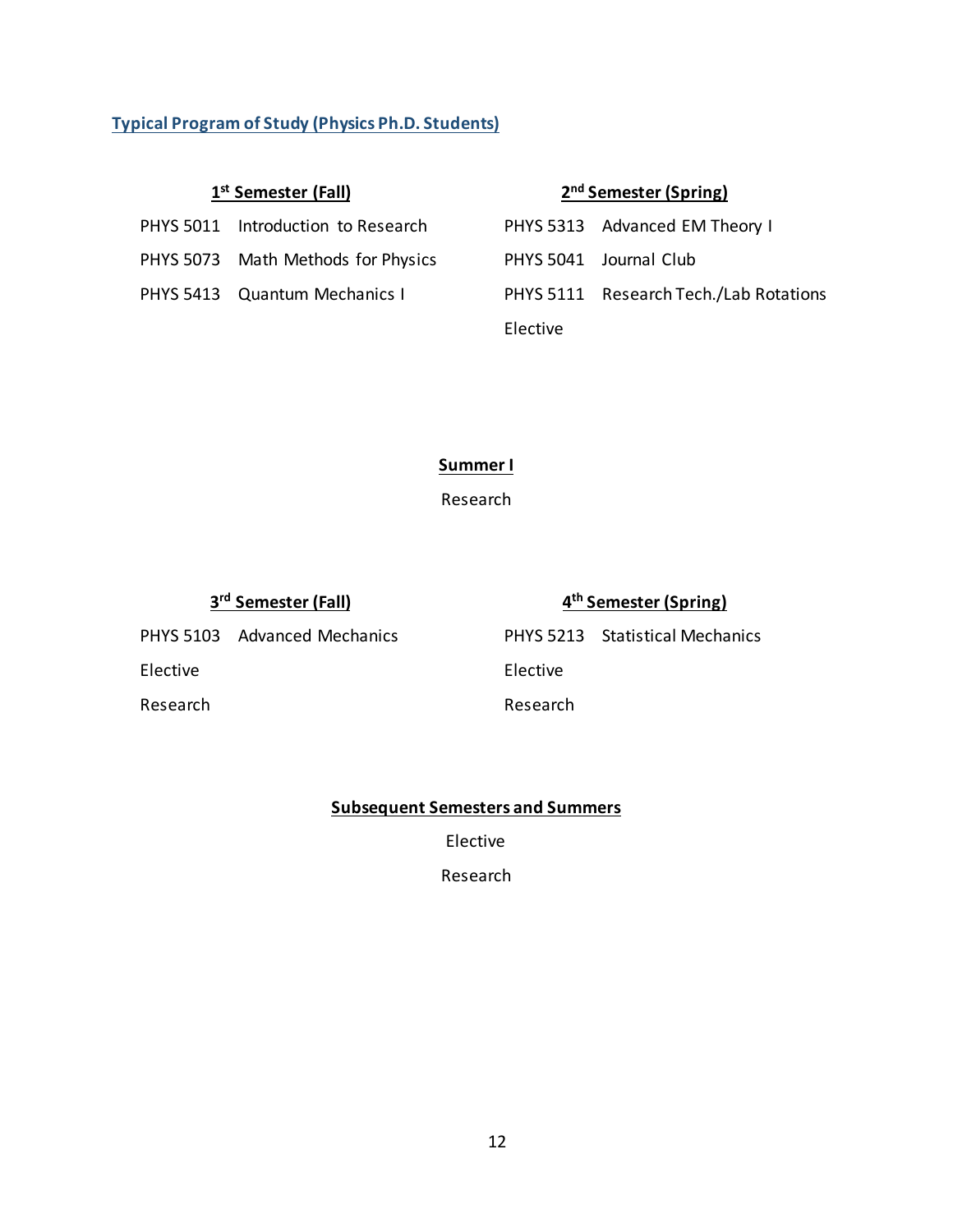### <span id="page-16-0"></span>IV. Candidacy Examination

#### <span id="page-16-1"></span>Research Based Written Proposal and Oral Presentation Ph.D. Qualifier

#### **Who must pass the PhD research-based qualifier and when:**

All physics PhD students are required to pass the research-based qualifier. The qualifier is a written proposal prepared and orally presented by the candidate, which describes in detail his/her plan for research that will become the basis of their PhD thesis. The purpose of the qualifier is to determine if the student is prepared to move to the independent research stage of his/her degree. Upon satisfactorily completing the qualifier, in compliance with the standards outlined by the University of Arkansas Graduate School, the student will be admitted to candidacy and will proceed to work toward completion of the PhD degree.

All students entering the PhD graduate program in the fall semester must take their qualifier no later than the end of their fifth semester of graduate studies. Students entering the PhD graduate program in the spring semester must take their qualifier no later than the end of their sixth semester of graduate studies. Especially well-prepared students are encouraged to take their qualifier earlier. Students who complete a Master's degree under a physics faculty research advisor at the University of Arkansas and are then admitted to the PhD program must schedule their qualifier by the end of their second semester. Failure to schedule the qualifier will be considered a failure to pass.

#### **What are the departmental goals for the research-based qualifier?**

Both the written proposal and oral presentation must establish an original and substantive plan for the proposed study that will deepen the candidate's knowledge in his/her selected area of research. The qualifier committee expects the candidate to demonstrate a depth of knowledge in his/her area of study with respect to both the literature and the fundamental physical principles that form the basis of the field. In addition, the committee will evaluate the proposed research to determine whether or not the candidate understands the proposal, has a clear idea of what is required to complete it, and whether or not it is reasonable that it can be completed within the expected time frame.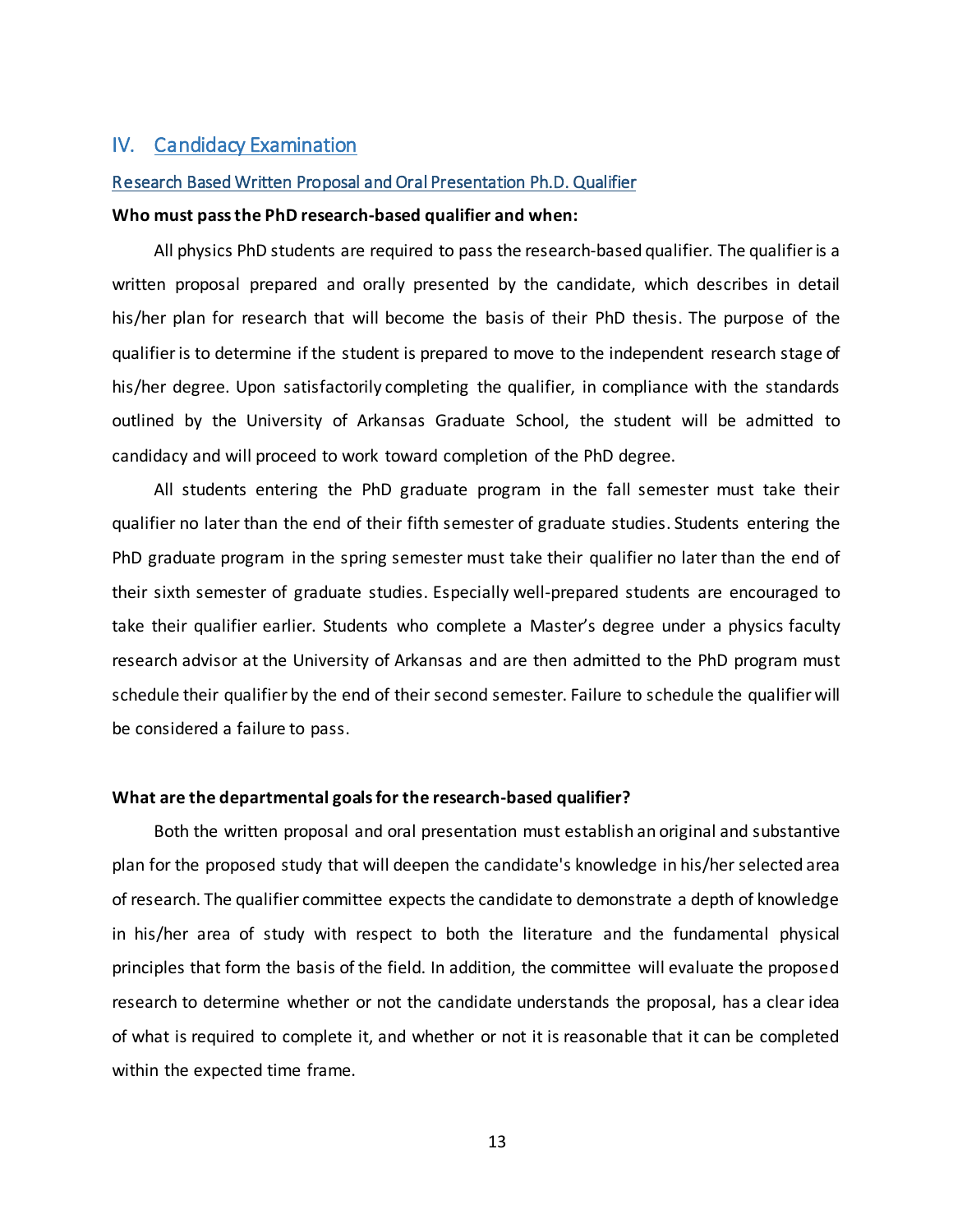#### **What is the make-up of the PhD qualifier committee?**

Before the candidate schedules their qualifier, they must first have their PhD qualifier committee approved by the graduate affairs committee (GAC). The qualifier committee consists of the candidate's research advisor and three other members of the graduate faculty typically drawn from the candidate's dissertation committee. The GAC, in consultation with the candidate's research advisor, will select the three members of the qualifier committee and appoint its chair. The purpose of the GAC selection process is to provide a reasonable level of uniformity across all qualifier committees and ensure members have the necessary expertise. The GAC will communicate to the candidate the members of the qualifier committee and the expectations of the written proposal and oral presentation. In addition, the GAC will communicate to the chair of the qualifier committee the documentation requirements.

#### **Expectations for written proposal:**

The written proposal must contain between 2,500 and 3,500 words, with the actual word count noted at the top of the first page (this does not include the required one or more pages for literature citations, which should be thorough and directly relevant to the proposal). The written proposal should be double-spaced, use 12-point font, leave one inch margins, and be organized by sections, including cover page, abstract or summary, objectives or aims, introduction and background, experimental and/or theoretical tools, detailed activities already completed, proposed future activities, expected outcomes, timeline, and literature citations (properly numbered in the body, and including all authors, article title, journal, volume, page, and year).

Proposal content should cover the candidate's broad area of physics research (e.g., condensed matter, astrophysics, etc.), his/her sub-area of research (e.g., quantum optics, superresolution microscopy, etc.), his/her specific project, and a description of the tools and techniques required to perform the research.

It is critical the candidate appreciate that the written proposal is not simply a literature review, but must detail research activities already carried out by the candidate (beyond the literature review). The candidate must show that they are already actively engaged in research, following the guidance of their research advisor, and making satisfactory progress by providing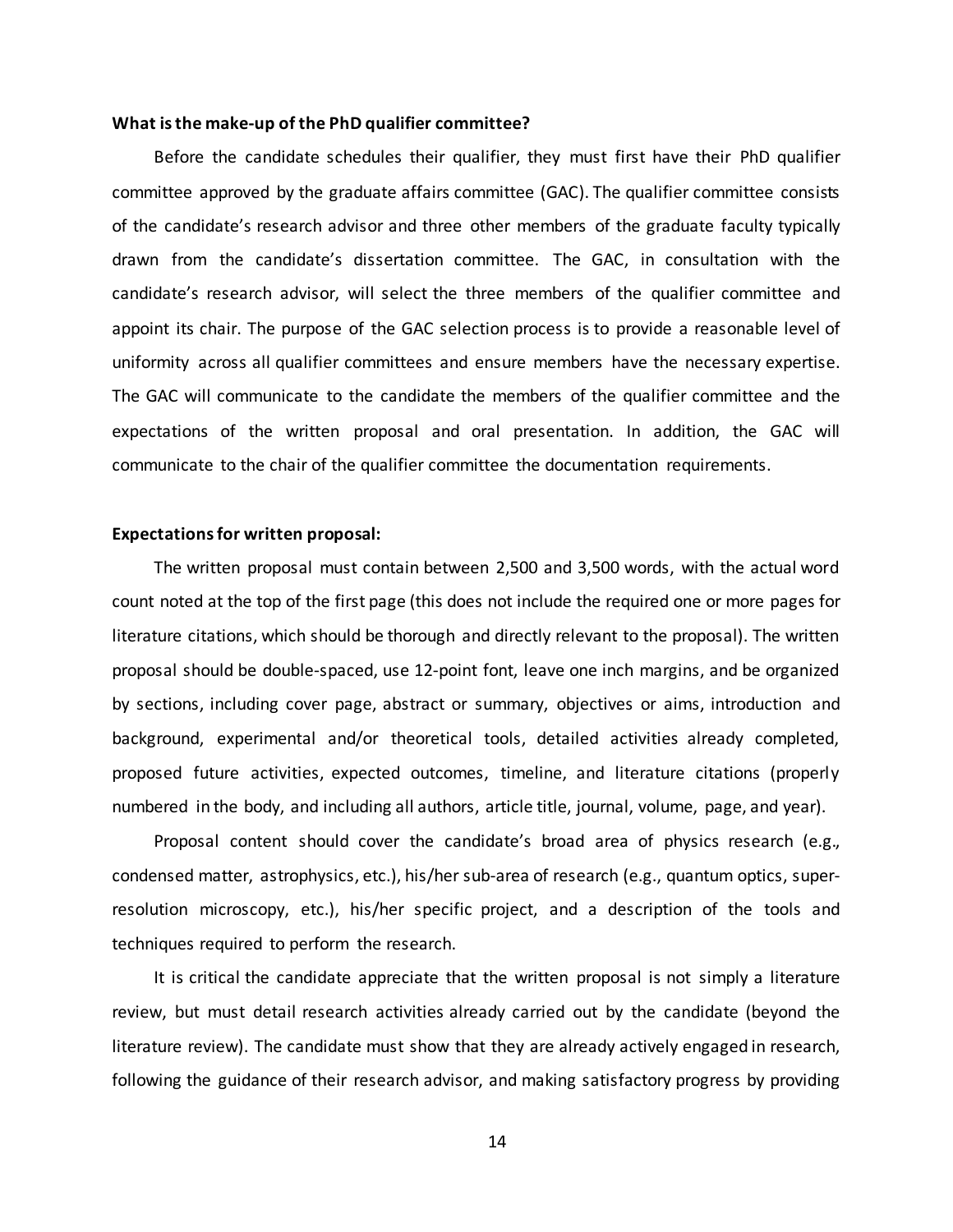detailed results of their works. It is expected that these works may not yet be publishable, but are nevertheless essential for progression. There should be ample evidence that the student has learned the techniques and methods of his or her specific area of research. This evidence could take many forms: reproducing or re-deriving known results, running numerical simulations, completing essential experimental steps, etc.

It is vital that a strong effort is made to create a clear and well-organized proposal. This is a fundamental skill for all practicing physicists, whether they are working in industry, academia, or government. Good technical writing skills, such as the appropriate inclusion of informative graphs and tables, must be evident. PhD level physicists should be able to demonstrate skills with software packages such as TeX, MS Word, MS Excel, Origin, Mathematica, or their equivalents, beyond basic typing and formatting. Creativity and originality is expected, with the proposal written in the candidate's own words. Every candidate must understand that plagiarism is unacceptable.

#### **Timing for written proposal, written feedback, and scheduling of oral presentation:**

The candidate's written proposal must be provided to his/her qualifier committee four weeks prior to the date of the oral presentation. Each member of the committee has one week to respond with a written review. The written review must use the [Appendix K](#page-64-0) form and should briefly summarize the proposed research, express the strengths and weaknesses of its intellectual merits, and provide a list of mandatory revisions. The candidate must revise the written proposal based on this feedback and provide the modified version to the qualifier committee one week before the oral presentation. The candidate is responsible for providing to the GAC copies of the written proposal (before and after revisions) and the written reviews.

#### **Expectations for oral presentation:**

The candidate should allow 90 minutes for the oral part of the qualifier and plan a 40 minute presentation. The oral presentation should follow the written proposal. The candidate decides if the presentation is open to the public, includes other faculty, or is a closed presentation.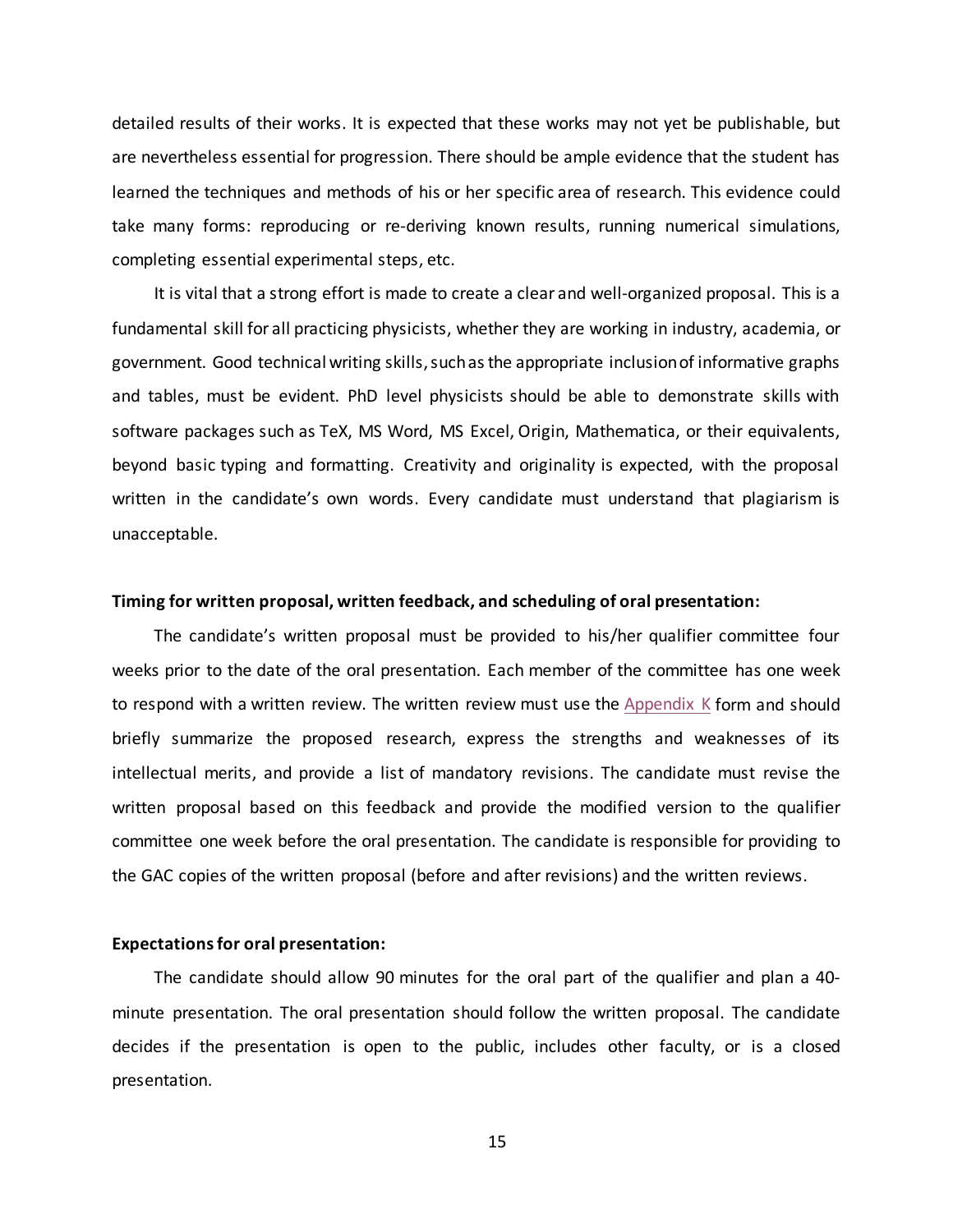#### **What to expect during oral presentation:**

The chair of the qualifier committee is responsible for conducting the meeting. Throughout the presentation the candidate will be questioned by the qualifier committee and expected to demonstrate reasonable knowledge in their selected area of research. The qualifier committee will not be testing the candidate over any specific graduate or undergraduate course material. Instead, their questions will be directly related to the content in the written proposal and oral presentation. At the end of the presentation and general discussion, the chair will ask members of the general audience to leave and then allow each member of the qualifier committee, in turn, to question the candidate. In general, the candidate must attempt to answer the questions before any assistance from the other committee members is allowed.

#### **End of oral presentation discussion and voting process:**

At the conclusion of the final questioning, the candidate will be asked to leave the room. The qualifier committee will discuss the quality of the written proposal and oral presentation with the student's research advisor, who is responsible for completing the graduate advisory committee report and annual graduate student academic review forms (note, this presentation also completes the annual evaluation requirement). After this discussion, the research advisor will leave the room, as he/she does not have qualifier committee voting rights. The remaining three members of the qualifier committee will discuss and vote to pass or fail the candidate. A majority vote is required to pass. After this decision, the research advisor will reenter the room, be told the outcome, and be responsible for communicating the outcome to the candidate. The chair of the committee is responsible for communicating the outcome to the departmental staff by completing the Oral Presentation Research Qualifier Committee Report Form and Final Report [\(Appendix J\)](#page-63-0). The Chair of the Physics department must send an official letter to the candidate informing them of the outcome, a copy of which is placed in the students permanent file and sent to the graduate school by the departmental staff [\(Appendix L\)](#page-65-0).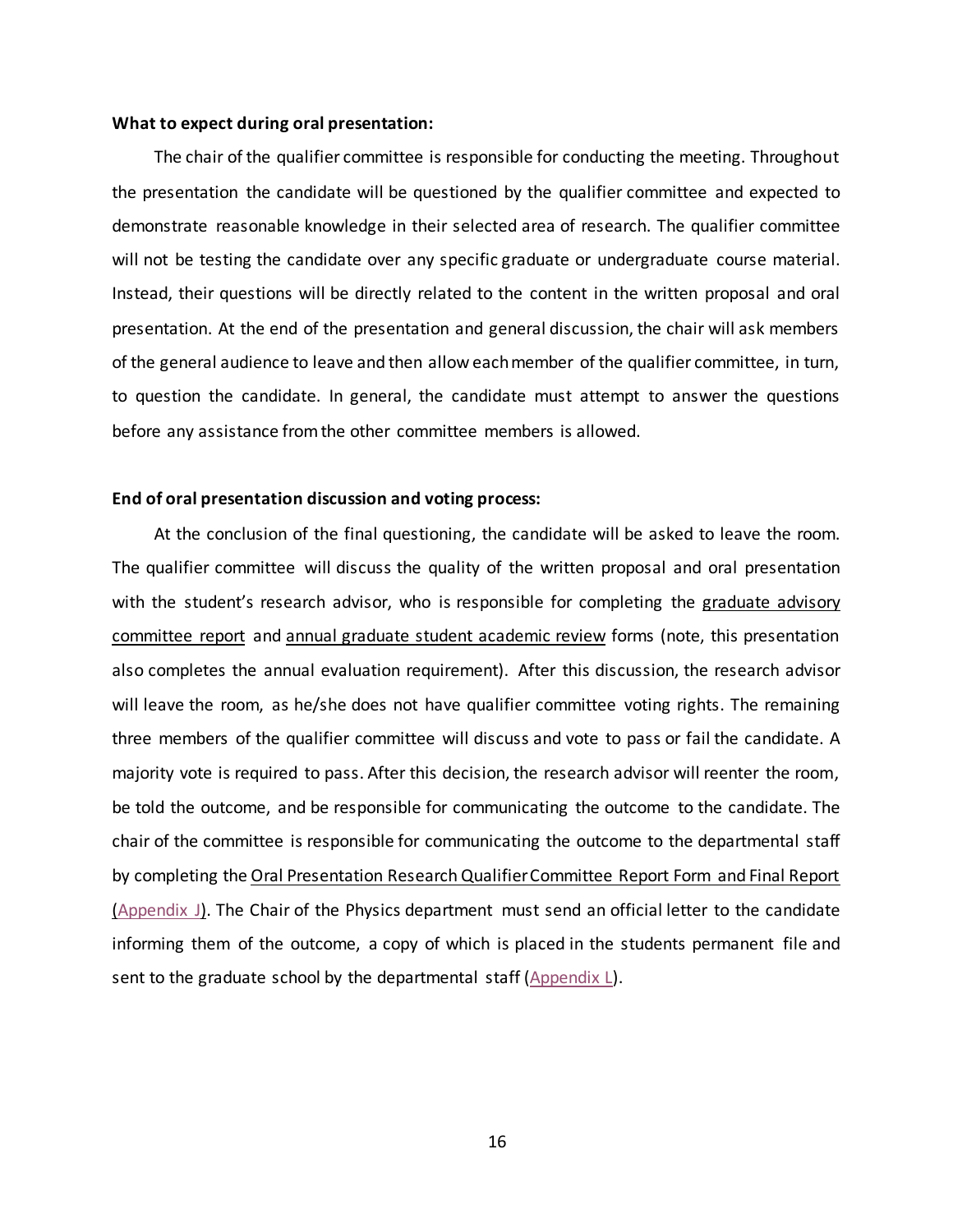#### **Second attempt:**

A candidate failing the research-based qualifier in his/her first attempt, will have one additional semester for a second and final attempt. Prior to the second attempt, the candidate may request to change the make-up of his/her qualifier committee by submitting a new list with a detailed justification to the GAC. If the candidate changes his/her PhD advisor after the failed first attempt, then he/she is granted two additional semesters for the second and final attempt.

### **Appeal process:**

If the candidate fails the research-based PhD qualifier a second time, and wishes to dispute the outcome, then he/she has one week to file a written complaint with the Chair of the physics department. The complaint must be specific. A general complaint such as, "I thought I did well enough to pass," is not acceptable.

### **Required forms at oral presentation:**

Qualifier committee report (se[e Appendix J\)](#page-63-0) Graduate advisory committee report (se[e Appendix D\)](#page-55-0) Annual graduate student academic review (se[e Appendix E\)](#page-56-0) Candidacy Exam Notification Form (se[e Appendix L\)](#page-65-0)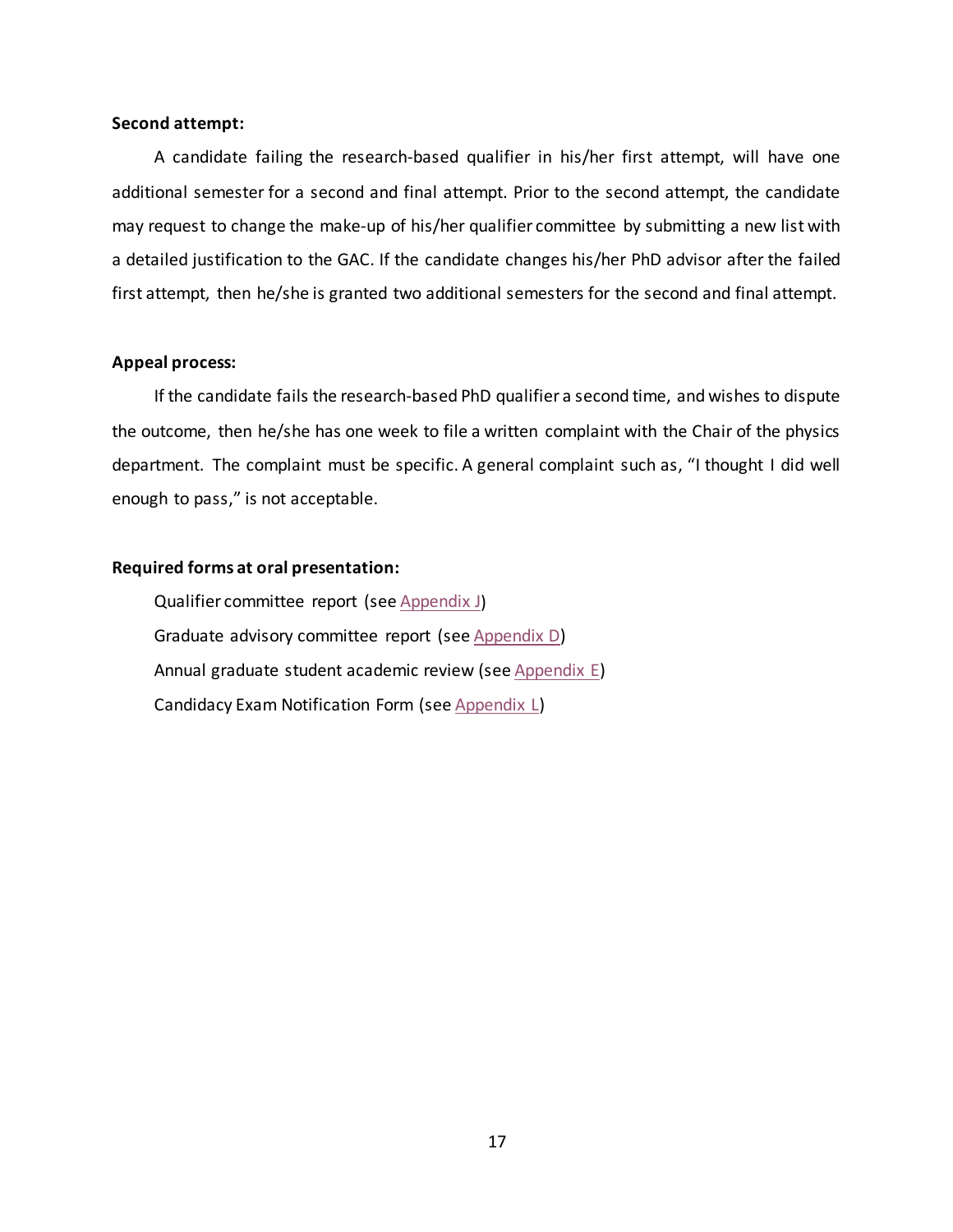### <span id="page-21-0"></span>V. Cohort Program

Our graduate program offers a unique opportunity to the graduate students to develop skills, which are extremely important in the workplace, but are not normally taught in graduate classes. These skills include:

- (1) Oral communication skills;
- (2) Written communication skills; and
- (3) Professional ethics.

Written communication skills and professional ethics are taught in Introduction to Research, PHYS 5011; oral communication skills are taught in Journal Club, PHYS 5041. Each group of incoming graduate students forms a Cohort Group, and each Cohort Group takes these seminars together to foster strong ties among the students in a cohort group.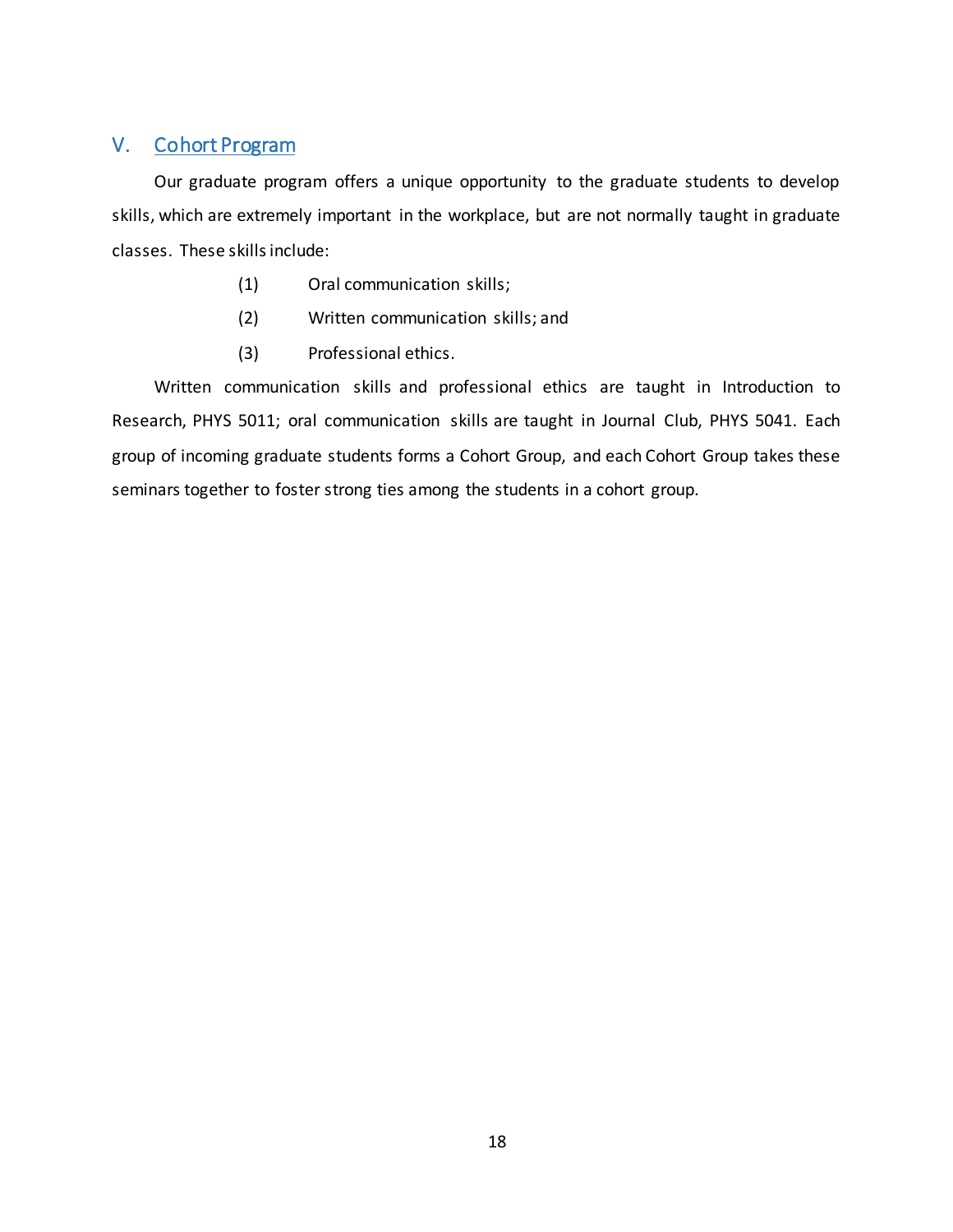### <span id="page-22-0"></span>VI. Course Rotation Schedule

**a)** Every Year

PHYS 5073: Math. Methods for Physics PHYS 5313: Advanced EM I PHYS 5413: Quantum Mechanics I PHYS 5423: Quantum Mechanics II PHYS 5713: Condensed Matter Physics I PHYS 5734: Laser Physics PHYS 5363: Scientific Computation PHYS 5774: Optical Prop. of Materials PHYS 5103: Advanced Mechanics PHYS 5041: Journal Club PHYS 5323: Advanced EM II PHYS 5213: Statistical Mechanics PHYS 5263L: Exp. & Data Analysis

PHYS 6413: Quantum Mechanics III PHYS 5513: Atom. & Mol. Physics PHYS 5753: Appl. Nonlinear Optics PHYS 6713: Cond. Matter Phys. II PHYS 5723: Phys. at the Nanoscale

**c)** Fall semester of odd years Spring semester of even years

### Fall Spring

PHYS 5011: Introduction to Research PHYS 5111: Research Techniques

**b)** Fall semester of even years Spring semester of odd years

PHYS 6613: Quantum Optics **PHYS 5613: Intro. Biophysics Tech.** ASTR 5033: Astrophysics I PHYS 5093: Group Theory *or* PHYS 5763: Exp. Meth. Nano-science ASTR 5043: Astrophysics II

#### **d)** Irregular schedule

All the other courses listed in the Graduate Catalog are offered on an irregular schedule. If you would like a particular course to be offered, bring it to the attention of the Department Chair at least a semester in advance.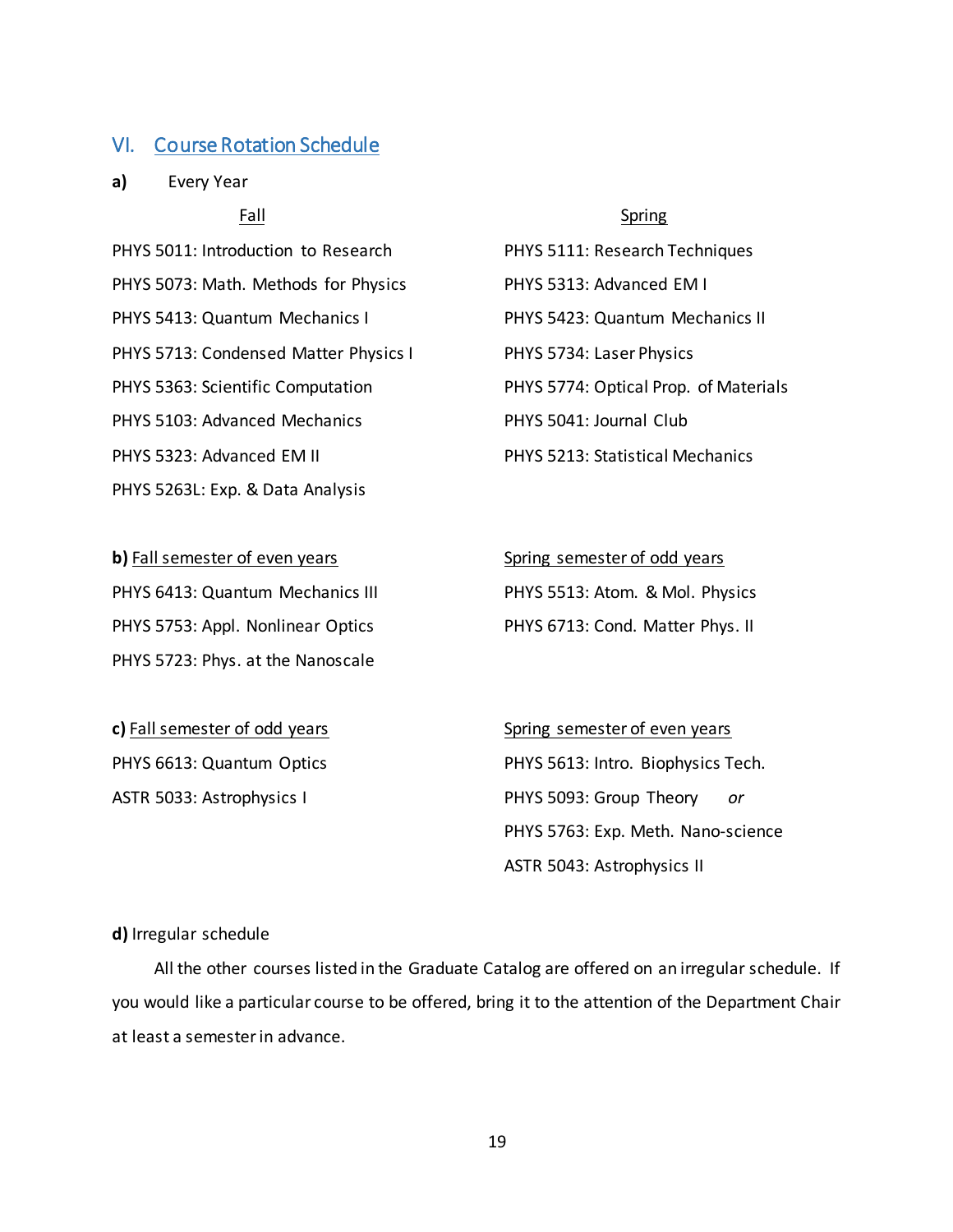### <span id="page-23-0"></span>VII. Annual Evaluation

Each graduate student's progress toward the completion of his/her degree is evaluated by his/her thesis/dissertation/advisory committee once a year. All graduate students, whether on an assistantship or not, are required to have this evaluation, which must be completed by Feb. 15.[\\*](#page-23-1)

For this purpose, all students in their second year and beyond shall meet their advisory committees in the fall or early spring semester but no later than February 15. Students with last names beginning with letters A through M shall have their annual reviews completed by winter break and those with last names beginning with letters N through Z by Feb 15. First year graduate students shall meet with the departmental graduate student advisor before Feb 15 for this review.

Failure to have an evaluation will result in a letter of warning by the Chair with a deadline by which the evaluation must be completed. If the student fails to have the evaluation done by the deadline he/she will be dropped from the Physics program. If a student chooses not to have annual review because he/she is projecting to graduate in summer, he/she will not be eligible for support in the Fall semester if, for any reason, he/she is unable to finish by the projected date. Therefore, if there is ANY doubt about being able to finish, it would be safer for you to have a review.

For the annual review, the student submits a 2-3-page report to his/her thesis/dissertation advisory committee, following the format of  $Appendix C$ , at least 3 days before the scheduled meeting. In the meeting, the student makes an oral presentation of his/her progress toward the degree and future plans. After reviewing the candidate's progress, the committee advises the student of its evaluation, recommends future coursework, and gives directions on the future

<span id="page-23-1"></span> <sup>\*</sup> A committee meeting and oral presentation may be waived for a student if all of the following conditions are met:

<sup>1.</sup> The student is in his/her 4th or later year of graduate studies.

<sup>2.</sup> The student obtained a score of 5 on items (iv) and (ix) of the committee report in his/her last committee review in which he/she made an oral presentation.

<sup>3.</sup> The advisor certifies that the student is continuing to make excellent progress in research.

<sup>4.</sup> The advisor certifies that the student is on track for graduation in six years from the start of graduate studies. Note that even if the oral presentation is waived, the student will still need to write the report and submit it to the committee for evaluation. Furthermore, even if the student meets all of the above criteria, the student or any member of the committee may request a meeting of the committee and a presentation by the student.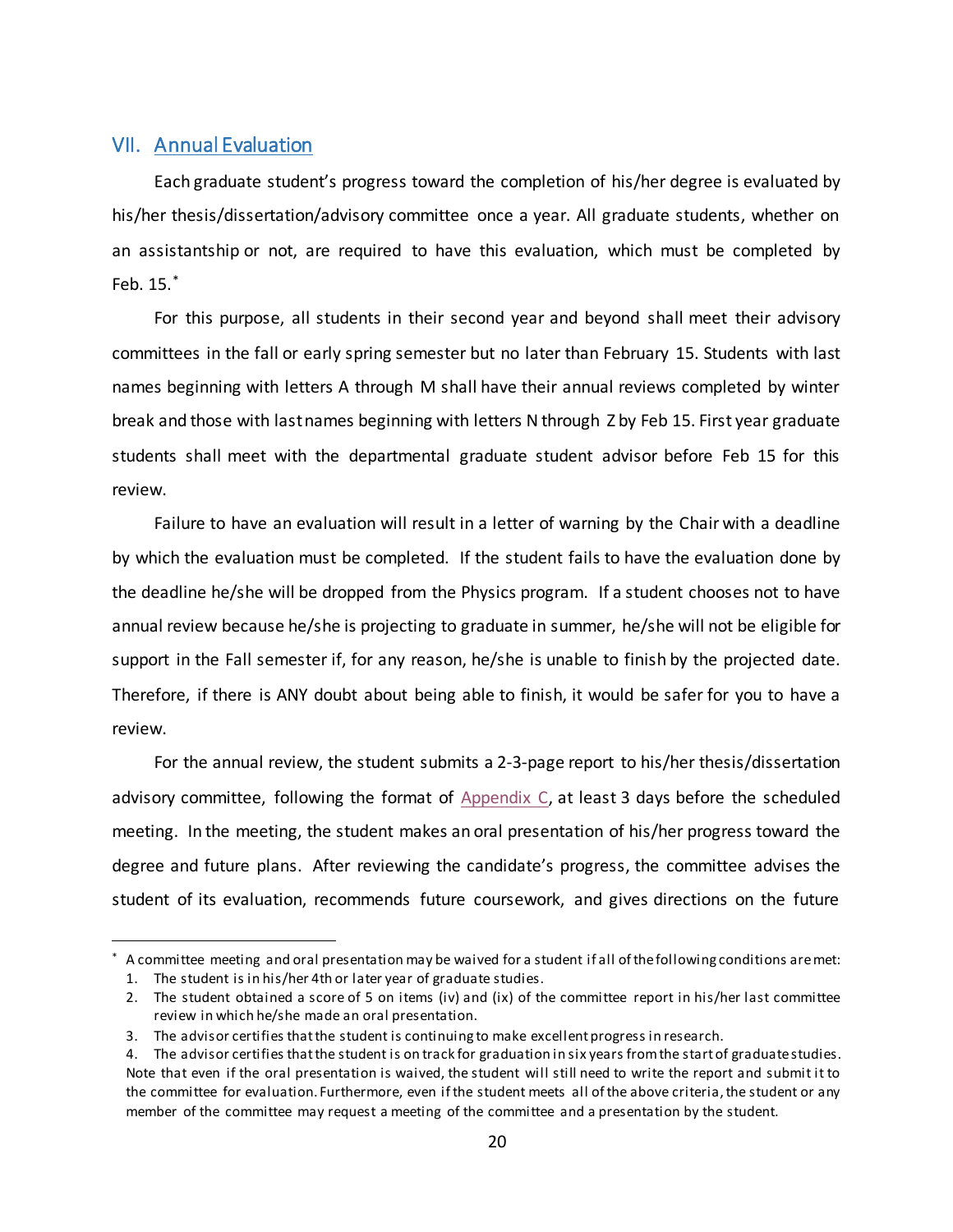program of research. If the student is a candidate for reappointment, such as a Graduate Assistant, the committee also makes a recommendation on the reappointment.

The chair of the committee reports the results of this review to the Graduate Affairs Committee on two forms: a departmental form [\(Appendix D\)](#page-55-0) and a Graduate School form [\(Appendix E\)](#page-56-0). She/he also obtains the student's signature on the Graduate School form and gives copies of both to the student. It is the student's responsibility to bring these forms to the meeting. The Physics Faculty, as a whole, evaluates each graduate student's progress in graduate studies during the spring semester. Decisions on the reappointment (or non-reappointment) to graduate assistantships are based on this evaluation (se[e Section VIII,](#page-25-0) below).

The Department reports each graduate student's progress in graduate studies to the Dean of the Graduate School by June 30<sup>th</sup> of each year. An unsatisfactory progress requires a plan of remediation to be developed by the department and reported to the dean.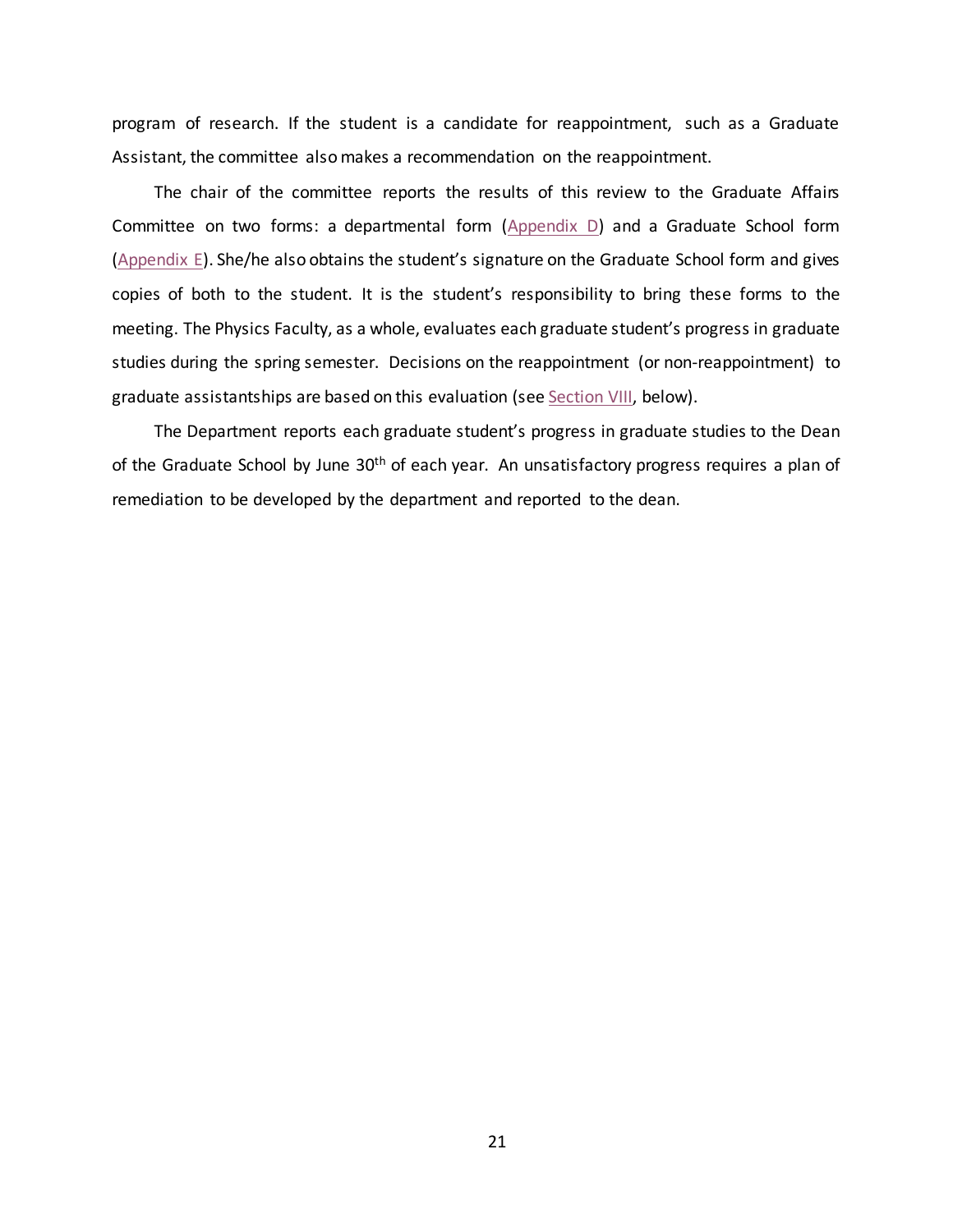### <span id="page-25-0"></span>VIII. Award of Graduate Assistantships

Recommendation for initial financial support (graduate assistantships) is made by the Graduate Admissions Committee, after a review of the candidate's academic credentials. An attempt is made to support all deserving students.

Non-native speakers of English, regardless of citizenship, even if eligible for a TOEFL waiver, must demonstrate competency in both spoken and written English to be eligible for a graduate assistantship that requires direct contact with students in a teaching or tutorial role, in a traditional classroom setting or via distance education.

Competency in **spoken English** may be demonstrated by:

Submitting a test score of at least 7 on the IELTS (speaking) sub-test, 26 on the Internetbased TOEFL (speaking) sub-test, 71 on the PTE-A (speaking) sub-test, or "pass" on the Spoken Language Proficiency Test (SLPT) and

Competency in **written English** may be demonstrated by:

a. Submitting a test score of at least a 6.0 on the IELTS (writing) subtest, 26 on the Internetbased TOEFL (writing) subtest, a 4.0 on the GRE, or a 75 on the English Language Proficiency Test (ELPT)

#### **OR**

b. Concurrently enrolling in ELAC 2033[\\*](#page-25-1) Research Writing for Non-Native Speakers and ELAC 0011 Writing Workshop: Grammar through Editing via placement by test scores (5.5 IELTS writing sub-test, 23 Internet-based TOEFL writing sub-test, 3.5 GRE or 70 on the ELPT). **The Department Chair must request this option**.

A Teaching Assistantship may be awarded with other departmental duties, but in such a case the student must agree to take the spoken English test at its earliest offering. If the test is failed then the student must enroll in the appropriate English Language and Cultural Studies course(s), such as ELAC 5050 at his/her own expense in order to meet the contact teaching assistantship requirements set by the graduate school. Proof of enrollment must be provided to

<span id="page-25-1"></span>May also enroll in ELAC 4043 Research Writing in lieu of ELAC 2033.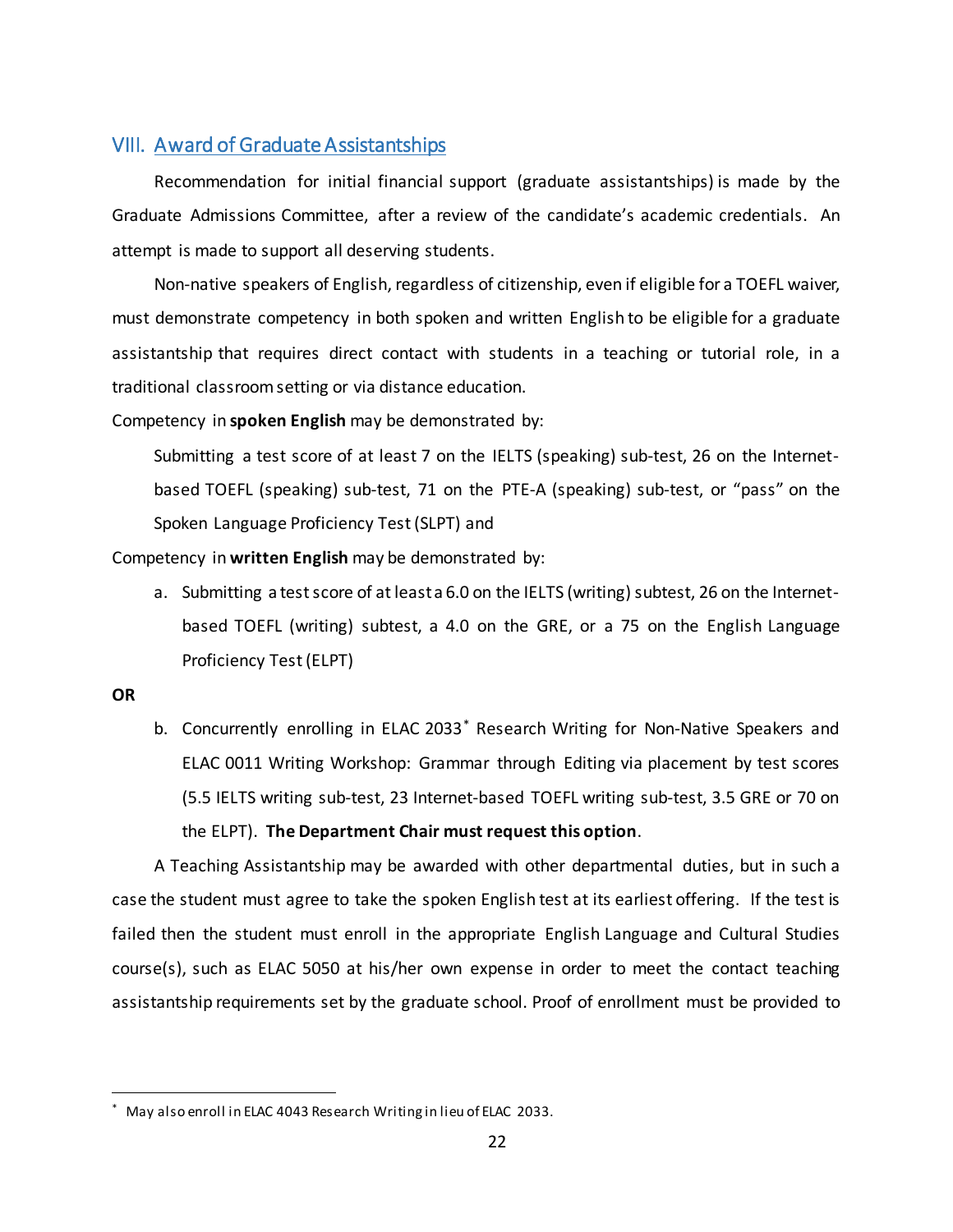the physics department before the Assistantship appointment for the third semester can be made.

If spoken English proficiency is not passed by then, the student must take the course recommendations of the ELAC Coordinator until proficiency is met. Failure to work toward proficiency in spoken English will result in a letter of warning by the Chair with a deadline by which the additional courses must be completed. If the student fails to take the additional courses by the deadline he/she will be dropped from the Physics program.

Reappointment of the Graduate Assistants requires that the candidate (a) earn a minimum of 6 graduate credit hours (for 50% appointment) per semester, (b) maintain good standing in the Graduate School, (c) make satisfactory progress in his/her research (see below), and (d) carry out teaching/research duties in a professional manner. These criteria apply to both teaching and research appointments.

A student's progress in graduate studies will be judged primarily by his/her performance in physics core courses and assigned duties. The student's progress in research is determined by his/her thesis/dissertation/advisory committee and reported to the Graduate Affairs Committee once a year (see [Sec.VII: Annual Evaluation\)](#page-23-0). It is the student's responsibility to arrange the committee meeting before February 15<sup>th</sup> every year (see Sec. VII). The faculty, after consideration of the committee recommendation, GPA, and teaching evaluation (if applicable) decides on the reappointment.

A previously awarded Assistantship may be revoked if the student (a) does not earn a minimum of six graduate credit hours, (b) receives one or more F grades, or (c) receives two or more D grades in physics core courses in a semester.

Master's students are generally supported for two academic years. In special circumstances, a student may be given an appointment for the third and final year, if approved by the Dean of the Graduate School. A graduate student entering the Ph.D. program with a Bachelor's degree can hold a graduate assistantship for the maximum of six years. A graduate student entering the Ph.D. program with a Master's degree can hold a graduate assistantship for a maximum of four years. Any extension beyond these limits requires the approval of the Dean of the Graduate School.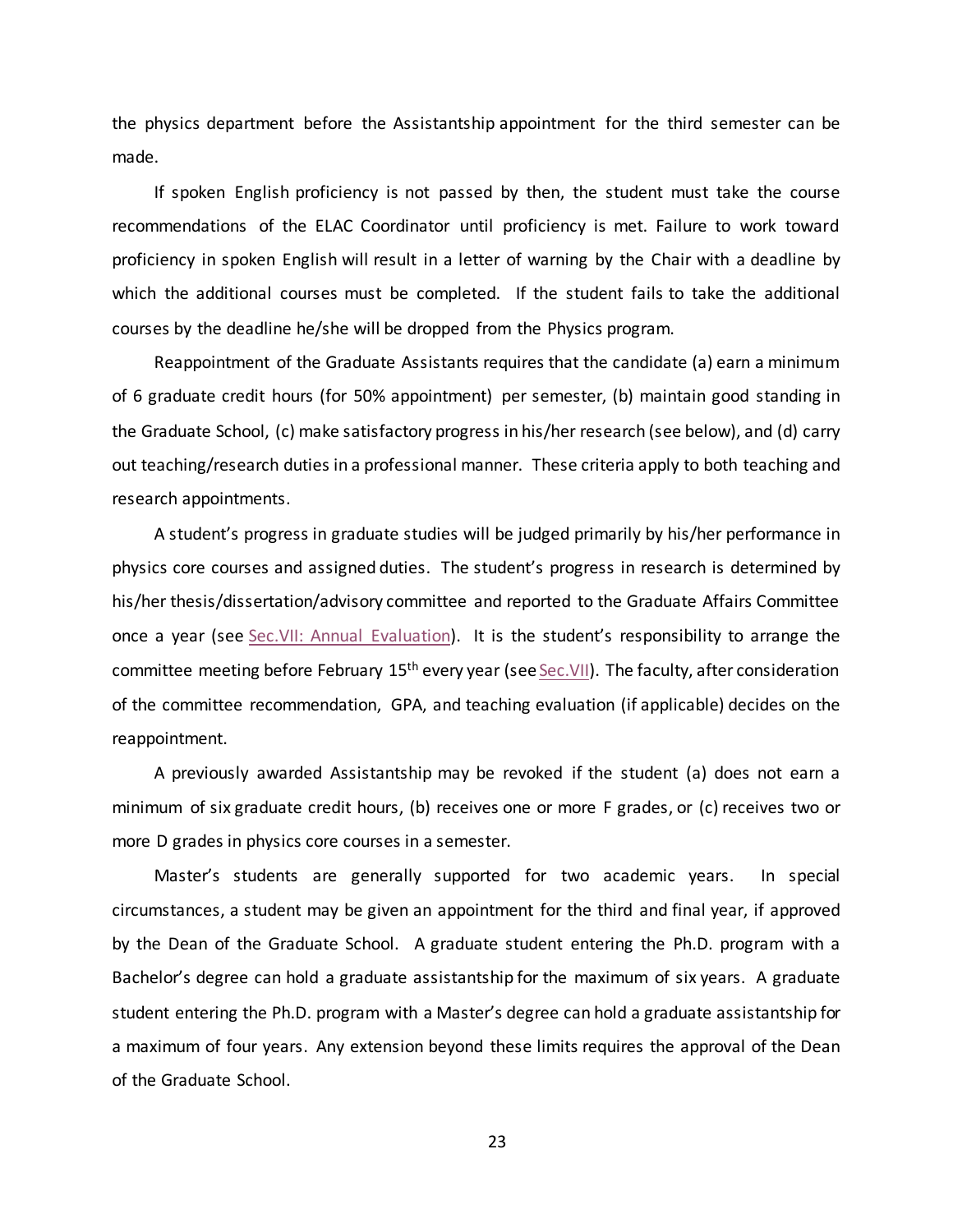Ph.D. students who fail the candidacy examination and switch to a Master's program are governed by the same rules as the candidates for the master's degrees, i.e., they are eligible for an assistantship for a maximum of three years.

Generally, only those students who are engaged in research during the summer are considered for summer teaching appointments. In order to hold an Assistantship (Teaching or Research), the student must register for at least 3 credit hours in any of the summer sessions [\(Appendix F\)](#page-59-0). These hours must be chosen from PHYS 600V (M.S. Thesis), PHYS 700V (Doctoral Dissertation), or in special circumstances, PHYS 502V (Individual Study in Advanced Physics).

### <span id="page-27-0"></span>IX. Teaching Assistant Responsibilities

Teaching Assistants have a variety of duties in the Department, including, but not limited to teaching laboratories, practica and recitations (drills), grading, tutoring, developing laboratory experiments, proctoring exams, etc. The following is a partial list of things that are important.

- a) Prepare a general instruction sheet to hand out in your first class. This sheet should contain at least the following information: your name, office room number, telephone number, email address, office hours, your website address (if you have one), your grading scheme, and your general expectations from the students. In addition to handing out this sheet, you should also discuss all important issues in class. Also, tell them where your mailbox is located.
- b) All TA's who have lab, practicum, or recitation assignments are expected to have at least three office hours per week. It is absolutely essential that you be present in your office during these hours, and keep your office door open.
- c) If your assignment is recitation or practicum, it is absolutely important that you read the relevant sections of the book and solve all of the assigned homework problems before facing the class.
- d) If your assignment is labs, you need to perform the experiment on your own, take and analyze the data, know all the subtle features of the experiment, sources of systematic as well as random errors, etc., before you come in contact with the students. This is extremely important. All of the lab reports and quizzes should be graded and returned to the students weekly. If there is an exception, you need to inform your supervisor about it.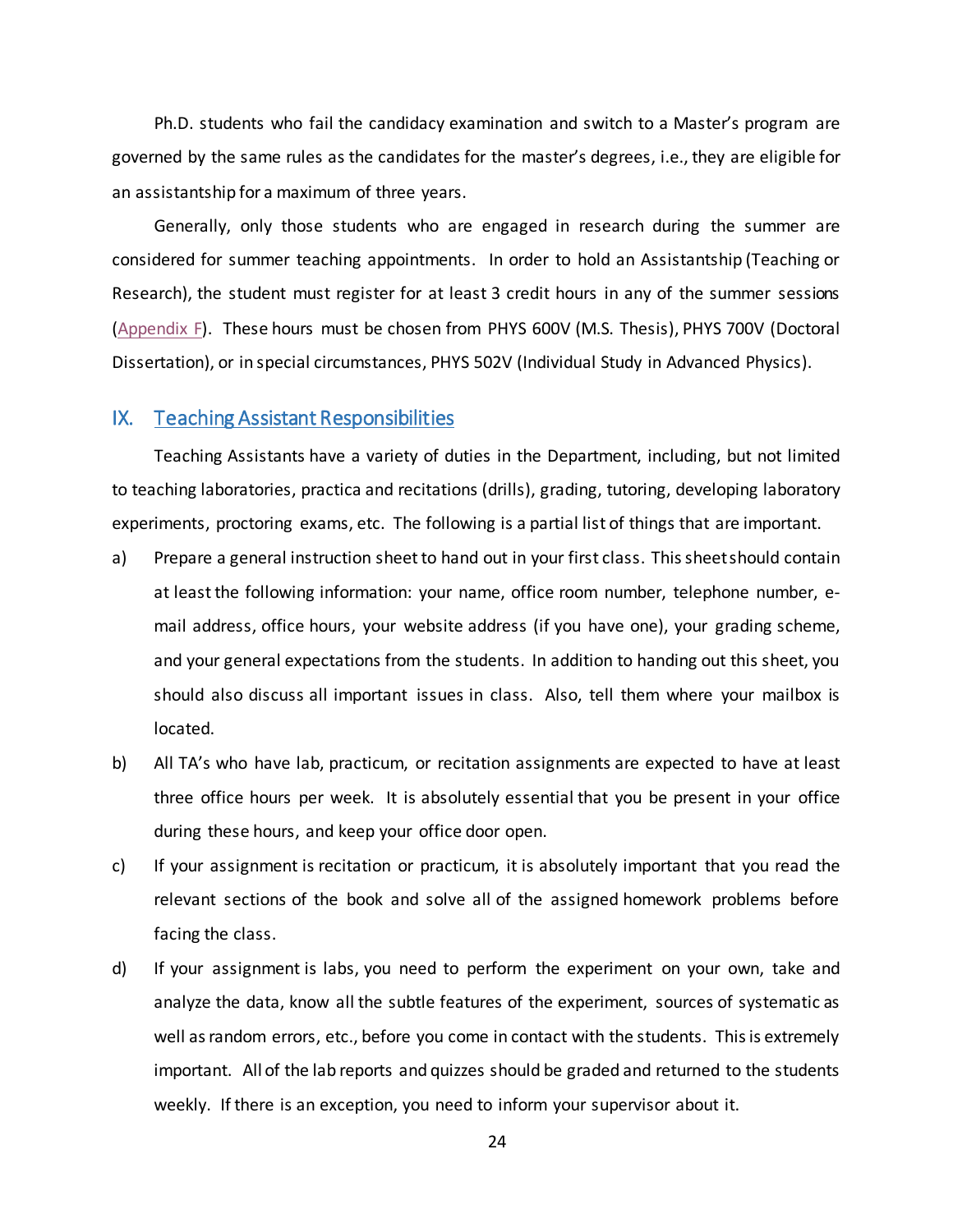- e) Make sure that you do not change your grading policy in the middle of the semester. This causes lots of dissatisfaction.
- f) Students should not be allowed to bring food or drinks to the class. If they come in with these items, they need to dispose of them immediately. After the session is over, make sure that you leave the lab tidy and clean. Ask your students to put things back where they belong, discard loose pieces of paper, etc. Do not leave any graded lab reports or quizzes in the lab. Those not picked up by the students you should keep.
- g) All broken or malfunctioning equipment should be brought to the attention of the Laboratory Curator immediately so that it can be fixed, as much as possible, before the next session.
- h) Keep regular contact with your supervisor, if he/she does not have regular TA meetings. If he/she does have these meetings, your attendance is mandatory.
- i) Arrange a backup TA, who can take your class in case you get ill.
- j) If you are not going to be able to meet your class for any reason, it is your responsibility to arrange a substitute TA, and to inform your supervisor. Under no circumstances should a scheduled class be cancelled without your supervisor's knowledge.
- k) You are expected to be on campus during your period of appointment, even if classes are not scheduled

### <span id="page-28-0"></span>X. General Expectations

Each graduate student is expected to make a significant contribution to the intellectual atmosphere of the Department. Major contributing factors to this atmosphere are: the strong desire to learn, motivation, creativity, and untiring effort in research. Moreover, graduate students are expected to interact informally with other graduate students and with the faculty. There is much to be learned from these interactions. They are expected to attend all colloquia, and are encouraged to attend journal club meetings as well as seminars in areas of their research. Occasionally, they are expected to give talks on topics related to their own research. Graduate Assistants must look upon their assistantship as part of their education rather than a job unconnected to their education.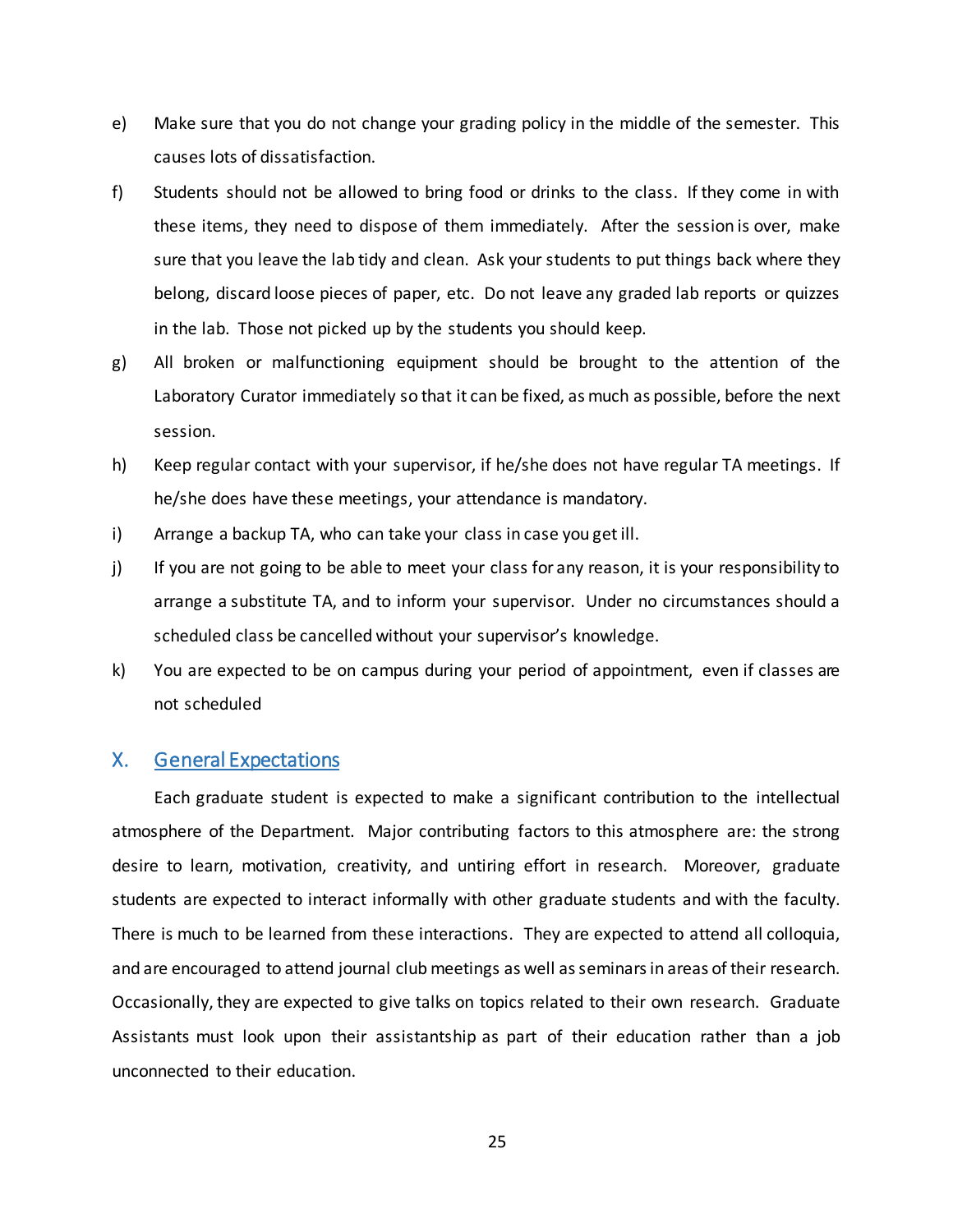Teaching Assistants are expected to be on campus during the periods of their appointments, even if no classes are being held.

In general, we have the following expectations of each of our graduate students:

- (i) A commitment to hard work. Students are expected to devote most of their energy to their work. This means working long hours and every day of the week. This expectation is based on our desire to develop your abilities to the highest level and to prepare you for a successful career.
- (ii) A commitment to develop independence. We expect that sometime in your graduate studies the research project you are working on truly becomes your own. Your independent thinking should at some point, drive its direction and design. This expectation is, again, based on our desire to prepare you for the challenges you will face after graduation.
- (iii) A commitment to excellence in teaching. We expect you to prepare to the best of your ability to teach the class in a thoughtful and caring manner.
- (iv) A commitment to excellence in research. We expect you to work hard toward scholarly, original research that enhances the overall reputation, success, and productivity of the department.
- (v) A commitment to excellence in service. We expect you to be a model representative of the Physics Department in the larger community. Specifically, we expect you to participate during High School Physics Day, help at local science fairs, community demonstrations, etc.
- (vi) A commitment to excellence overall. We expect you to be a good citizen of our department. That is, you must consider in your daily activities, what actions best promote the well-being and overall success of the Physics Department. Whether your appointment is TA, RA, or self-supporting, your responsibilities include enhancing the department's agenda in Teaching, Research, and Service. Our department draws no distinction or relationship between your origin of support and your responsibilities. That is, if you are supported as a TA, you must also participate in research and service activities. In addition, if you draw support as an RA, you must also participate in teaching and service activities if you are called upon to do so.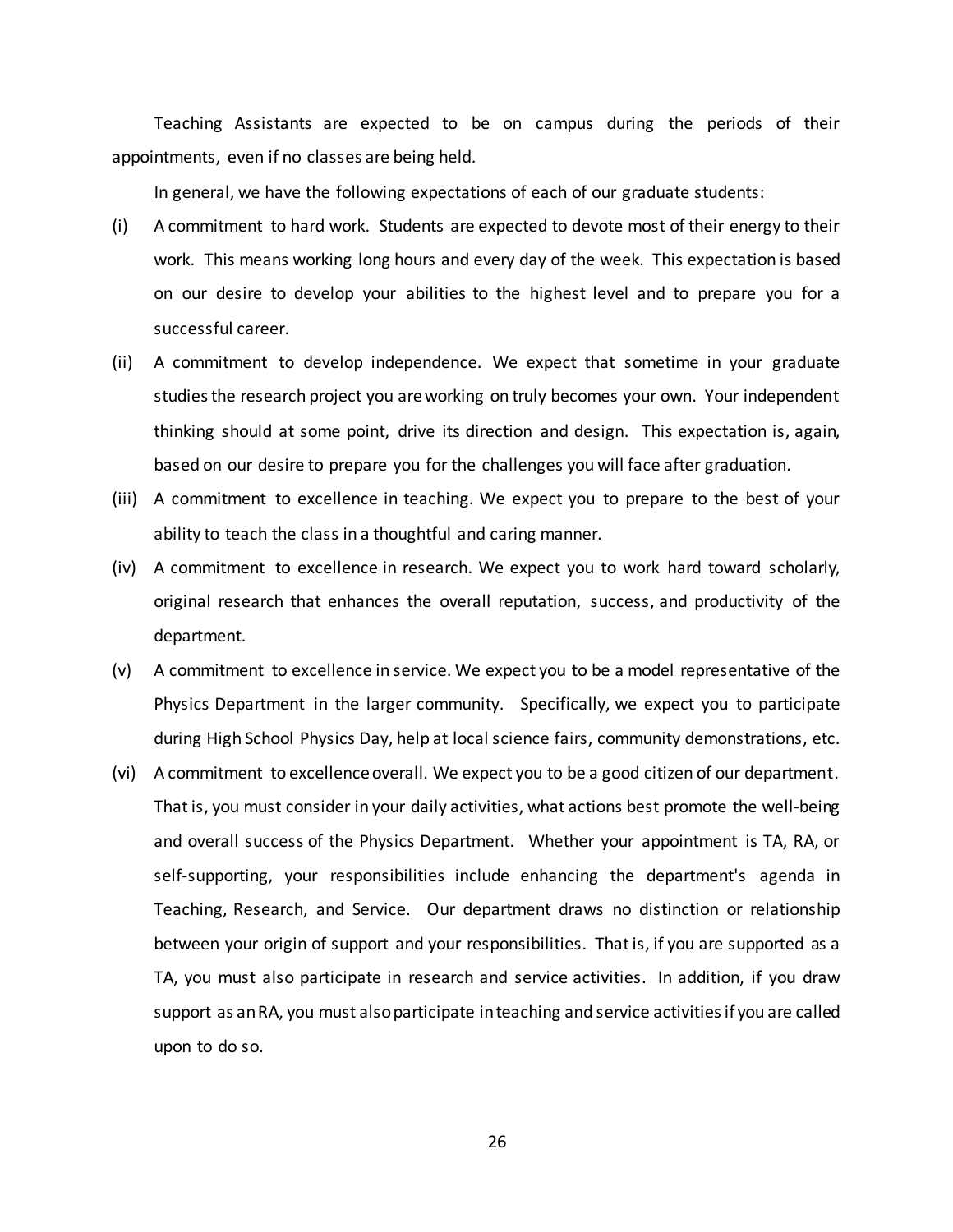In order to maintain our standards in teaching, research, and service, it is critical that every graduate student act in a professional manner and complies with the above guidelines. If a graduate student purposely violates one of these guidelines, his/her supervisor, or the chair, or vice-chair may take further action as outlined below:

- a) A written warning may be issued.
- b) If a further violation occurs, the student's stipend may be reduced by 10% effective immediately.
- c) If another violation occurs, the Graduate Assistantship may be revoked and/or the student may be dropped from the Physics program.

## *For serious violations of professional conduct, a Graduate Assistantship may be terminated without warning*.

### <span id="page-30-0"></span>XI. Plagiarism Policy

Students are advised to be very careful about the issue of plagiarism. Any written materials submitted for academic evaluation, such as lab reports, your thesis/dissertation, and papers you may write for publication must be written in your own words. You should not copy material (even short passages) from elsewhere, except where you use quotation marks and cite the original work. This applies even where such material may have been written by others in your own research group, or in cases where you wish to use stock language (for instance from an instruction manual or from documentation internal to your group) to describe a well-known apparatus or procedure. You should also use caution, and consult with your advisor, in cases where you wish to make use of language written by you in collaboration with others. In any case, the authorship of all material you use (whether language, data, figures or calculations, or any other material) should be clear to the reader and to your committee. In the case of your own previously published (single author) paper, consult the journal's copyright policy. Be aware that software exists which anyone may use to screen your thesis/dissertation for plagiarism. For further detail on plagiarism and on what is expected of all thesis presenters, consult the Graduate School Catalog. Please bear in mind that plagiarism is considered a form of academic dishonesty. In addition to your work being rejected, you may also face disciplinary actions, up to and including dismissal from the program.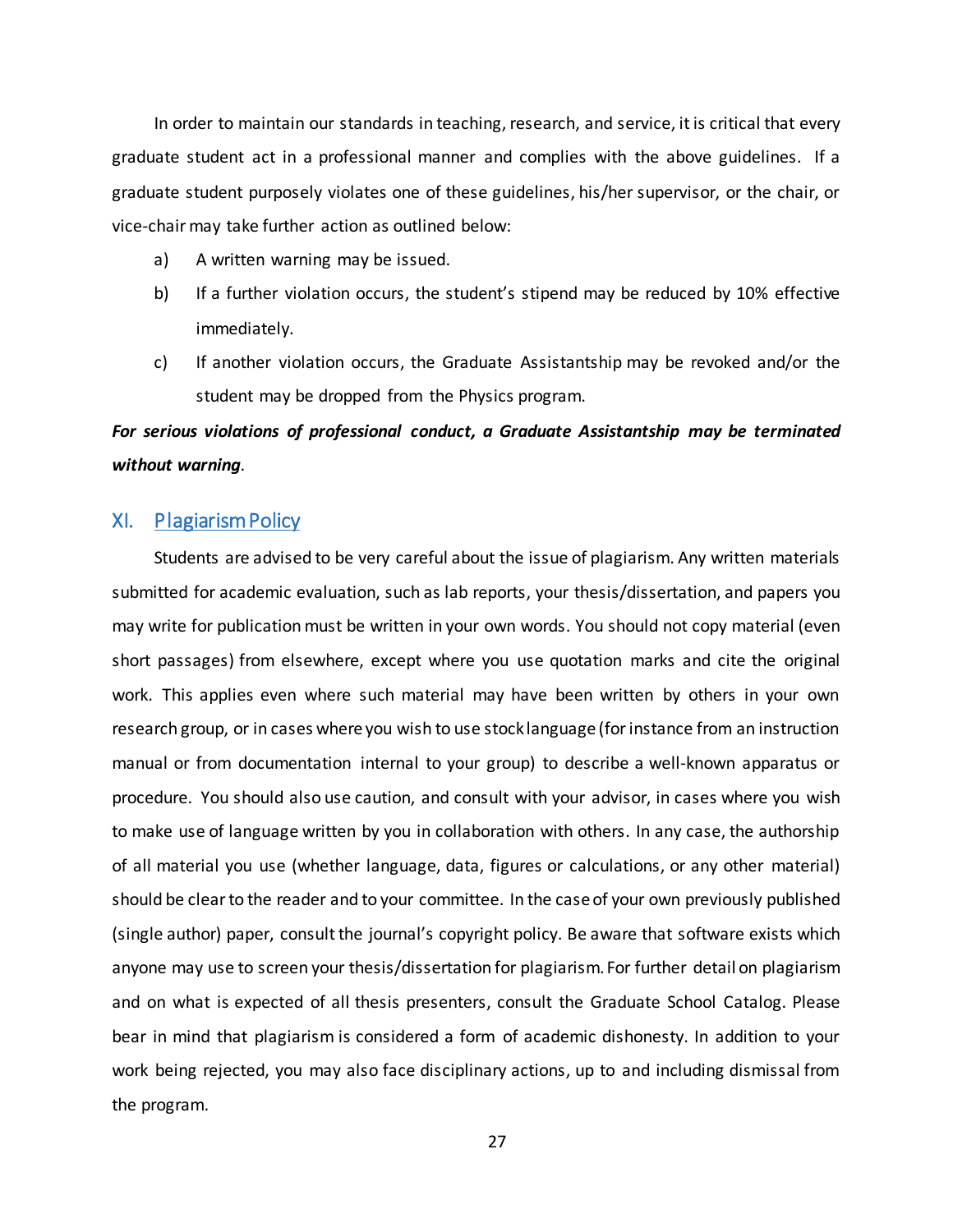### <span id="page-31-0"></span>XII. Raymond H. Hughes Fellowship

#### <span id="page-31-1"></span>Fellowships to Currently Enrolled Students

The Raymond H. Hughes Fellowship is an award given to an outstanding graduate student which provides the student with a semester off from their teaching responsibilities for one semester to focus on their research. Each Spring, the Chair of the Graduate Affairs Committee will solicit nominations for the Fellowship from the faculty. The solicitation will include information on nomination packet, selection criteria, and the selection process, as detailed below:

#### *Selection Criteria*

- 1. Only the academic record at the University of Arkansas will be considered in the selection of the Fellows.
- 2. The selection will be based on the grades in core physics courses and progress in research if the student is in her/his second year of graduate studies or beyond. Other attributes that will likely make the nominee a successful physicist (such as broader interest in science, curiosity, imagination, passion for learning, etc.) will also be considered.
- 3. In addition to factors listed in Item # 2 above, other aspects such as outstanding teaching, service to the department, content of nomination letter, and anticipated benefit to the student will also be considered.
- 4. People who have won the Fellowship previously would have a lower priority.
- 5. A Fellowship may not be split, even if there are more than one candidate of equal merit.

### *Nomination Packet:*

The nomination packet should include the following:

- 1. A list of all the graduate courses taken at UA and grades obtained.
- 2. A list of research publications.
- 3. A list of teaching assignments at UA by semester.
- 4. Documentation of other achievements, if applicable, such as, outstanding teaching, outstanding service to the department or the profession, etc.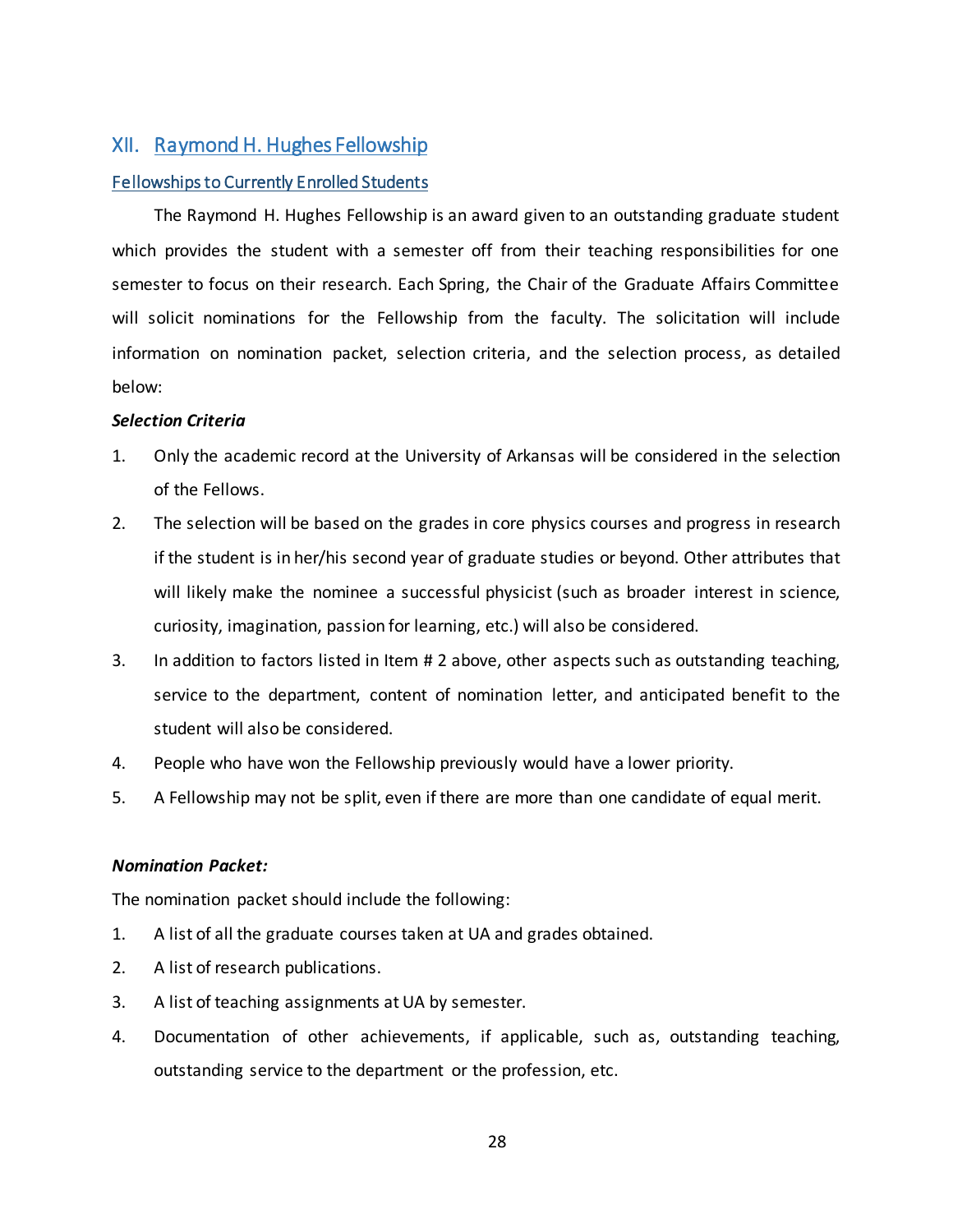5. A nomination letter. The letter should make a convincing case why the candidate deserves this honor by pointing out the candidate's strengths, such as, creativity, innovative talents, curiosity, interest in learning subjects not directly related to his/her research, etc.

### *Selection Process:*

The Graduate Affairs Committee will act as the selection committee. Members with conflict of interest will be excused from serving on the committee. The Chair of GAC may appoint other faculty members to replace the excused members. After an evaluation of the nomination packets, the selection committee will make its recommendation to the Department Chair. The evaluation process may include interview with nominators, if needed.

### <span id="page-32-0"></span>Fellowships to Incoming Graduate Students

If there are sufficient funds, the Fellowship may also be used for the purpose of attracting an outstanding graduate student. In this case, the Graduate Admissions Committee in consultation with the Chair of the Department will act as the selection committee. Generally, only those candidates will be considered who, for one reason or the other, are not eligible to receive DAF or DDF. The student's application packet (GPA, GRE, resume, recommendation letters, etc.) will be considered to be nomination packet and the only selection criterion will be the potential of the applicant to be an outstanding graduate student.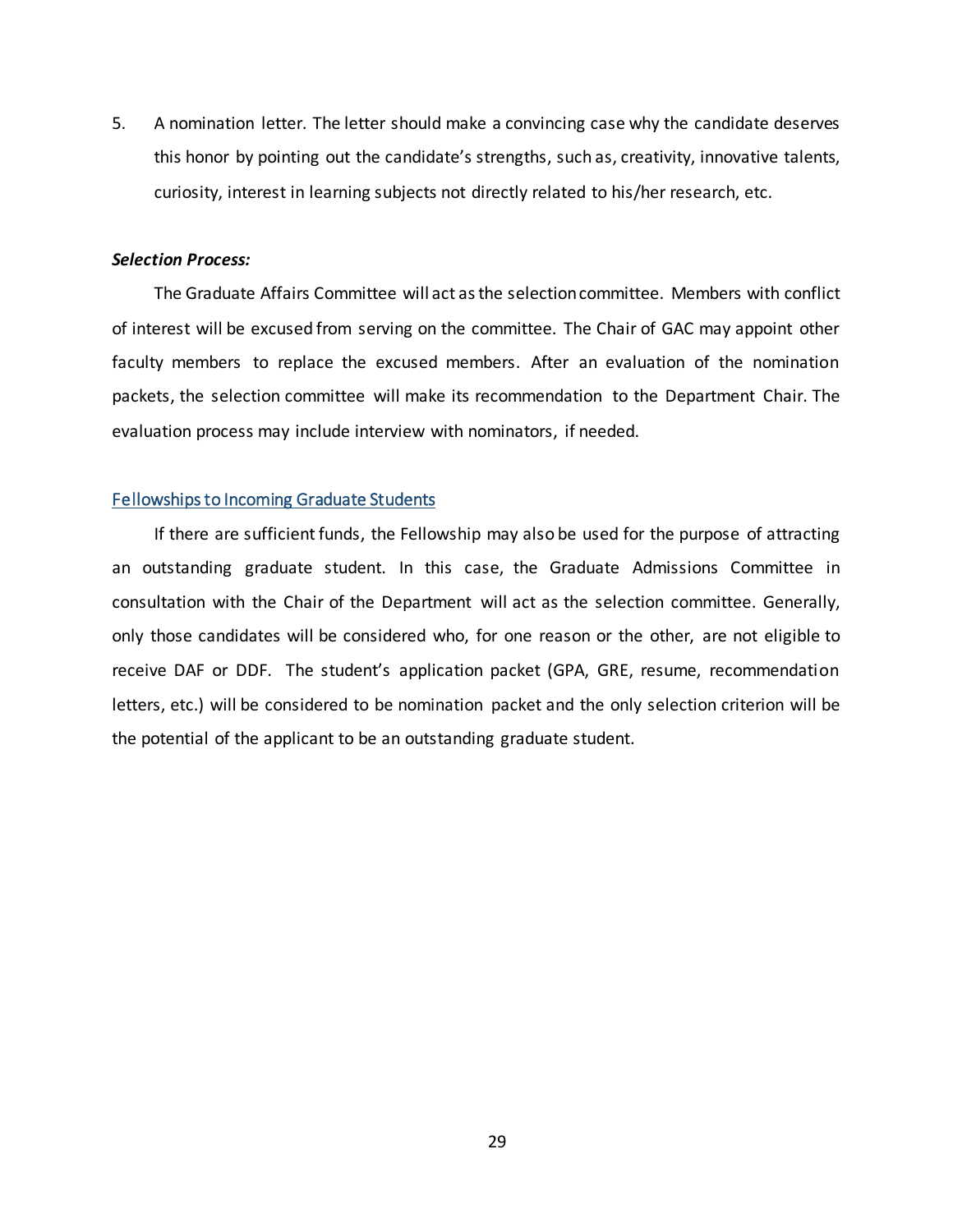### **Appendix A: Graduate Course Offerings**

<span id="page-33-0"></span>**ASTR 5033. Astrophysics I: Stars and Planetary Systems** (Odd years, Fa) An introduction to astrophysics covering stellar structure and evolution, the properties of the solar system, and extrasolar planetary systems.

**ASTR 5043. Astrophysics II: Galaxies and the Large-Scale Universe** (Even years, SP) An introduction to astrophysics covering the interstellar medium, the Milky Way galaxy, extragalactic astronomy, and introduction to cosmology. Prerequisite: ASTR 5033.

**PHYS 500V Laboratory and Classroom Practices in Physics** (1-3) (FA, SP, SU) The pedagogy of curricular materials. Laboratory and demonstration techniques illustrating fundamental concepts acquired through participation in the classroom as an apprentice teacher. Prerequisite: PHYS 3113 or PHYS 3414.

**PHYS 5011 Intro to Research Seminar** (FA) This seminar course introduces new Physics graduate students to the faculty of the Physics department and their current research efforts. In addition, the students will be introduced to scientific ethics, and they will learn written scientific communication skills.

**PHYS 502V Individual Study in Advanced Physics** (1-3) (FA, SP) Guided study in current literature.

**PHYS 5041 Journal Club Seminar** (SP) In this seminar, the students will present talks based on published research articles. The goal of the course is to develop oral communication skills in the students. Students will also learn effective literature search techniques.

**PHYS 5073 Mathematical Methods for Physics** (FA) This course merges the mathematics required in classical mechanics, electrostatics, magnetostatics, and quantum mechanics into a single course. The goal is to develop physics problemsolving skills, a strong mathematical foundation, and a more unified picture of physics. Prerequisite: MATH 3423, PHYS 3414.

**PHYS 5083 Mathematical Methods of Physics II** (SP, Irregular) Applications of matrices, tensors, and linear vector spaces to problems in physics. Introduction to groups and their representations, and symmetry principles in modern physics. Prerequisite: PHYS 5073.

**PHYS 5093 Group Theory** (SP) Application of group theory to topics in physics, especially to atomic/molecular and solid-state physics. Prerequisite: PHYS 5073.

**PHYS 5103 Advanced Mechanics** (FA, Every year) Dynamics of particles and rigid bodies. Hamilton's equations and canonical variables. Canonical transformations. Small oscillations. Prerequisite: PHYS 5033 and PHYS 5073.

**PHYS 5111 Research Techniques – Lab Rotations** (SP) Introduction to the operational aspects of two research projects to help students in choosing a thesis/dissertation project.

**PHYS 5213 Statistical Mechanics** (SP) Classical and quantum mechanical statistical theories of matter and radiation. Prerequisite: PHYS 4333 and PHYS 4073.

**PHYS 5263L Experiment and Data Analysis** (FA) Students will learn frequently-used experimental techniques and methods of data analysis. Prerequisites: Graduate standing or Instructor consent.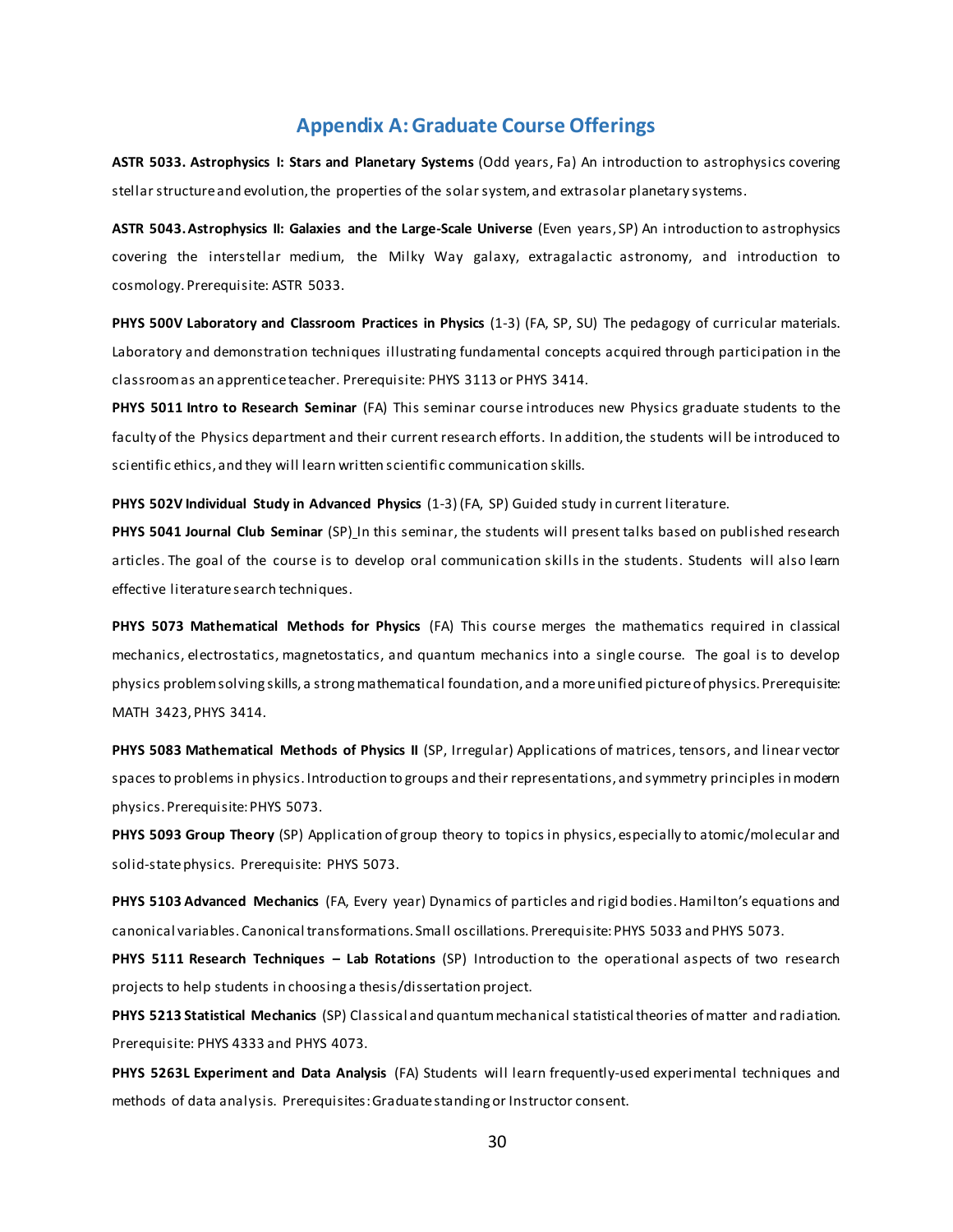**PHYS 5313 Advanced Electromagnetic Theory I** (SP) Electrostatics, boundary-value problems in electrostatics, electrostatics in medium, magnetostatics, Faraday's Law. Prerequisite: PHYS 5073.

**PHYS 5323 Advanced Electromagnetic Theory II** (FA) Maxwell equations, conservation laws, wave propagation, waveguides, radiating systems, scattering, special relativity, radiation by moving charges. Prerequisite: PHYS 5313.

**PHYS 5363\* Scientific Computation** (FA) An introduction to numerical methods used in solving various problems in physics. Prerequisites: MATH 3423

\*Note: This course is co-listed with MATH 5363.

**PHYS 5413 Quantum Mechanics I** (FA) Non-relativistic quantum mechanics; the Schrodinger equation; the Heisenberg matrix representation; operator formalism; transformation theory; spinors and Pauli theory; the Dirac equation; applications to atoms and molecules, collision theory, semiclassical theory of radiation. Prerequisite: PHYS 4073.

**PHYS 5423 Quantum Mechanics II** (SP) Continuation of PHYS 5413. Prerequisite: PHYS 5413.

**PHYS 5513 Atomic and Molecular Physics** (SP, Odd years) Survey of atomic and molecular physics with emphasis on electronic structure and spectroscopy. Includes fine and hyperfine structure. Zeeman and Stark mixing of states, collision phenomena, radiative lifetimes, and experimental techniques. Prerequisite: PHYS 4073.

**PHYS 5523 Theory of Relativity** (IR) Conceptual and mathematical structure of the special and general theories of relativity with selected applications. Critical analysis of Newtonian mechanics; relativistic mechanics and electrodynamics; tensor analysis; continuous media; and gravitational theory. Prerequisite: PHYS 3414.

**PHYS 5613 Introduction to Biophysics and Biophysical Techniques** (SP, Even years) Origins of biophysics, biological polymers and polymer physics, properties of DNA and proteins, techniques to study DNA and proteins, biological membrane and ion channels, biological energy, experimental techniques to study single DNA and proteins. Two experiments are included: (1) DNA Gel electrophoresis; (2) Measurement of double stranded DNA melting point. Prerequisite: PHYS 3614 and 4333

**PHYS 5653 Subatomic Physics** (IR) Nuclear structure and nuclear reactions. Nature and properties of elementary particles and resonances, their interactions and decays. Phenomenological theory and discussion of experimental evidence. Prerequisite: PHYS 3614.

PHYS 5713 Condensed Matter Physics I (FA) The course covers the Drude theory and the Sommerfeld theory of metals, crystal lattices, reciprocal lattices, X-ray diffraction, Bloch's theory of electrons in periodic potential, formation of band gap, lattice vibration, and cohesive energy in solids. Prerequisite: PHYS 5413

**PHYS 5723 Physics at the Nanoscale (FA Even years)** This is a cross-disciplinary course that is focused on teaching nanoscience and engineering by studying surface science, the building and analysis of quantum-controlled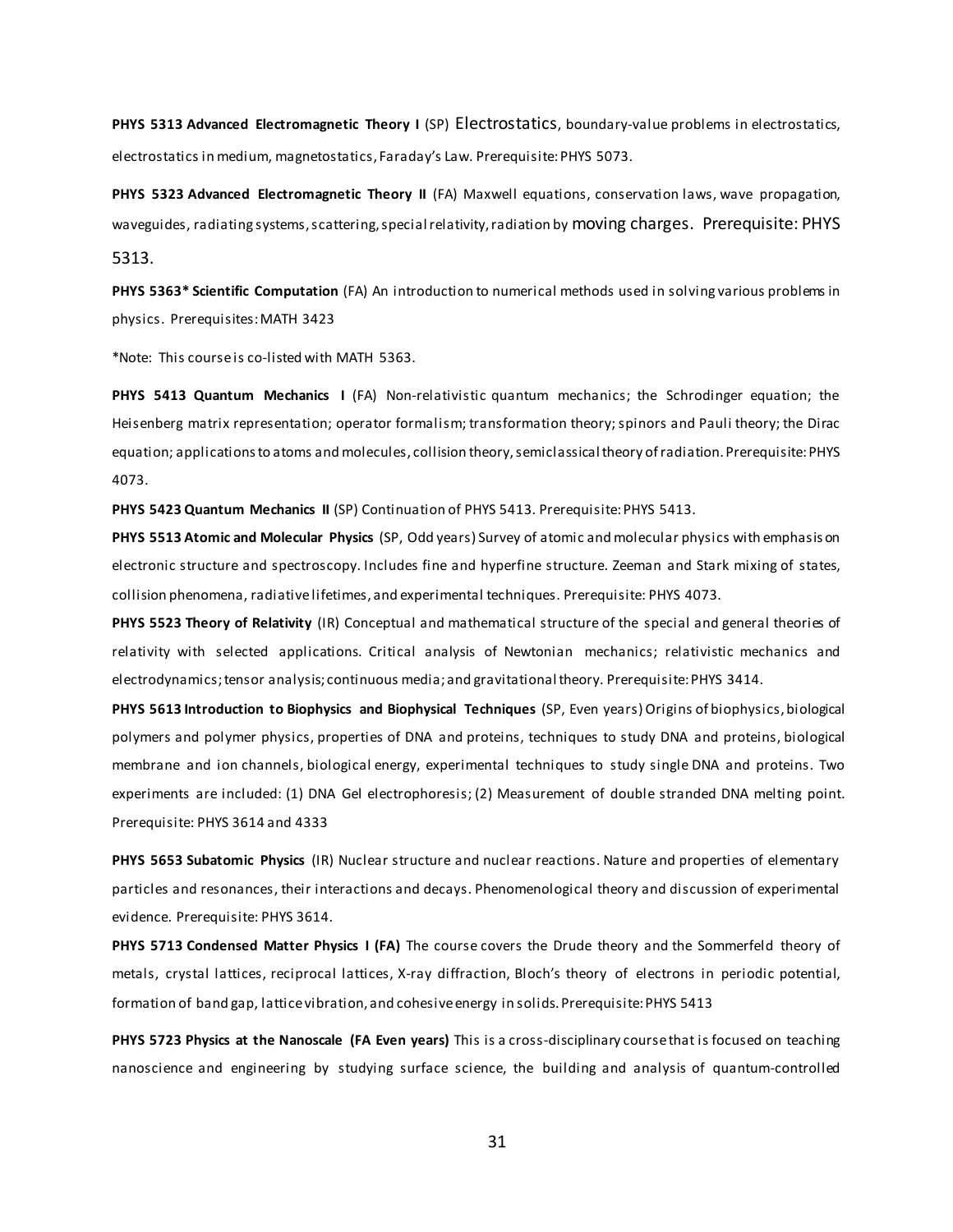structures, and related nano manufacturing processes. Students will achieve an integrated knowledge of the science of surface science, quantum mechanics, nano processing and manipulation, and techniques of materials research.

**PHYS 5734 Laser Physics** (SP) A combined lecture/laboratory course covering the theory of laser operation, laser resonators, propagation of laser beams, specific lasers such as gas, solid state, semiconductor and chemical lasers, and laser applications. Prerequisite: PHYS 3414 and PHYS 3544.

**PHYS 5753 Applied Nonlinear Optics** (FA, Even years) A combined lecture/laboratory course. Topics include: practical optical processes, such as electro-optic effects, acousto-optic effects, narrow-band optical filters, second harmonic generation, parametric amplification and oscillation, and other types of nonlinear optical spectroscopy techniques which are finding current practical applications in industry. Prerequisite: PHYS 3414 and PHYS 3544.

**PHYS 5763 Experimental Methods for Nanoscience (**SP, Even years**)** In this course, students will learn fundamentals of the selected techniques suitable for characterization on the nanoscale. The course will focus on diverse methods such as x-ray and neutron spectroscopy, scanning probe microscopies, optical methods, electron diffraction methods and more. Prerequisites: PHYS 3414, PHYS 4073 and familiarity with standard physics experimental techniques.

**PHYS 5773 Introduction to Optical Properties of Materials** (SP) A combined lecture/laboratory course covering crystal symmetry optical transmission and absorption, light scattering (Raman and Brillouin) optical constants, carrier mobility, and polarization effects in semi-conductors, quantum wells, insulators, and other optically important materials. Prerequisite: PHYS 3414 and PHYS 3544

**PHYS 588V Selected Topics in Experimental Physics** (1-3) (IR)

**PHYS 600V Master of Science Thesis** (1-6) (FA, SP, SU)

**PHYS 6413 Quantum Mechanics III** (FA, Even years) Relativistic quantum mechanics, second quantization, with applications to quantizing electromagnetic fields and to many-body theory. Introduction to Feynman diagrams. Prerequisite: PHYS 5423.

**PHYS 6513 Theoretical Biophysics** (IR) The goal of the course is to give students tools to investigate the behavior of complex systems and to analyze the relationship of non-linear dynamics and chaos theory to complex biological and non-biological systems. A special emphasis will be given to understanding the way neurons work as biological computing elements.

**PHYS 6613 Quantum Optics** (FA, Odd years) Properties of light and its interaction with atoms, particular attention given to the laser and recent experiments. Classical theory of resonance; Optical Bloch Eqs.; 2 level atoms in steady fields; pulse propagation; semiclassical theory of the laser, coherent states and coherent functions; gas, solid, and dye lasers; photon echoes and superradiance; quantum electrodynamics and spontaneous emission. Prerequisite: PHYS 5413 or equivalent.

**PHYS 6713 Condensed Matter Physics II** (SP, Odd years) The course covers surface physics, physics of homogeneous and inhomogeneous semiconductors, dielectric and ferroelectric physics, defects in crystals, spin interaction and magnetic properties, superconductivity, and band structure calculation. Prerequisite: PHYS 5413 and PHYS 5713 **PHYS 700V Doctoral Dissertation** (1-18) (FA, SP, SU)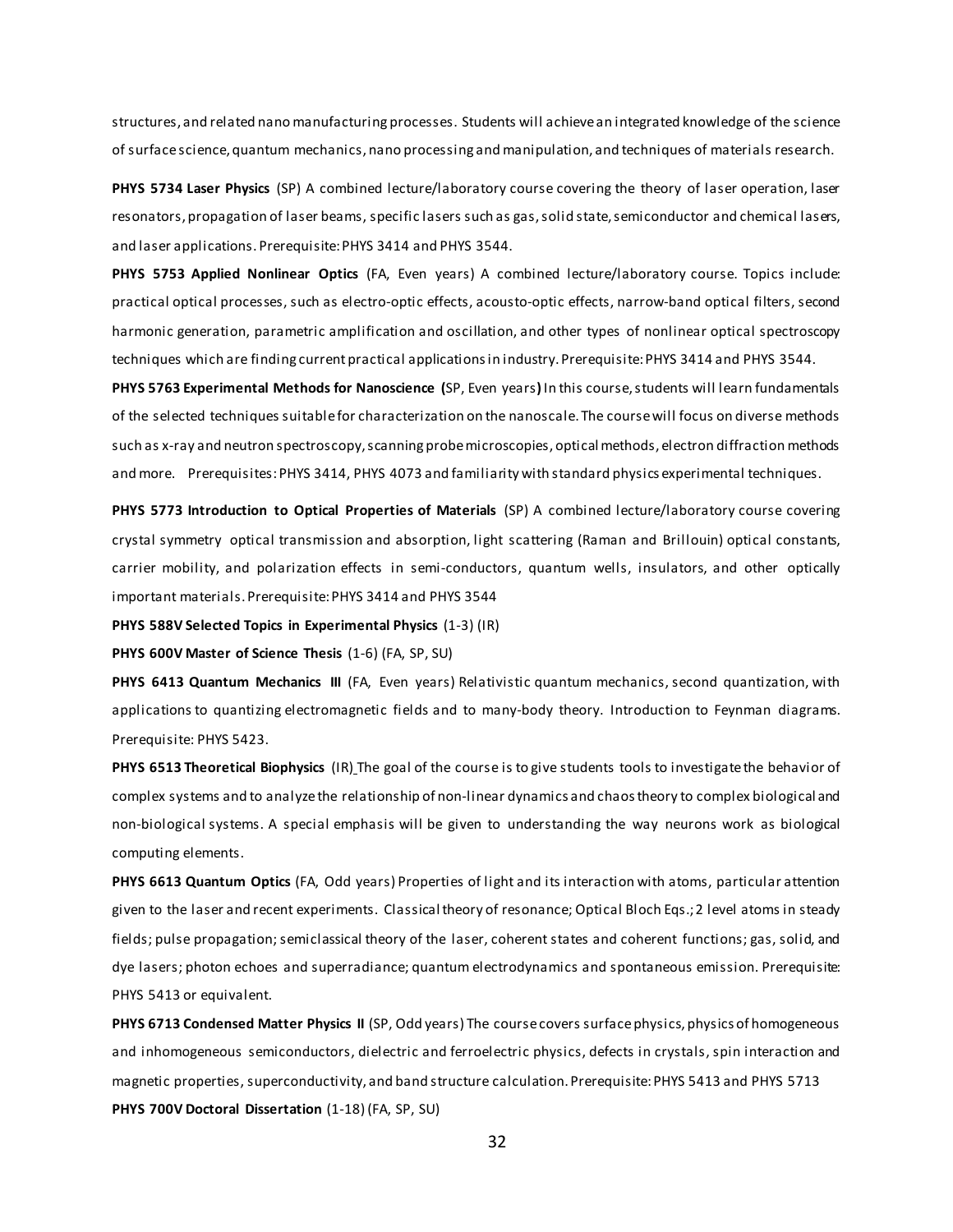### **Appendix B: Detailed Sample Syllabi of Selected Courses**

#### <span id="page-36-0"></span>**PHYS 5011 Introduction to Current Research Seminar**

This seminar course introduces new Physics graduate students to the faculty of the Physics department and their current research efforts. In addition, the students will be introduced to scientific ethics, and they will learn written scientific communication skills.

#### **Syllabus:**

Each week one of the faculty members will introduce the students to his/ her research and laboratory facilities (if applicable) by giving a seminar.

In addition, scientific ethics will cover topics such as:

- Integrity of scientific data
- Plagiarism
- Citation to previously published research
- Co-authorship of a paper
- Copyright

Finally, this seminar will also be used to develop students' written communication skills. Specifically, the students will write a paper in the format of a physics journal article on which they will be graded. They will be given explicit guidance in writing the papers

#### **PHYS 5041 Journal Club Seminar**

In this seminar, the students will present talks based on published research articles. The goal of the course is to develop oral communication skills in the students. Students will also learn effective literature search techniques. **Prerequisites: None.**

#### **Syllabus:**

Each week one of the students will present a seminar based on a recently published article. The article may be in a magazine such as, Physics Today, American Scientist, or Scientific American. Other students will be asked to critique the talk for the benefit of the speaker. Each student's grade will be based on short written report, and on the organization, clarity, preparation, and ability to answer questions on his/her own presentation, and the degree of participation in critiquing the talks of other students. Students will also learn effective literature search techniques.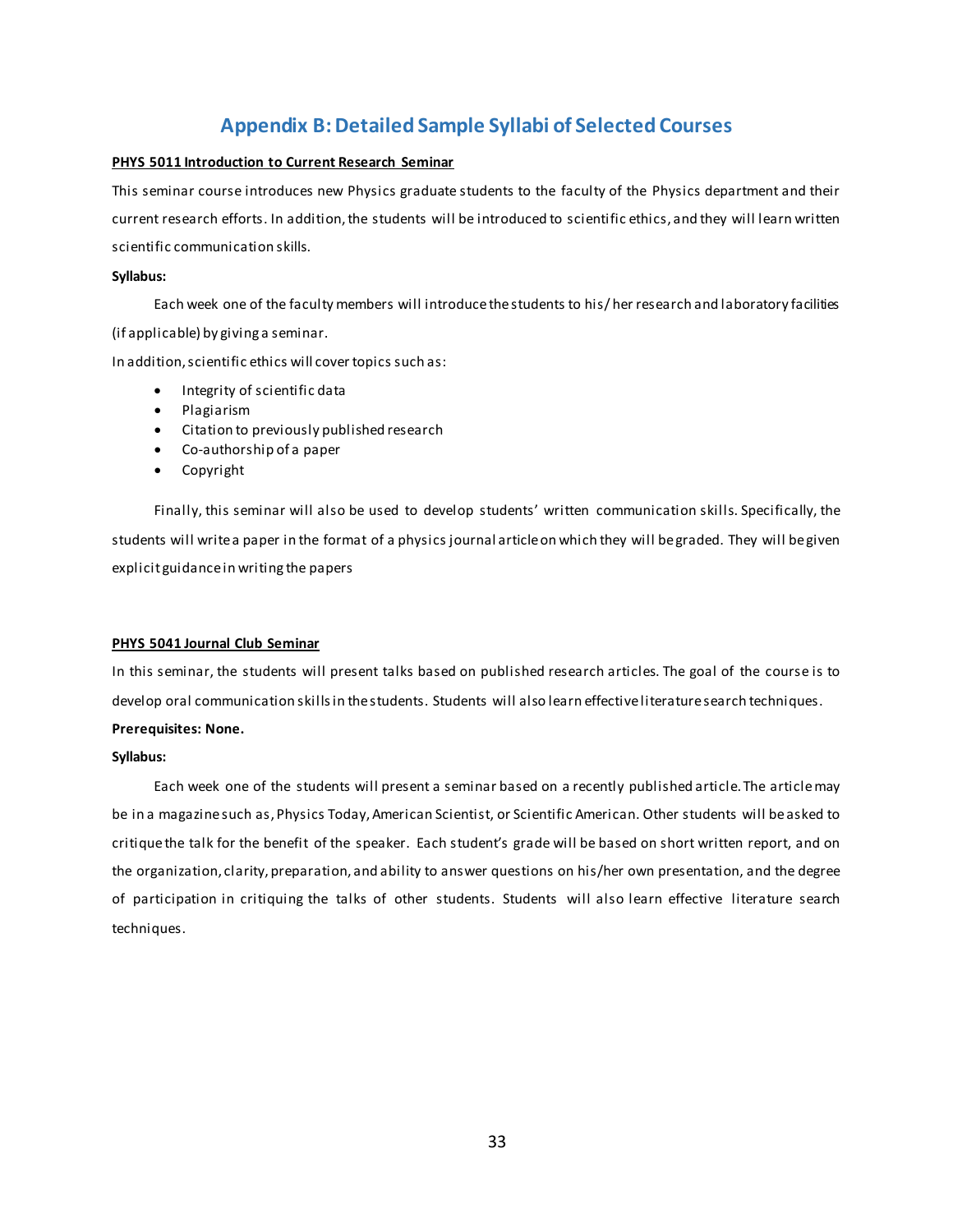#### **PHYS 5073 Mathematical Methods for Physics** (FA)

#### **Prerequisites**: MATH 3423, PHYS 3414.

This course merges the mathematics required in classical mechanics, electrostatics, magnetostatics, and quantum mechanics into a single course. The goal is to develop physics problem solving skills, a strong mathematical foundation, and a more unified picture of physics.

#### **Physics Theory:**

Particle Theory, Wave Theory, Linear Momentum, Angular Momentum, Kinetic Energy, Potential Energy

#### **Physics Applications (advanced senior and/or graduate level):**

Oscillations, Systems of Particles, Motion of Rigid Bodies, Lagrangian Mechanics, Oscillating Systems: Electrostatics, Polarization, Magnetostatics, Magnetization: Schrodinger Equation, Operator Theory, Matrix Mechanics

#### **Mathematical Theory:**

Linear Algebra, Differential Equations, Calculus of Variation, Complex Algebra

#### **Mathematical Applications:**

First-Order Differential Equations, Second-Order Differential Equations, Systems of Linear Differential Equations, Helmholtz Equation, Determinants and Matrices, Eigenvalues and Eigenvectors, Linear Transformations, Infinite Series, Fourier Series, Orthogonal Functions, Legendre Functions, Bessel Functions, Hermite Polynomials, Special Functions, Fourier Transforms, Laplace Transforms, Integral Transforms

#### **Basic Approach:**

This course will (1) cover the Mathematical foundation of the methods to be used, and (2) emphasize the applications of the methods to solve physics problems. In order to best organize the course and in order to best communicate the unification of physics topics, the problems solved in this course will begin with one of the follow three formulas. Five weeks will be spent with each formula with the initial emphasis placed on the origin of the formula. After which the emphasis will be put into explaining how to model specific problems to reduce the general differential equations into specific differential equations.

$$
\frac{\partial L}{\partial q_i} - \frac{d}{dt} \frac{\partial L}{\partial q} + \lambda_j(t) \frac{\partial f_j}{\partial q_i} = 0
$$
 (Lagrange's Equation)  

$$
\nabla^2 \varphi_{E,M} = -\frac{\rho_{E,M}}{\varepsilon_{,\mu}}
$$
 (Poisson's Equation)  

$$
-\frac{\hbar^2}{2m} \nabla^2 |\Psi\rangle + V |\Psi\rangle = E |\Psi\rangle
$$
 (Schrödinger's Equation)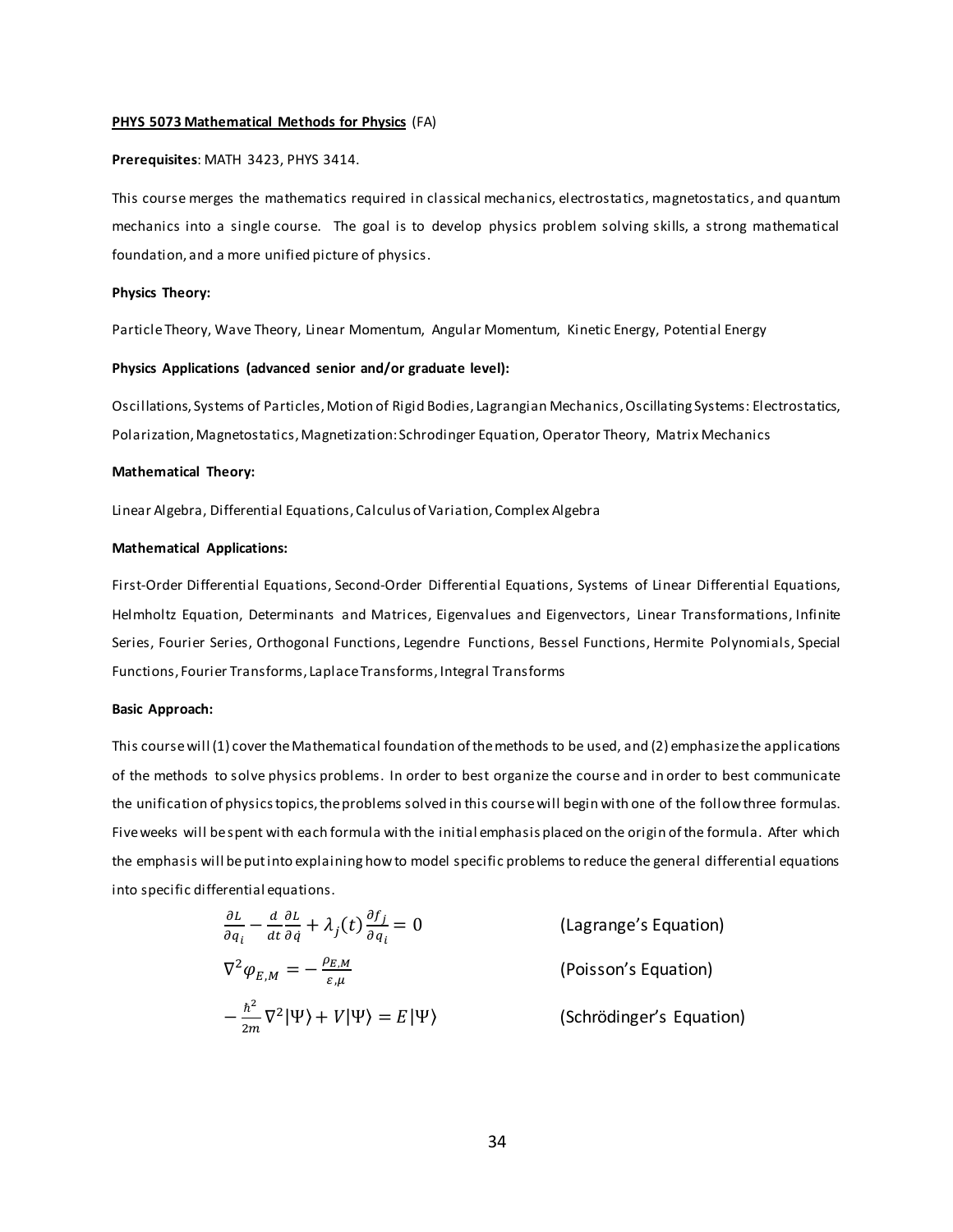#### **Sample Syllabi:**

#### **Classical Mechanics (e.g., Fowles): 5 Weeks, 3 HW sets, 1 Exam**

**Physics Topics:** Oscillations, General 3D Motion, Dynamics of Systems, Rigid Bodies, Lagrangian Mechanics,

Dynamics of Oscillating Systems

#### **Homework Topics**:

1D, 2D, 3D Rectangular coordinates Spherical coordinates Cylindrical coordinates Harmonic Oscillator (damped, driven, etc.) Constrained motion (sphere, cone, cylinder, rolling, sliding, etc.) Coupled oscillators (linear array, circular, molecular, etc.) Pendulum (elastic, accelerating, coupled, etc.)

#### **Electrostatics and Magnetostatics (e.g., Griffiths): 5 Weeks, 3 HW sets, 1 Exam**

**Physics Topics:** Electrostatics, Special Techniques, Electric Fields in Matter, Magnetostatics, Magnetic Fields in

Matter

#### **Homework Topics:**

1D, 2D, 3D Rectangular coordinates Spherical coordinates Cylindrical coordinates Sources defined Potential boundary conditions Mixed sourced defined and potential boundary conditions

#### **Quantum Mechanics (e.g., Griffiths): 5 Weeks, 3 HW sets, 1 Exam**

**Physics Topics:** Time-Independent Schrodinger Equation, Quantum Mechanics in 3D, Time-independent Perturbation Theory

#### **Homework Topics:**

1D, 2D, 3D Rectangular coordinates Spherical coordinates Cylindrical coordinates Infinite square well Harmonic oscillator Free particles Finite Square Well Hydrogen L,  $L^2$  and S,  $S^2$ First- and second-order perturbation theory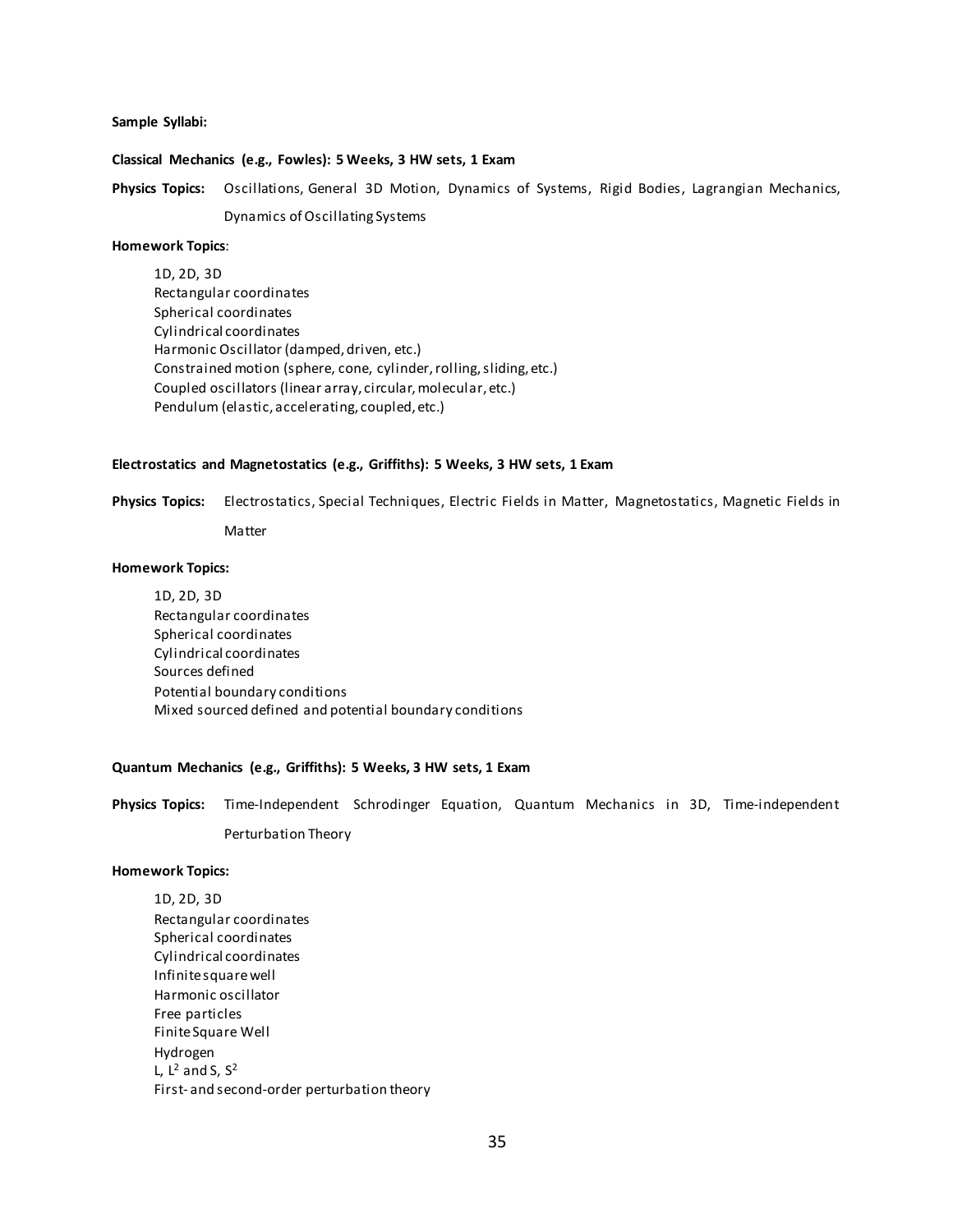**PHYS 5093 Group Theory** (SP) Application of group theory to topics in physics, especially to atomic/molecular and

solid-state physics.

#### **Prerequisite: PHYS 5073.**

**Syllabi**: Depending on the instructor, one of the following two syllabi will be used:

#### **Syllabus 1:**

- 1. Symmetries.
- 2. What is a group?
- 3. Group representations for finite groups.
- 4. Applications to normal modes, crystal symmetries, etc.
- 5. Lie Groups, especially the rotation group SO(3), and SU(n) for n=2,3.
- 6. Representations of Lie Groups and Lie Algebras.
- 7. Applications to atomic/molecular physics, solid state-physics, particle physics.
- 8. The Galilean, Lorentz and Poincare' groups.
- 9. Graded algebras.

#### **Syllabus 2:**

Spectral decomposition of commutative and Abelian-group algebras

Irreducible projective idempotent algebra

Logical connection of quantum axioms and group axioms

Discrete and number-theoretic properties of Fourier analysis

Applications to dynamics and spectra

Homocyclic and linear molecules of Cn symmetry:

Quantum wells, dots, wires, corrals of Cm x Cn x Cp x

Photon bad-gap devices

Spectral decomposition of non-commutative and non-Abelian group algebras

Irreducible projective idempotent and nilpotent algebra

Algebra of the Center: Class algebra and characters, Shortcuts

Applications to point group dynamics and spectra

Quasi-planar molecular and crystal point symmetry C<sub>nv</sub>, D<sub>n</sub>, D<sub>nh</sub>, etc.

Non-planar Polyatomic molecular symmetry I, O, Oh, Th, Td, etc.

Layered and multiply connected quantum wells, dots, and Layered photon band-gap devices

Lab vs. Body duality: Operator classification and solution

Induced representation theory

Frobenius reciprocity theorem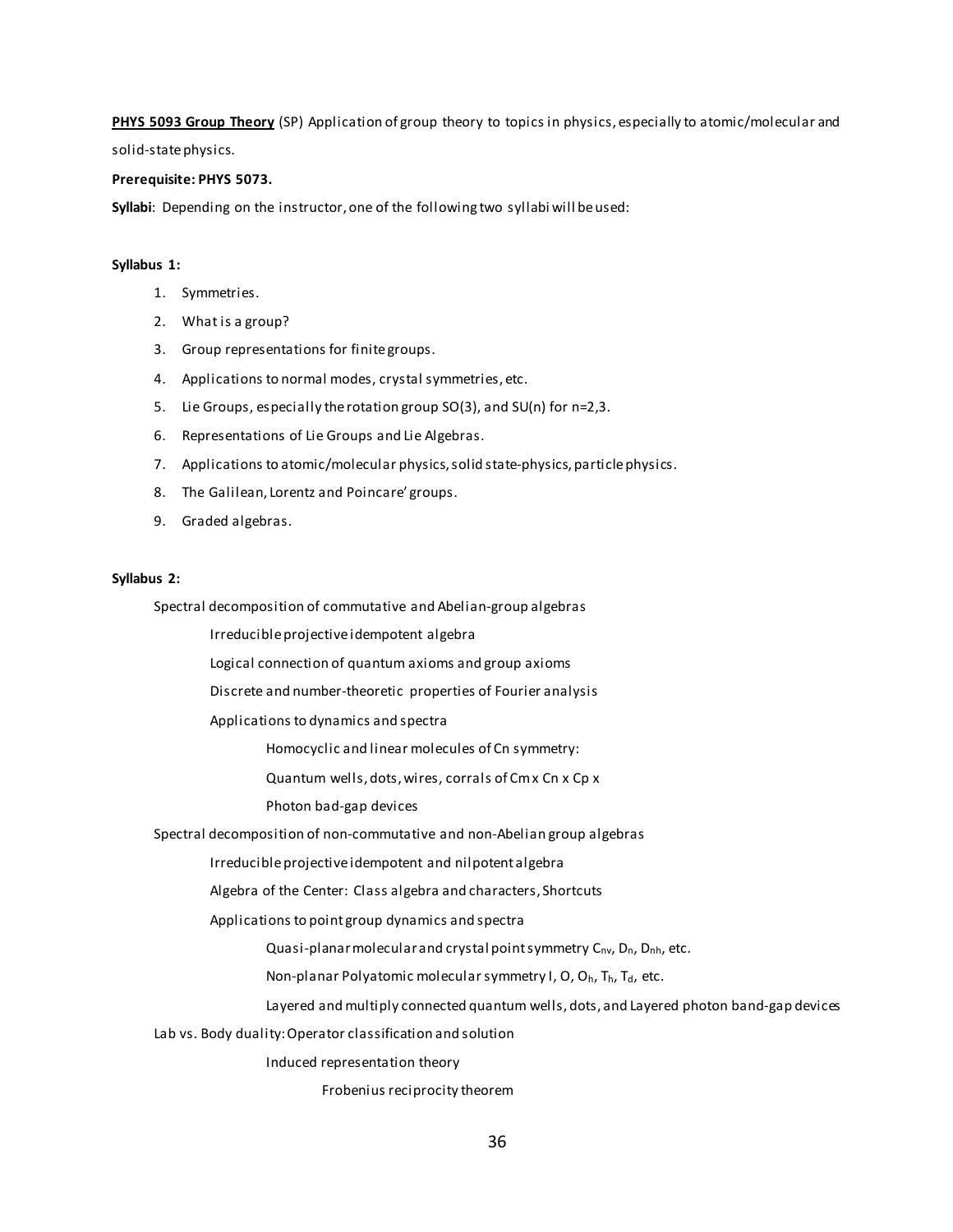*Mackey subgroup theorem*

Spontaneous vs. Applied symmetry breaking

Level clustering vs. level splitting

Applications to atomic and molecular spectra and dynamics

Spectral decomposition of Unitary U(2) and Orthogonal O(3) Lie Groups

Oscillators, Bosonic operators, and U(2)~O(3)>R(3) symmetry

2-state systems (semiclassical theory), NMR, Rabi rot., etc.

*U(2) theory of quantum well scattering*

Rotation and quantum angular momentum states and operators

Lab vs. body duality for atomic and molecular spectra

Tensor operator sets for O(3) and subgroups, Wigner-Eckart theorem

Crystal field splitting and spectral transitions

Crystal and optical tensors

Jahn-Teller and Renner-Teller symmetry reduction

*Ultra-high resolution spectra and super-hyperfine effects*

Spectral decomposition of intertwining m-state U(m) and n-particle Sn Groups

Young tableau calculus for fermionic and bosonic (m)n shell theory

Atomic and nuclear shell orbitals and correlation effects

*Quantum entanglement in optical or spinorial quantum computers*

Generalized tensorial operator sets

Spectral decomposition of crystalline and floppy molecular space groups

Symmorphic space groups and Little group induced representations

Electronic, photonic, and vibronic band theory

Non-symmorphic and magnetic space groups, ray representations.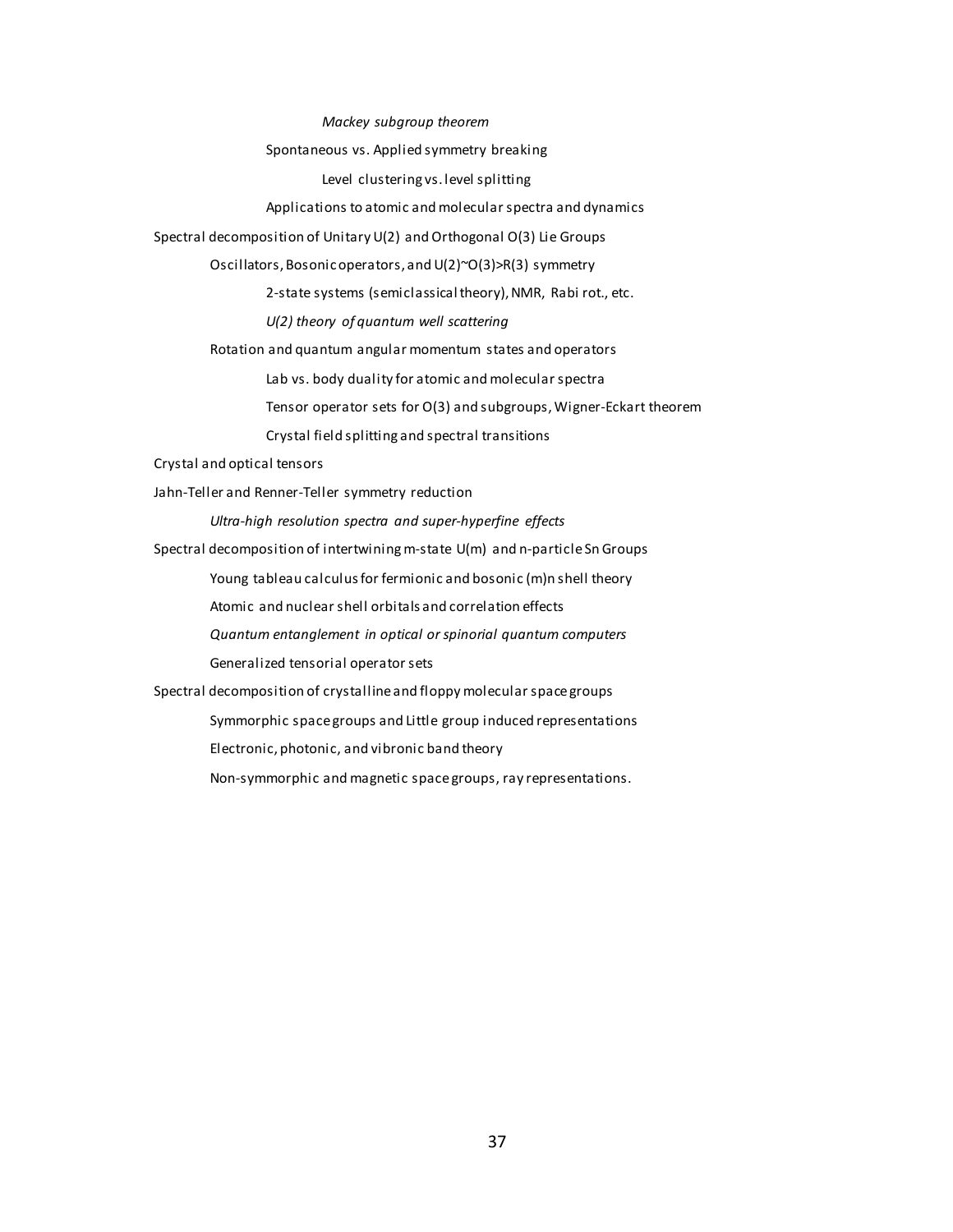#### **PHYS 5263L Experiment and Data Analysis** (FA)

Students will learn frequently-used experimental techniques and methods of data analysis. Prerequisites: Graduate standing or Instructor consent.

#### **Syllabus**

This course is devoted to learning some of the frequently used experimental techniques and methods by which experimental data are analyzed to extract quantitative information on physical parameters. Students will perform experiments, analyze data, write lab reports, and take an oral exam on EACH of the experiment. Students will learn experimental techniques such as

- 1. Vacuum techniques
- 2. Use of oscilloscopes (free-running as well as triggered)
- 3. Phase-sensitive detection
- 4. Time-domain experiments
- 5. Use of LabView
- 6. Scattering technology.

They will learn concepts such as

- 1. Concept of cross-section (differential and total)
- 2. Signal-to-noise ratio
- 3. Random versus systematic noise
- 4. Signal averaging and narrow-band detection
- 5. Experiments in time- and frequency-domains
- 6. Experimental uncertainties
- 7. Use of symmetry in the analysis of data.

They will learn data-analysis techniques such as

- 1. Graphical interpretation of data
- 2. Least-squares analysis of data and curve-fitting
- 3. Error bars: systematic errors and statistical uncertainties.

They will learn to use software such as Excel and Origin.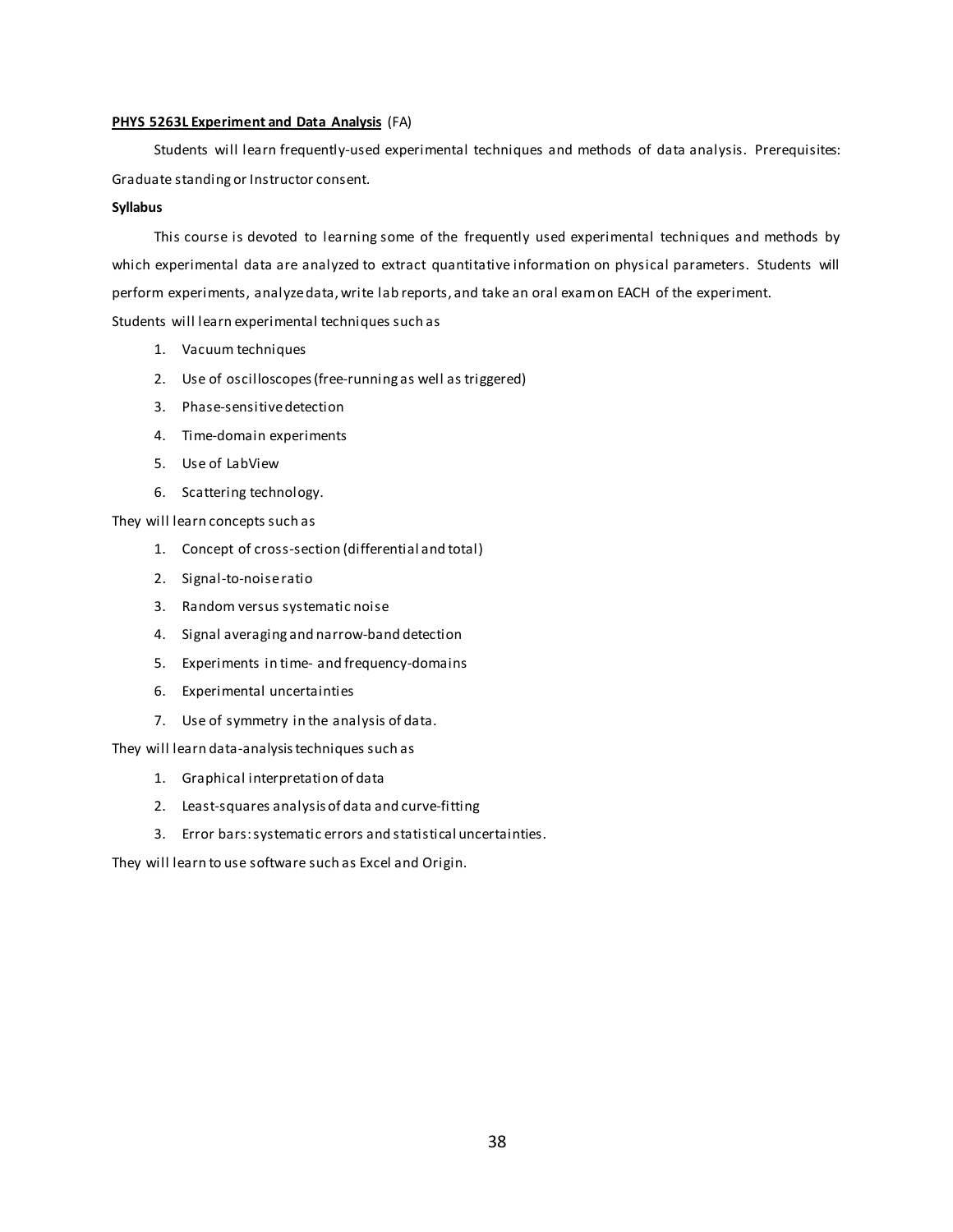**PHYS 5313 Advanced Electromagnetic Theory I**: Theoretical Description of Electrostatics, Magnetostatics, Faraday's Law and Quasi-static fields, Prerequisite: PHYS 3414, MATH3423

#### **Syllabus**

The students are expected to have had a junior/senior level course in Electrodynamics. It is assumed that they are familiar with Theorems of vector calculus, ordinary linear differential equations, special functions (Legendre, Laguerre, Hermite, Bessel functions, etc.), asymptotic forms, completeness and orthogonally, partial differential equations, boundary value problems, Green's function, summation of series, Fourier series, and use of Mathematica /Maple.

**Electrostatics**: Coulomb's Law, Electric field, Gauss law, Differential form of Gauss law, Scalar potential, Electromagnetic boundary value problems in two and three dimensions, Solution of Laplace Equation in Cartesian, Cylindrical and Spherical coordinates, Poisson Equation, Method of images, Green's Function, Energy in electrostatics.

**Electrostatics in a medium**: Multipole expansion, Spherical Harmonics, Electric Dipole and Quadrupole moments, Electric Susceptibility, Polarization, Displacement Vector, Electrostatic field and energy in a dielectric medium, Boundary value problems with dielectric Media.

**Magnetostatics**: Biot-Savart law, Magnetic Induction, magnetic Field, Ampere's law, Vector Potential, Differential Equations of Magnetostatics, Magnetic Moment and Multipole Expansion, Boundary Value problems in Magnetostatics.

**Magnetostatics** in a medium: Magnetization, Magnetic Susceptibility, Diamagnetic- Paramagnetic- and Ferromagnetic Materials, Permanent Magnets, Method of Images.

Boundary Value Problems, Scalar Potential Approach, Force, Torque on localized current distribution

**Recommended Text**: Classical Electrodynamics, by J. D. Jackson (John Wiley, New York, NY 1998).

#### **Other references**:

Introduction to Electrodynamics, by David J. Griffiths (Prentice Hall, NJ 1999).

Modern Problems in Classical Electrodynamics, C. A. Brau (Oxford Univ. Press, NY 2004).

Electrodynamics of Continuous Media, by L. D. Landau and E. M. Lifshitz (Pergamon, New York 1960).

Classical Electricity and Magnetism, by W. K. H. Panofsky and M. Phillips (Addison-Wesley, Cambridge, MA 1962).

Electromagnetism, Principles and Applications, by Paul Lorrain and Dale R Corson (Plenum Press, 1998). Foundation of Electromagnetic Theory, John R. Reitz, Frederick J. Milford, and Robert W. Christy (Addison-Wesley, Reading, MA 1979).

Electricity and Magnetism, Berkley Physics Course Vol-2, Edward M. Purcell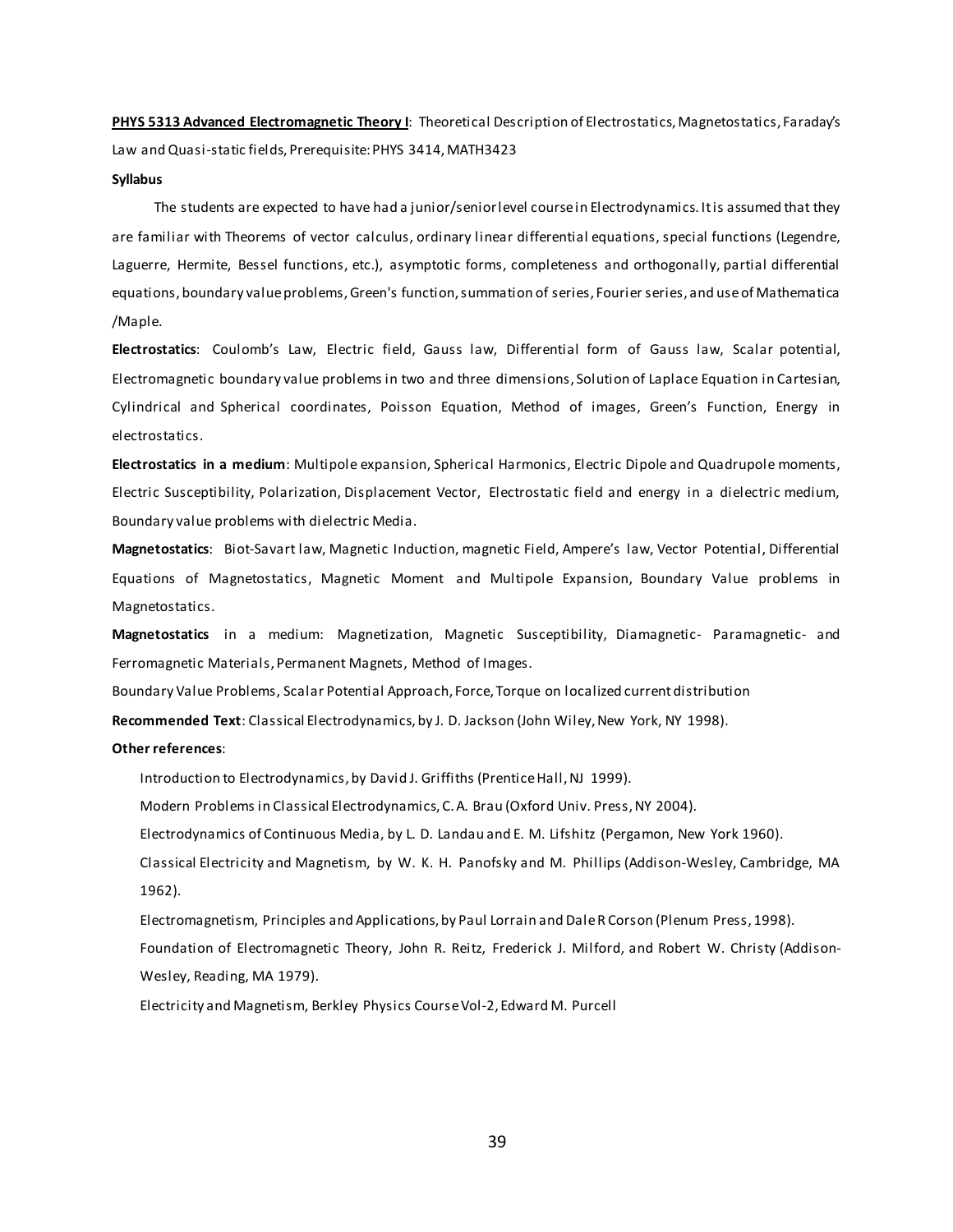#### **PHYS 5323 Advanced Electromagnetic Theory II**

Maxwell's Equations, Conservation Laws in electrodynamics, Electromagnetic Waves Waveguides and Resonators, Radiation, and Scattering of E&M waves, Special Relativity and the relativistic Formulations of Maxwell's Equations, Prerequisite: PHYS 5313

#### **Syllabus**

The students are expected to be familiar with theoretical Techniques for Electrostatics and Magnetostatics, Fourier series, use of Mathematica /Maple

**Maxwell's Equations**: Faraday's Law of Induction, Energy in magnetic field, Self- and Mutual Inductance, Quasi-Static Magnetic Field in a Conductor, Maxwell's equations, Boundary Conditions, Gauge Transformation, Coulomband Lorenz Gauge, Green function for wave equations, Retarded Solutions of the Fields, Fields of moving Point Charge, Energy, Momentum, and Angular Momentum in Electromagnetic Fields, Poynting's Theorem, Maxwell Stress Tensor,

**Electromagnetic Waves**: EM waves in isotropic and anisotropic media, beams, polarization, propagation of in bounded regions, reflection, refraction, dispersion, absorption, waveguides, resonators, and fibers.

**Nonrelativistic Radiation**: Multipole Expansion, Electric dipole, magnetic dipole, and Electric Quadrupole Radiation, Diffraction and scattering of electromagnetic waves.

**Relativistic Electrodynamics**: Special relativity and relativistic Formulations of Maxwell's Equations,Radiation from fast moving charge particles, Bremsstrahlung, Cyclotron, and Cerenkov radiation, Radiation reaction, EM fields as a collection of harmonic Oscillators.

**Recommended Text: Classical Electrodynamics**, by J. D. Jackson (John Wiley, New York, NY 1998).

#### **Other references:**

Introduction to Electrodynamics, by David J. Griffiths (Prentice Hall, NJ 1999).

Modern Problems in Classical Electrodynamics, C. A. Brau (Oxford Univ. Press, NY 2004).

Electrodynamics of Continuous Media, by L. D. Landau and E. M. Lifshitz (Pergamon, New York 1960).

Classical Electricity and Magnetism, by W. K. H. Panofsky and M. Phillips (Addison-Wesley, Cambridge, MA 1962).

Electromagnetism, Principles and Applications, by Paul Lorrain and Dale R Corson (Plenum Press, 1998). Foundation of Electromagnetic Theory, John R. Reitz, Frederick J. Milford, and Robert W. Christy (Addison-Wesley, Reading, MA 1979).

Electricity and Magnetism, Berkley Physics Course Vol-2, Edward M. Purcell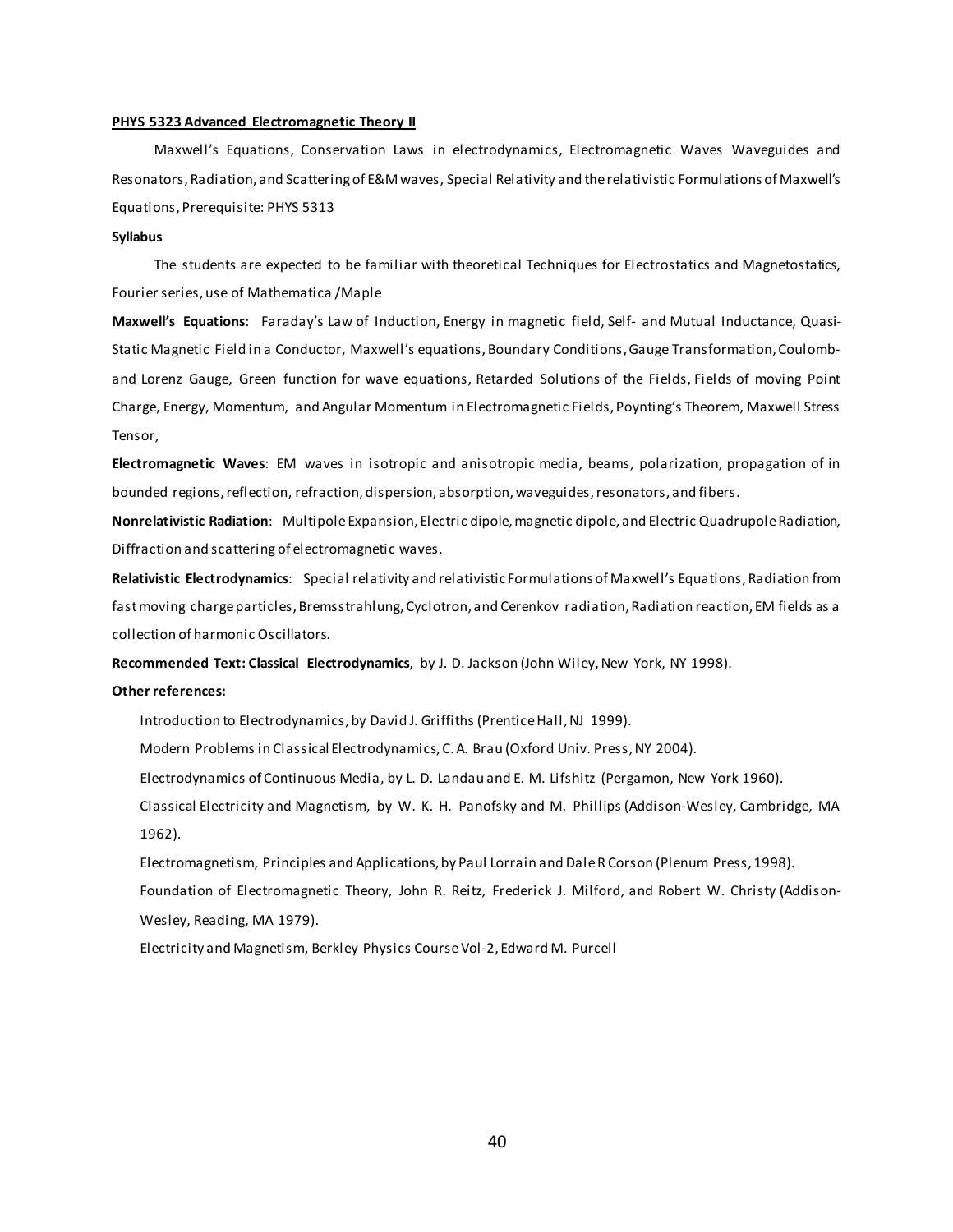**PHYS 5363 Scientific Computation** (FA): An introduction to numerical methods used in solving various problems in physics. Prerequisites: MATH 3423. *This course is co-listed with MATH 5363*.

#### **Syllabus**

- 1. Errors
	- a. Rounding errors (finite precision arithmetic)
	- b. Truncation errors (Taylor polynomial and power series)
	- c. Error propagation in algorithms
- 2. Numerical Linear Algebra
	- a. Systems of linear equations
	- b. Eigenvalues and eigenvectors
- 3. Polynomial Interpolation and curve fitting (least squares analysis)
- 4. Numerical differentiation
- 5. Numerical integration
	- a. Newton-Cotes rules
	- b. Adaptive Quadrature
	- c. Gaussian Quadrature
- 6. Differential Equations
	- a. ODE's
		- i) Initial Value Problems
		- ii) Boundary Value Problems
		- iii) Systems of ODE's
	- b. PDE's
		- i) Classification (elliptic, parabolic, hyperbolic)
		- ii) Finite Difference methods
		- iii) Finite Element methods
- 7. Other
	- a. Nonlinear equations (roots and zeros)
	- b. Orthogonal Polynomials
	- c. Monte-Carlo
	- d. FFT
	- e. Wavelets
	- f. Large sparse linear systems

Programming assignments will be made in one of the programming languages, e.g., Matlab, Maple, Mathematica, Fortran, or C.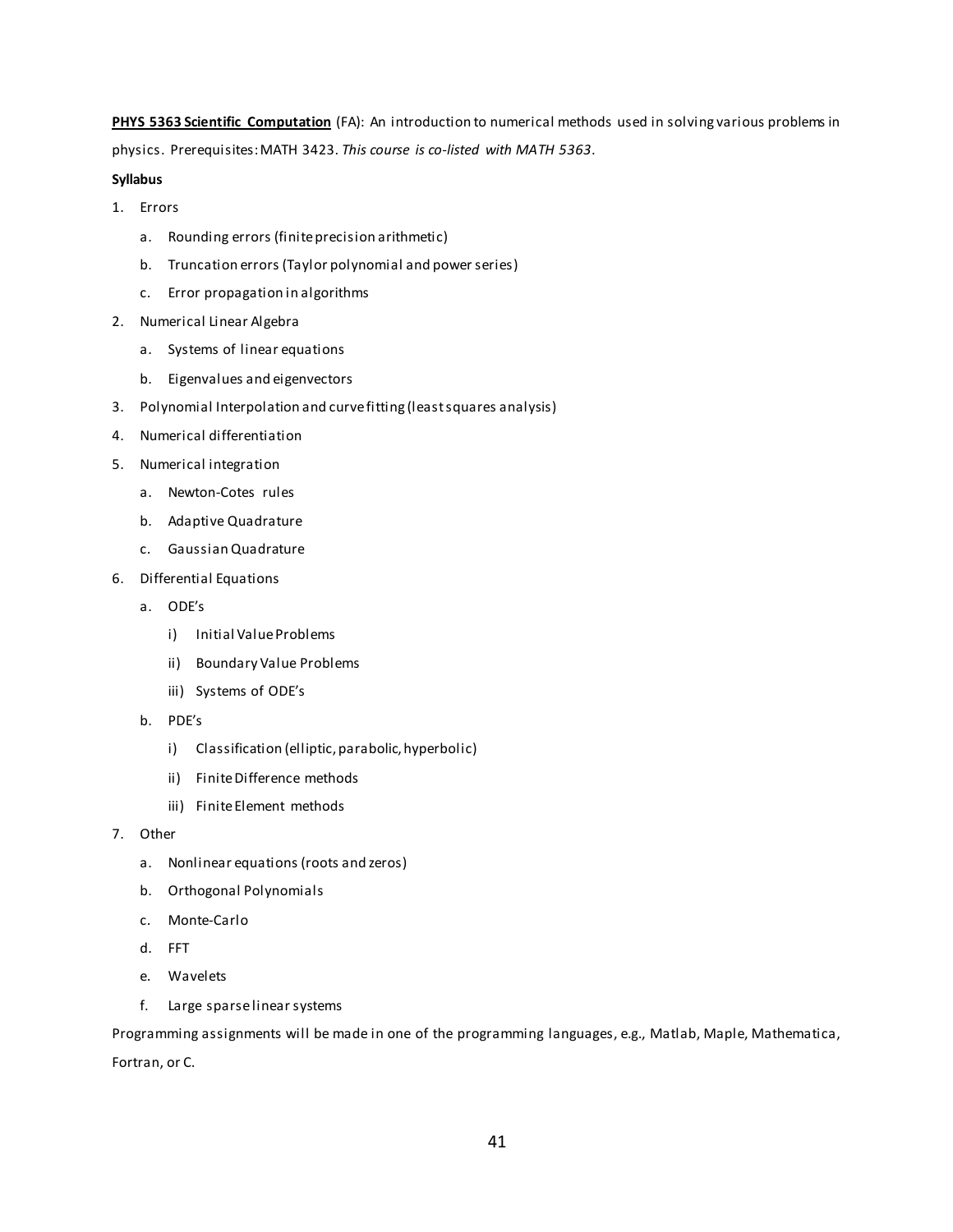**PHYS 5413 Quantum Mechanics I** (FA): Non-relativistic quantum mechanics; the Schrodinger equation; the Heisenberg matrix representation; operator formalism; transformation theory; spinors and Pauli theory; the Dirac equation; applications to atoms and molecules, collision theory, semiclassical theory of radiation.

#### **Prerequisite: PHYS 4073**

**Syllabi**: Depending on the instructor, one of the following two outlines will be used:

#### **Syllabus 1**:

Students are expected to have had an undergraduate course in quantum mechanics, which included squarewell, and barrier potentials, the hydrogen atom, and the simple harmonic oscillator. Furthermore, familiarity is assumed with finite dimensional matrices, eigenvectors, and Fourier series, at the level of an undergraduate mathematics course for engineers and scientists. Students may be given a set of homework problems in the first week of the semester to review these topics.

- 1. Mathematical preliminaries
	- a. Linear operators
	- b. Hilbert space
	- c. Dirac notation
	- d. Probability
- 2. Brief review of classical mechanics (Hamiltonians, etc.)
- 3. Axioms of Quantum Mechanics
- 4. Operator methods: the simple harmonic oscillator.
- 5. Three dimensions
	- a. Angular momentum and spin, ladder operator methods
	- b. Angular momentum algebra ("Clebscherei")
	- c. Identical particles: spin and statistics
- 6. Approximate methods
	- a. Time-independent perturbation theory
	- b. Variational methods
	- c. WKB approximation
	- d. Some illustrations (e.g. corrections to H-atom spectrum, helium atom, H2 molecule)

#### **Syllabus 2:**

- 1. Quantum analyzers, their states, and quantum axioms (Uses optical or spin-1/2 polarization experiments and simulations)
	- a. Dirac notation and operator matrix representations
	- b. Transformation and transfer matrices
	- c. Matrix operator eigensolutions: Their algebra and geometry
	- d. Spectral decomposition of commuting observables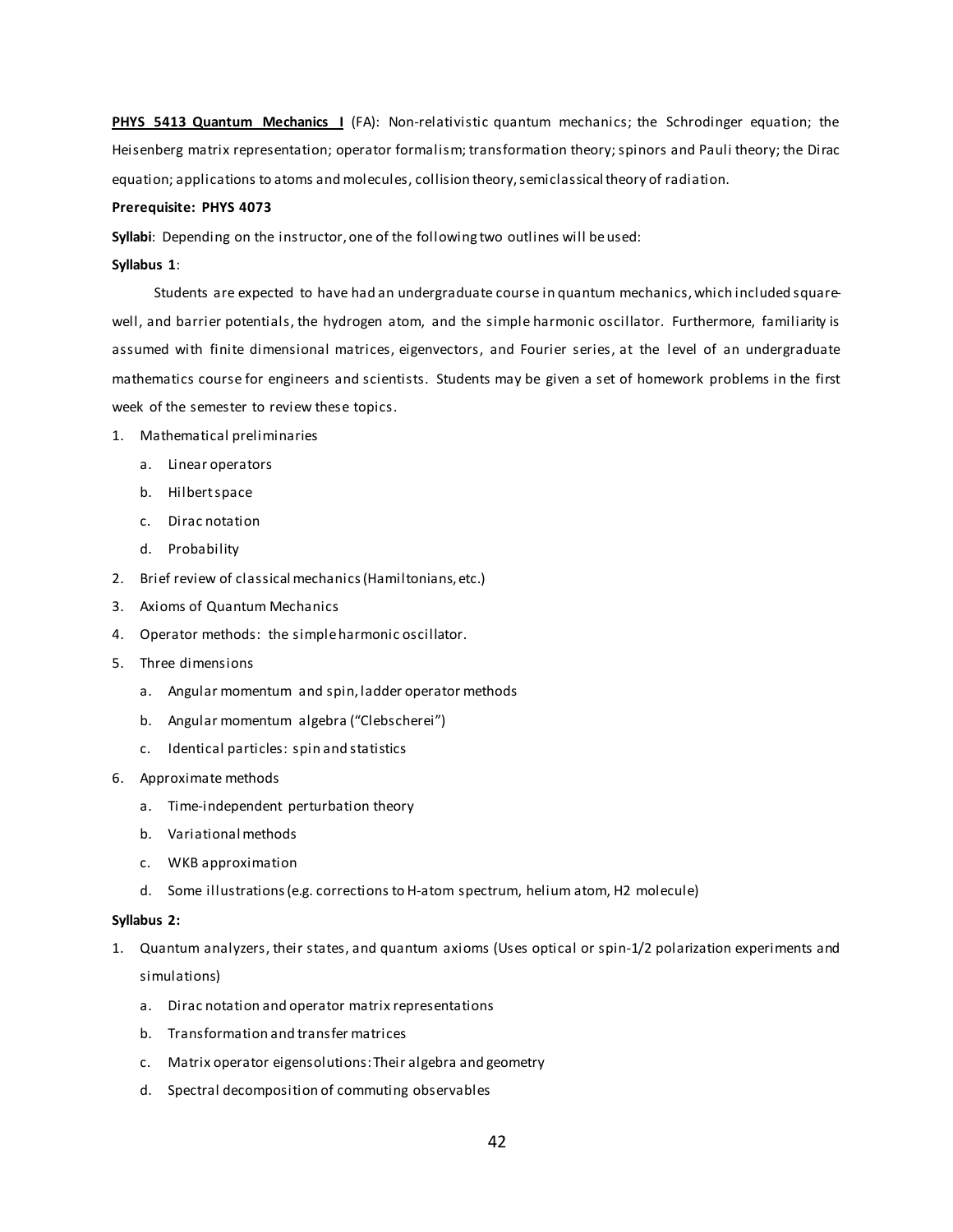- e. Relation to Lagrange interpolation
- f. Unitary symmetry and group axioms. (With reasons why they work)
- g. Perturbation and variational techniques (Optional if done later)
- h. Relation to permutation classes and Lagrange multipliers
- 2. Quantum wave functions and dynamics (Starts using 1D laser optics and derives matter waves and basic relativistic quantum theory. Uses wave simulations.)
	- a. Waves described by space and time
	- b. Group and phase velocity
	- c. Waves described by wave vector and frequency
	- d. Matter waves and relativistic dispersion. Classical connections
	- e. Confined waves, wave packets, and pulse trains
	- f. Bohr-ring waves. Heisenberg uncertainty
	- g. Accelerated waves and gravity. (Optional)
	- h. Recoil effects. Pound-Rebka experiment
- 3. Quantum Fourier analysis and symmetry (Starts using plane waves, Bohr-waves, and develops discrete waves on quantum wells and nano-structures. Uses band simulations.)
	- a. Fourier transform and transformation matrices. (Discrete versus continuous)
	- b. Fourier symmetry analysis
	- c. Time evolution operators, matrices, and Hamiltonian generators
	- d. Schrodinger time equation
	- e. Hamiltonian eigensolutions. Cyclic symmetry analysis.
	- f. 2-State evolution and analogs. U(2) symmetry analysis. (Optional if done later.)
	- g. Euler angles and gauge. Operator angles. Relation to Hamilton quaternions
- 4. Quantum wave equations (Starts with free optical and matter waves and develops quantum bound and scattering resonant states. Uses wave simulations.)
	- a. Difference and differential equations
	- b. Schrodinger in x-basis and Schrodinger in k-basis.
	- c. Infinite well and Bohr-ring embedding
	- d. Quantum beats. (Optional) Revivals
	- e. Finite wells and barriers
	- f. Transmission and admittance functions
	- g. C-matrices and S-matrix eigenchannels (optional if done in QM II)
	- h. Introduction to harmonic oscillator (optional if done in QM II)
	- i. Coherent wave packets and classical correspondence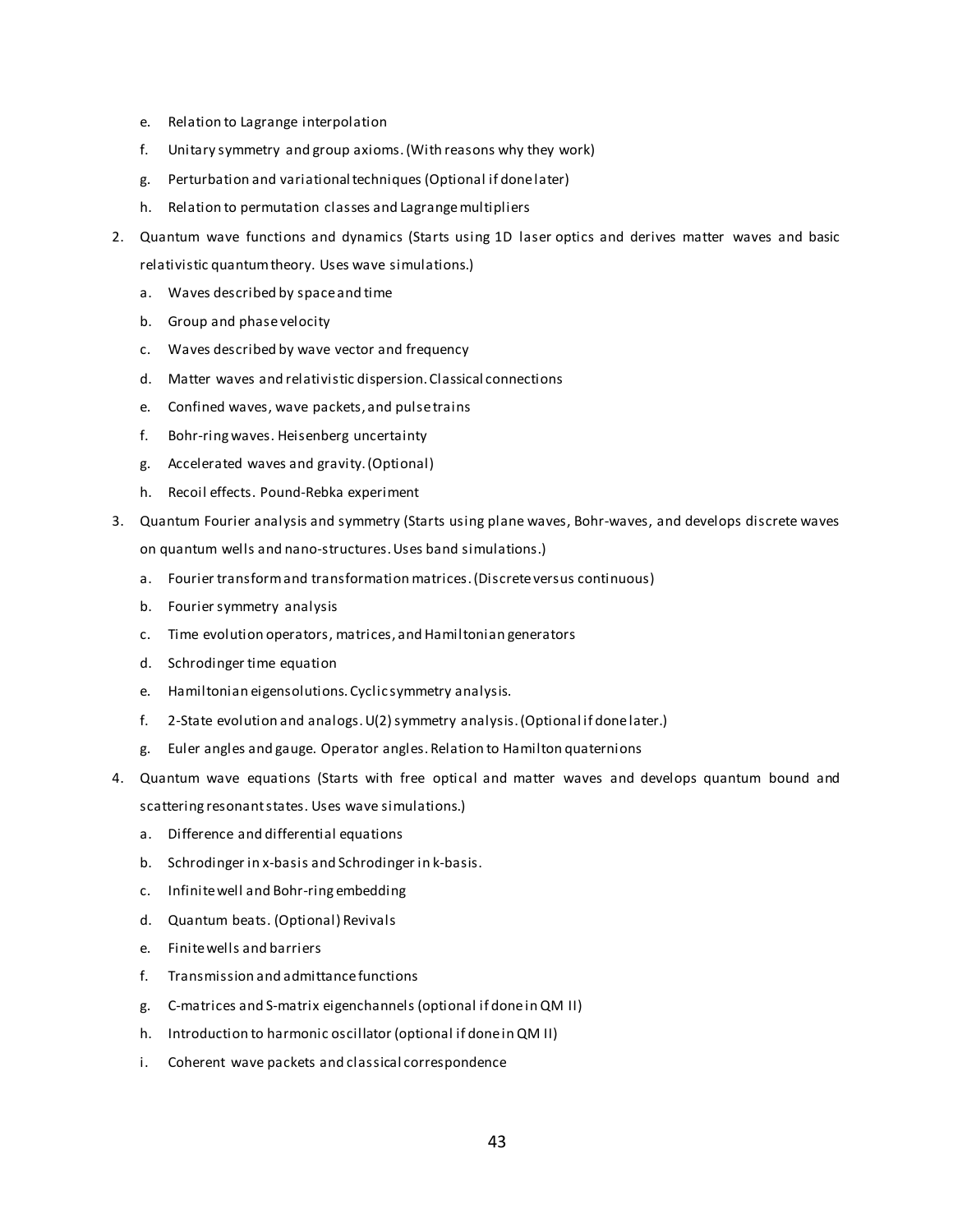#### PHYS 5423 QUANTUM MECHANICS II (SP) Continuation of PHYS 5413.

#### **Prerequisite: PHYS 5413.**

**Syllabi**: Depending on the instructor, one of the following two outlines will be used:

#### **Syllabus 1:**

- 1. Continuum states and scattering
- 2. Heisenberg vs. Schrödinger pictures
- 3. The density matrix
- 4. Feynman path-integral theory
- 5. Time-dependent perturbation theory
- 6. Coulomb gauge quantization of the electromagnetic field
- 7. Theory of radiation-matter interaction
- 8. Applications to quantum optics, many-body theory, condensed matter theory.

[Note: These items are not in any particular order, logical or otherwise]

#### **Syllabus 2:**

- 1. Periodic potentials and symmetry (Optional if done in SS Phys)
	- a. Multiple barriers and S-matrix theory
	- b. Resonant and non-resonant eigenchannels
	- c. Non-Abelian symmetry analysis of periodic structure and states (Optional if in MMII)
	- d. Modern point group projection algebra
	- e. Fourier analysis of periodic structures and states (Optional)
	- f. Space group analysis (optional)
- 2. Time-variable perturbations and transitions
	- a. Classical electromagnetic perturbations
	- b. A•p versus E•r
	- c. Problems with ignoring relativity
	- d. Transitions due to oscillatory perturbations
	- e. Fermi Golden rule
	- f. Two state resonant transitions
	- g. Fermi Golden rule broken
- 3. Quantum harmonic oscillators and multi-exciton states
	- a. 1D states and dynamics
	- b. Coherent and squeezed states
	- c. Classical correspondence (and lack thereof)
	- d. 2D ND states and dynamics
	- e. Schwinger-Glauber analysis (optional)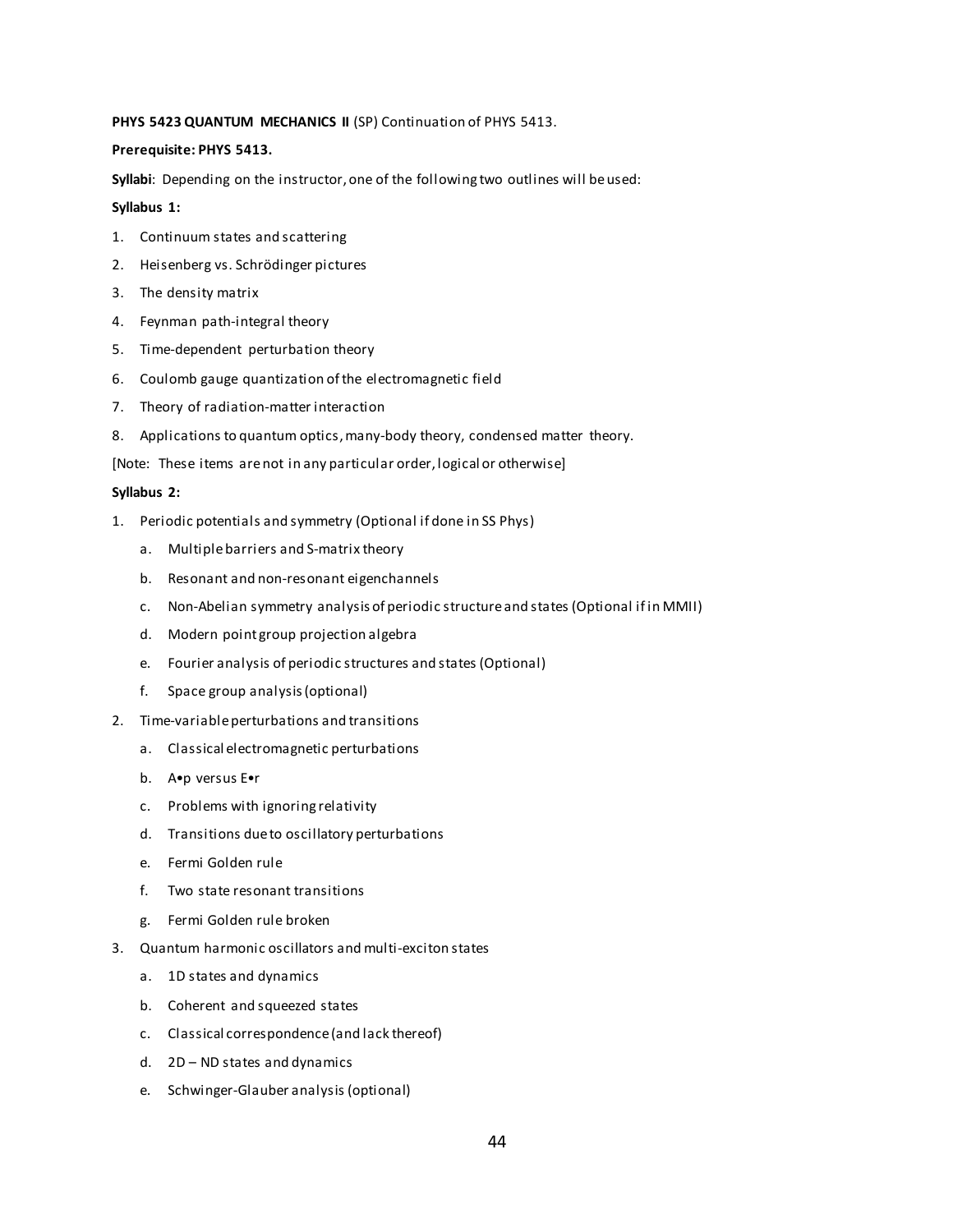- f. Bose versus Fermi-Dirac permutation symmetry
- g. Brown-Twiss and related experiments
- h. Non-relativistic quantum field (optional if done in Laser Phys. or QE)
- i. Fock N-photon states versus coherent states (optional)
- j. Jaynes-Cummings model (optional)
- 4. Quantum rotation and angular momentum
	- a. Relations between rotation and 2D vibration. Wigner D-function analysis
	- b. Atomic and molecular beam polarization
	- c. Quantum rotor D-wavefunctions and special cases
	- d. Legendre P and associated Y-harmonics
	- e. Symmetric and asymmetric rotor states and dynamics (Optional if in AMP)
	- f. Coupled rotation and spin
	- g. Hyperfine (21 cm example) and spin-orbit states
	- h. Coupled rotors and centrifugal effects (optional if in AMP or QMIII)
- 5. Quantum orbitals and central force dynamics
	- a. Hydrogen-like electronic structure
	- b. O(4) analysis (optional)
	- c. Spectrum generating algebra (optional)
	- d. Rydberg states and MCQDT (optional)
	- e. Helium-like electronic structure
	- f. Herrick-Kellman-Berry analysis (optional)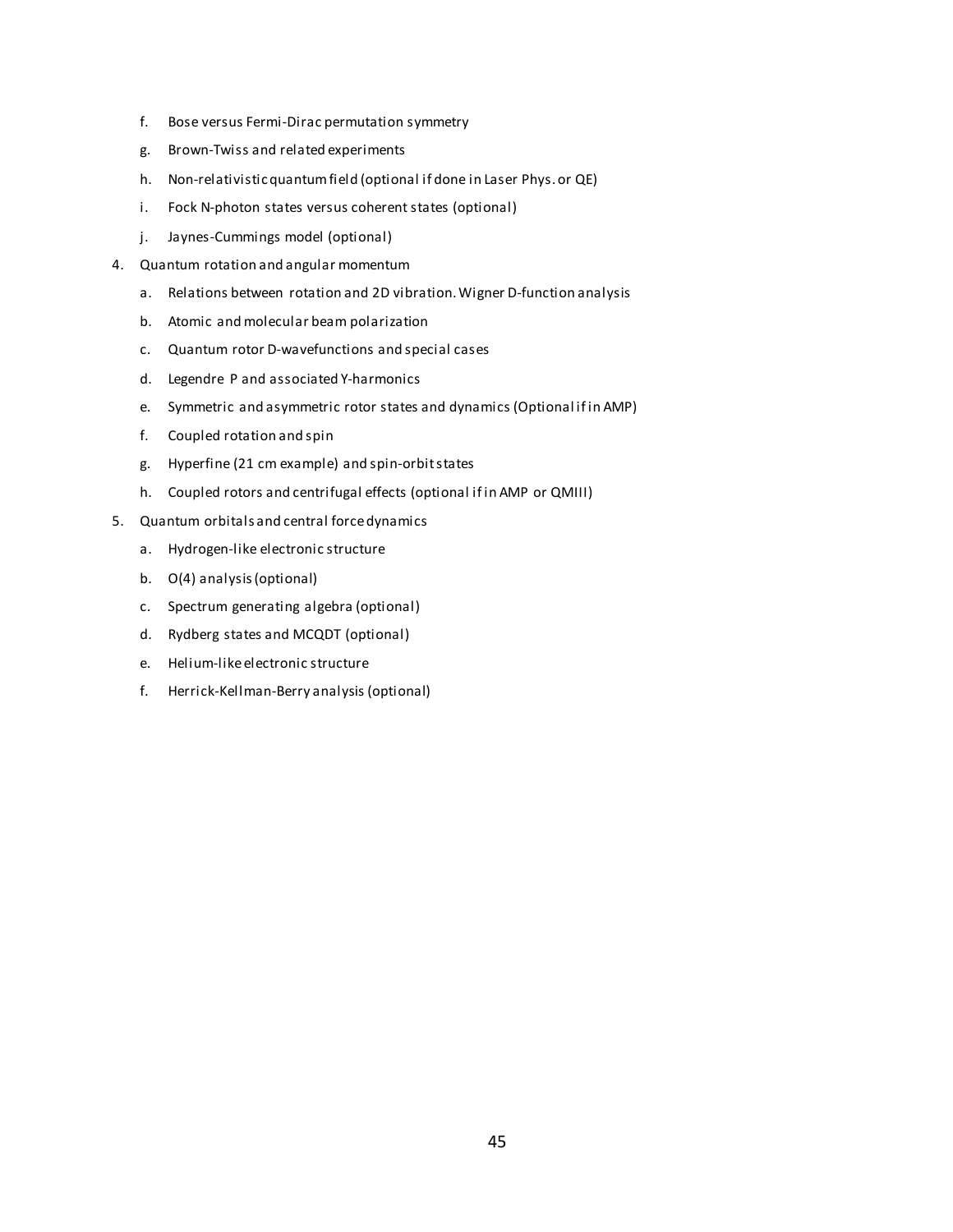#### **PHYS 5613 Introduction to Biophysics and Biophysical Techniques**

Origins of biophysics, biological polymers and polymer physics, properties of DNA and proteins, techniques to study DNA and proteins, biological membrane and ion channels, biological energy, experimental techniques to study single DNA and proteins. Two experiments are included: (1) DNA Gel electrophoresis; (2) Measurement of double stranded DNA melting point. Prerequisite: PHYS 3614 and 4333

#### **Syllabus**

#### **An outline of topics to be covered in lectures:**

- 1. Biological Polymers and Polymer Physics
- 2. Properties of DNA;
- 3. The techniques to study DNA
- 4. Properties of proteins.
- 5. The techniques to study proteins
- 6. Biological Membrane and ion channels
- 7. Elementary properties of ions in solution
- 8. Elementary properties of pores
- 9. Biological Energy (photosynthesis and ATP Synthesis)
- 10. Experimental techniques for single DNA and protein analysis:
	- a. Optical tweezers; b. Patch-clamp (nanopore) technique
- 11. Noise in electrical measurements
- 12. Statistical theories for single molecule studies

#### **Two experiments are required for this course:**

- 1. DNA Gel Electrophoresis.
- 2. Measure dsDNA melting point (to single stranded DNA) with a spectrophotometer at high temperature.

**Text book**. There is no unique textbook for the class. Some recommendations:

#### **Primary**:

- 1. "*Biophysics: an introduction*" by Rodney Cotterill (in UA Bookstore)
- 2. "*Principles of Physical Biochemistry*" by van Holde, Johnson and Ho
- 3. "*Physics in Molecular Biology*" by Kim Sneppen and Giovanni Zocchi

#### **Secondary:**

- 1. "*Ionic Channels of Excitable Membranes*" by Hille
- 2. "*Biological Physics*" by Philip Nelson
- 3. "*Methods in Modern Biophysics*" by Bengt Nolting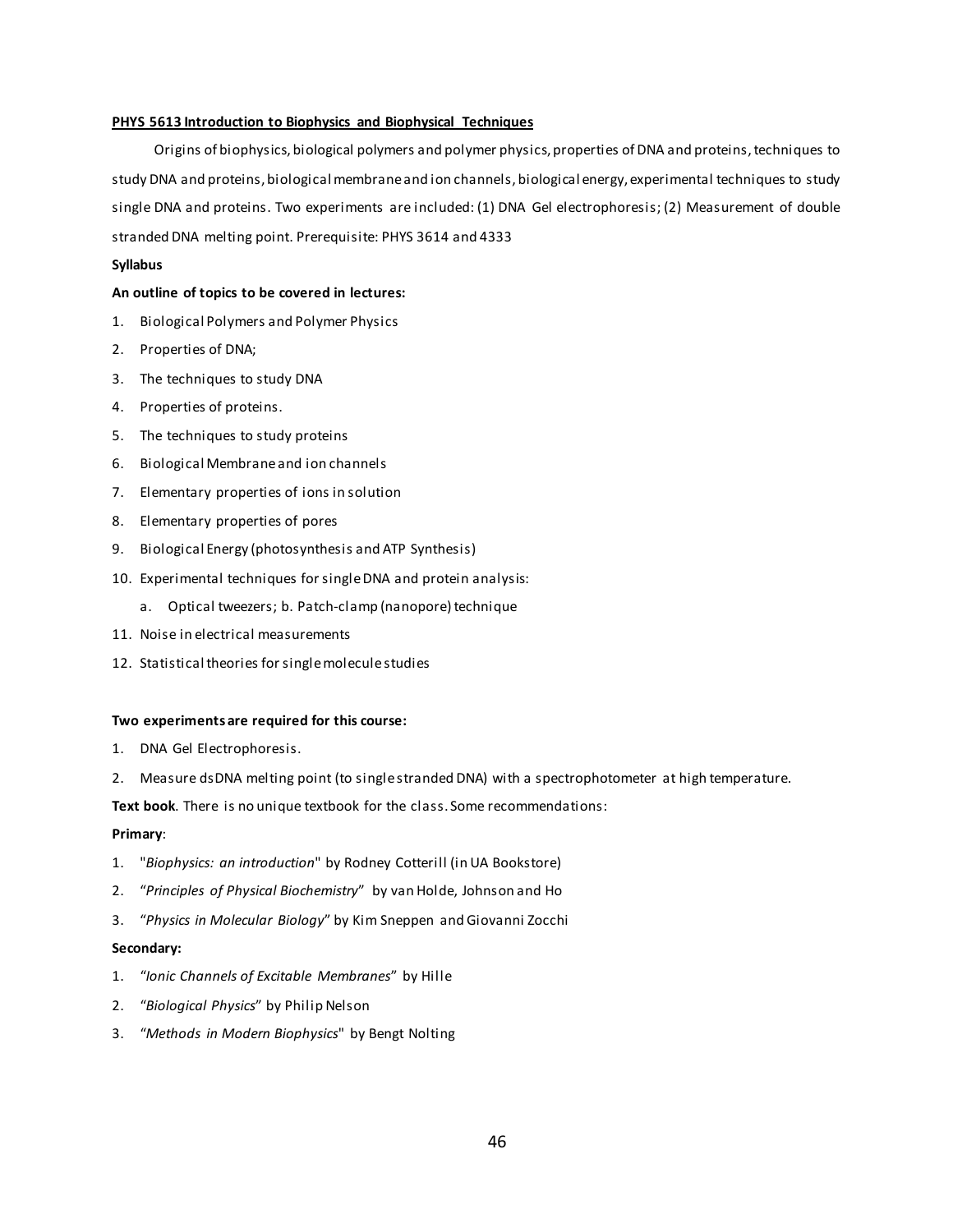#### **Course: PHYS 5713 Condensed Matter Physics I**

**Outline**: The course covers the Drude theory and the Sommerfeld theory of metals, crystal lattices, reciprocal lattices, X-ray diffraction, Bloch's theory of electrons in periodic potential, formation of band gap, lattice vibration, and cohesive energy in solids.

**Prerequisite**: PHYS 5413

- 1. The Drude theory of metals
	- Drude model
	- Electrical conductivity, Hall effect, Thermal conductivity
- 2. The Sommerfeld theory of electrons
	- Ground-state energy of electron gas
	- Thermal properties of electron gas
- 3. Crystal lattice
	- Bravais lattice, Primitive cell, Wigner-Seitz cell, Conventional cell, Common crystal structures
- 4. Reciprocal lattice
	- Reciprocal lattice, Brillouin zone, Miller indices
- 5. X-ray diffraction
	- Bragg and von Laue formulations
	- Structure factor and atomic form factor
- 6. General theory of electrons in a periodic potential
	- Bloch's theorem, Born-von Karman boundary condition, Crystal momentum, Density of states
- 7. Electrons in a weak periodic potential
	- Formation of energy gap, Three schemes to describe energy bands, Fermi surface
- 8. Theory of phonon vibration
	- General theory of lattice vibration, One- and three-dimensional lattice vibrations
- 9. Cohesive energy
	- Lennard-Jones potential, cohesive energy, bulk modulus, Madelung constant, covalent crystals

Note: Depending upon instructors, items 1) and 2) can be included or excluded.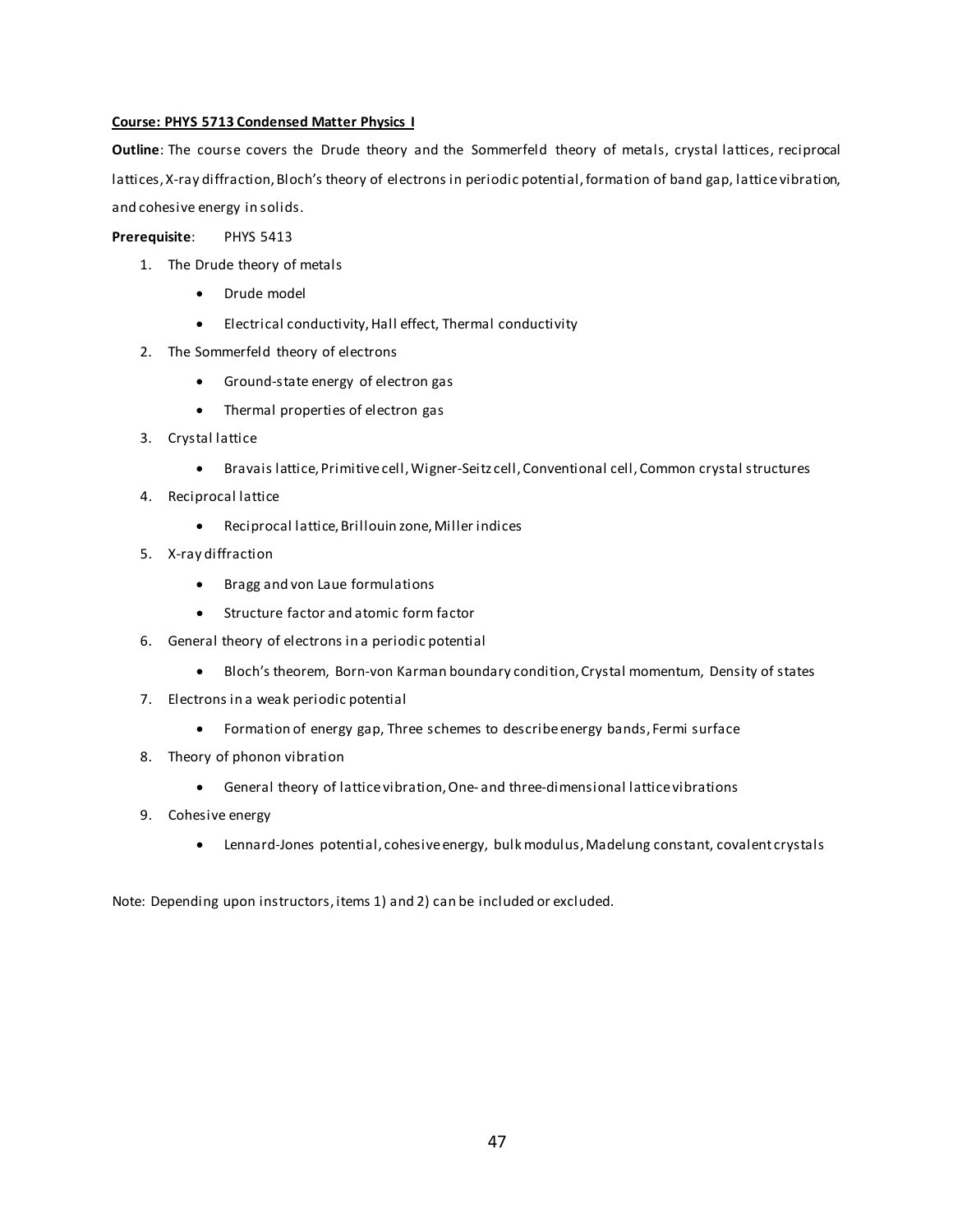#### **PHYS 5723 Physics at the Nanoscale**

This is a cross-disciplinary course that is focused on teaching nanoscience and engineering by studying surface science, the building and analysis of quantum-controlled structures, and related nano manufacturing processes. Students will achieve an integrated knowledge of the science of surface science, quantum mechanics, nano processing and manipulation, and techniques of materials research.

#### **Syllabus**

This is a cross-disciplinary course that is focused on teaching nanoscience by studying surface science and the building and analysis of quantum-confined structures is the goal of this course. Integrating the concepts of surface science, quantum mechanics, and techniques of materials research into the science and engineering curriculum is also an expected outcome.

#### **Content and Objectives**

The objective of the course is to teach concepts in nanoscience by integrating the concepts of surface science, quantum mechanics, and techniques of materials research into the science and engineering curriculum. We will compare bulk behavior to nanosize behavior. The contrast is our mission. An expected outcome of this course will be students who have learned the value of surface science and quantum theory and who are well-trained and prepared for either graduate studies or job opportunities that benefit from experience in nanoscience.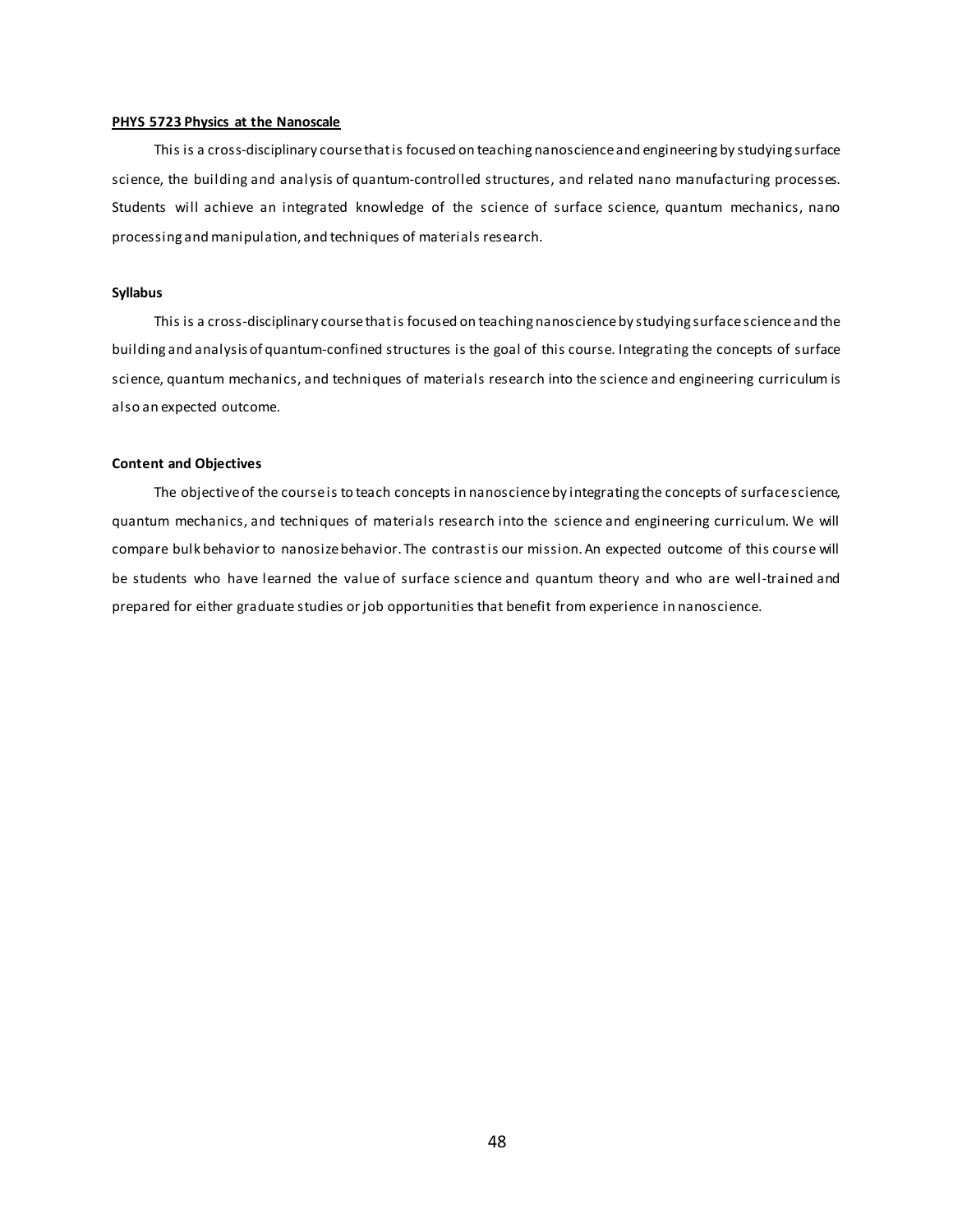#### **PHYS 5763 Experimental Methods for Nanoscience**

In this course, students will learn fundamentals of the selected techniques suitable for characterization on the nanoscale. The course will focus on diverse methods such as x-ray and neutron spectroscopy, scanning probe microscopies, optical methods, electron diffraction methods and more.

**Prerequisites**: PHYS 3414, PHYS 4073 and familiarity with standard physics experimental techniques.

#### **Syllabus**

Materials and devices on the nanometer scale are at the center of modern physics, chemistry and material science. One of the crucial challenges for nanoscience is to find appropriate characterization techniques that would allow researchers to investigate the properties of nanostructured materials microscopically. The selection of characterization methods presented in this course is most widely used for the study of modern nanomaterials. During the course students we will address fundamentals of selected techniques, basic principle of the equipment operation and some essential aspects of data collection and analysis. The course will focus on the following methods:

- 1. Bulk Techniques
	- a. SQUID magnetometry
	- b. Transport and magneto-transport
- 2. Scanning Probe Microscopies
	- a. Atomic Force Microscopy
	- b. Scanning Tunneling Microscopy
	- c. Magnetic Force Microscopy
- 3. Synchrotron Radiation Spectroscopies
	- a. X-ray Photoemission Spectroscopy
	- b. X-ray Absorption and EXAFS
	- c. Photoelectron emission microscopy
- 4. X-Ray and neutron scattering and reflectivity
- 5. Electron Microscopies
	- a. Reflected High Energy Electron Diffraction
	- b. Low Energy Electron Diffraction
	- c. Transmission Electron Microscopy
- 6. Optical Spectroscopies
	- a. Infrared Reflectometry and Ellipsometry
	- b. Second Harmonic Generation and Sum Frequency Generation
- 7. Hyperfine interaction techniques
	- a. Low Energy Muon Spin Resonance and Relaxation
	- b. Beta-detected Nuclear Magnetic Resonance
- 8. Single-Molecule Detection Techniques

#### **Suggested textbooks**:

"Solid State Spectroscopies: An Introduction" by H. Kuzmany (Springer). "Modern Techniques of Surface Science, D.P. Woodruff and T.A. Delch, (Cambridge Solid State Science Series).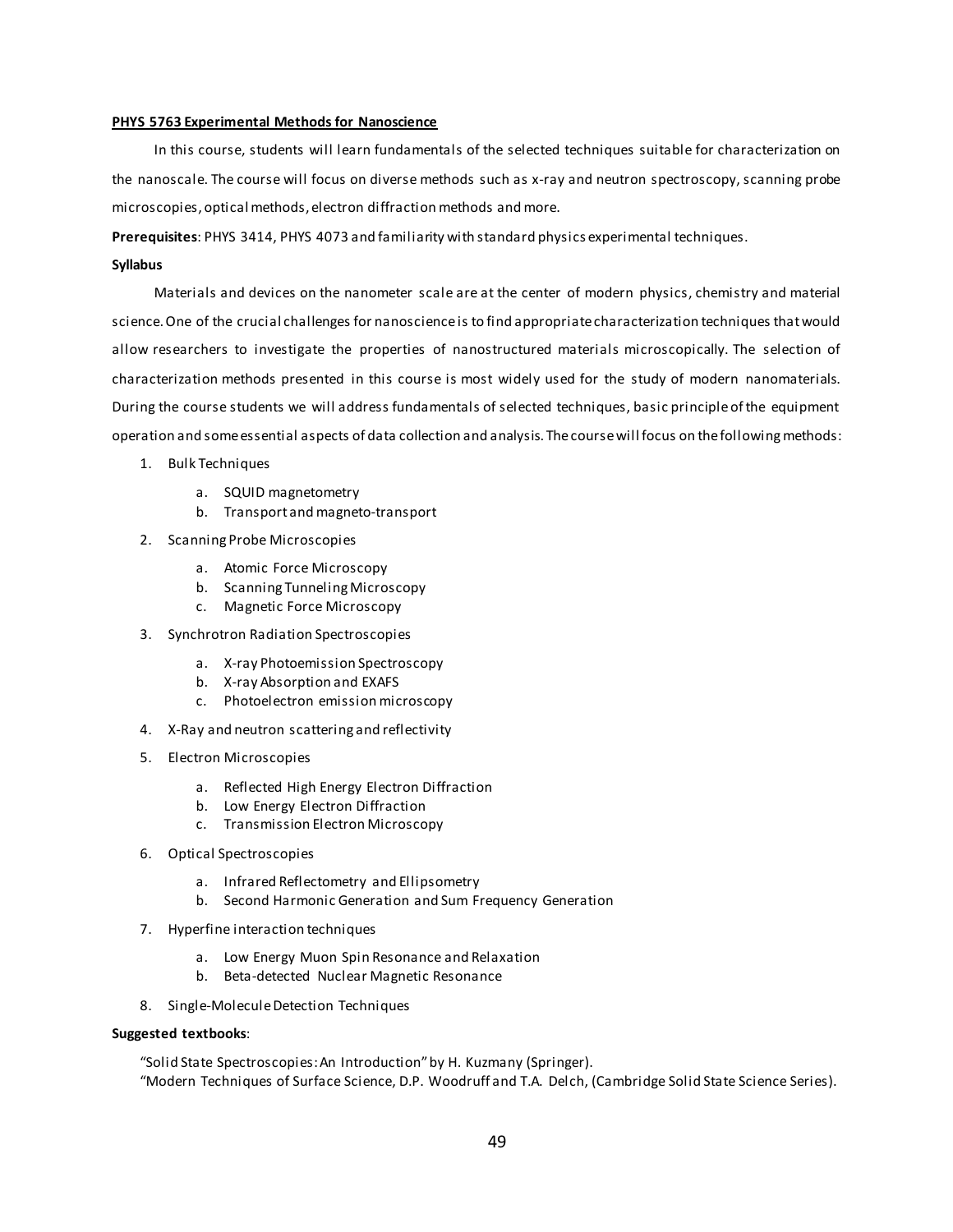#### **PHYS 6713 Condensed Matter Physics II**

This course covers surface physics, physics of homogeneous and inhomogeneous semiconductors, dielectric and ferroelectric physics, defects in crystals, spin interaction and magnetic properties, superconductivity, and band structure calculation.

#### P**rerequisite**: PHYS 5413 and PHYS 5713

#### **Syllabus:**

- 1. Surface Physics
	- Work function, Contact potential, LEED, Electronic surface levels
- 2. Physics of homogeneous and inhomogeneous semiconductors
	- Semiconductor band structures, Intrinsic and extrinsic semiconductors, impurity levels
	- Equilibrium p-n junction, Elementary picture of rectification
- 3. Dielectric and ferroelectric Physics
	- Macroscopic electrostatic Maxwell equations, Theory of local field, Theory of polarizability,
	- Pyroelectricity and ferroelectricity
- 4. Defects in crystals
	- Schottky and Frenkel defects, Color centers, dislocations and Grain boundaries
- 5. Spin interaction and magnetic properties
	- Magnetic properties of a two-electron system, Heisenberg model and Hubbard model, Direct and Super exchange
- 6. Superconductivity
	- Persistent currents, Meissner effect, magnetic critical field
	- London equation, BCS theory, Ginzburg-Landau theory
	- Josephson effects
- 7. Band structure calculation
	- Tight-binding method and other band structure methods

**Note**: Depending upon instructors, items 4) and 7) can be included or excluded.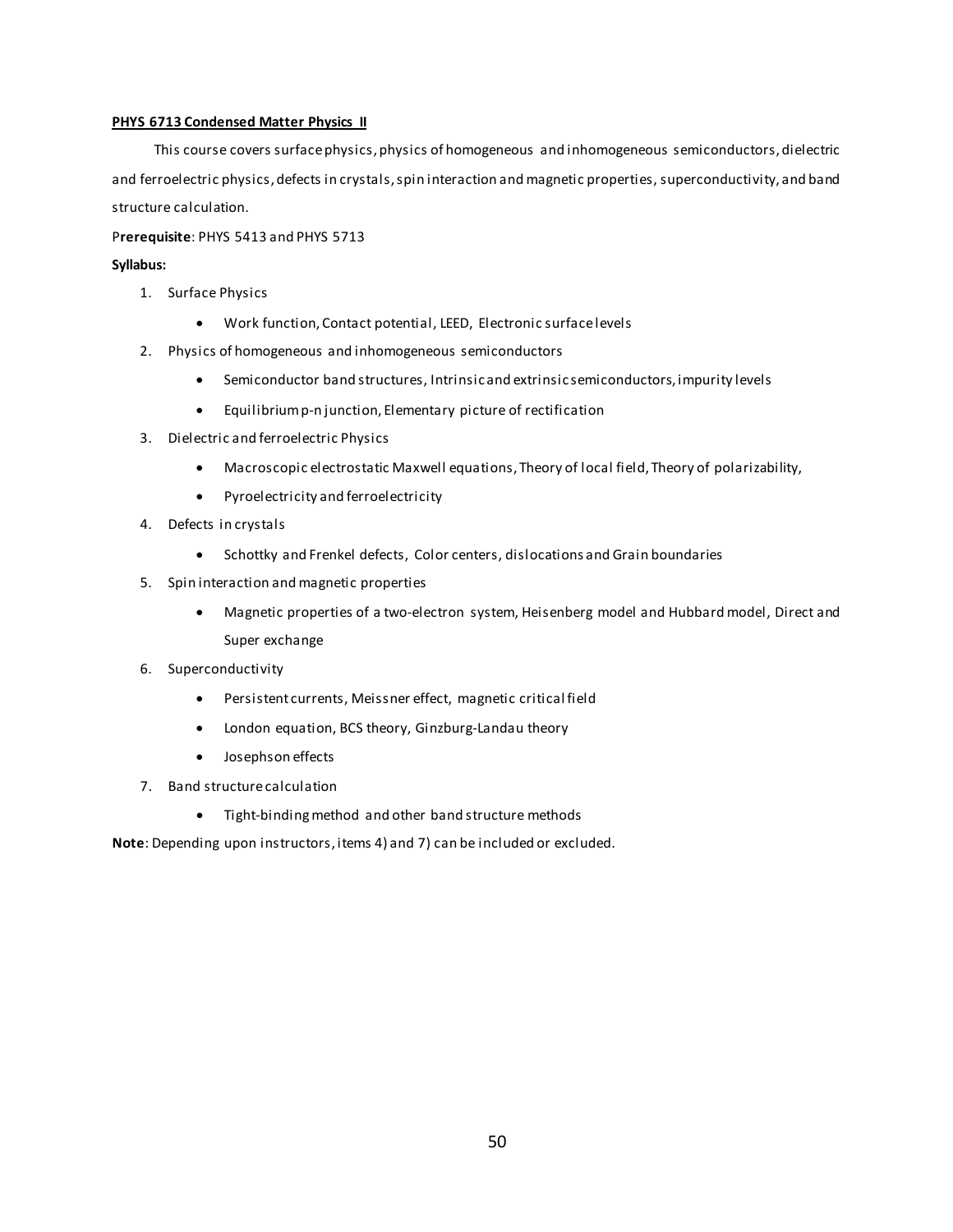### **Appendix C: Annual Progress Report**

<span id="page-54-0"></span>Follow the format below adding more space as needed.

Student Name **Date Entered Graduate School** 

Date Annual Progress Report Submitted Date Passed Candidacy Exam

Thesis Title **Expected Graduation Date** 

1. Chronological summary of courses taken and grades received:

- 2. Chronological plan for future courses:
- 3. Goal of Research Project:
- 4. Progress made toward that goal over the past year: (2-3 pages)
- 5. Research plans for the following year: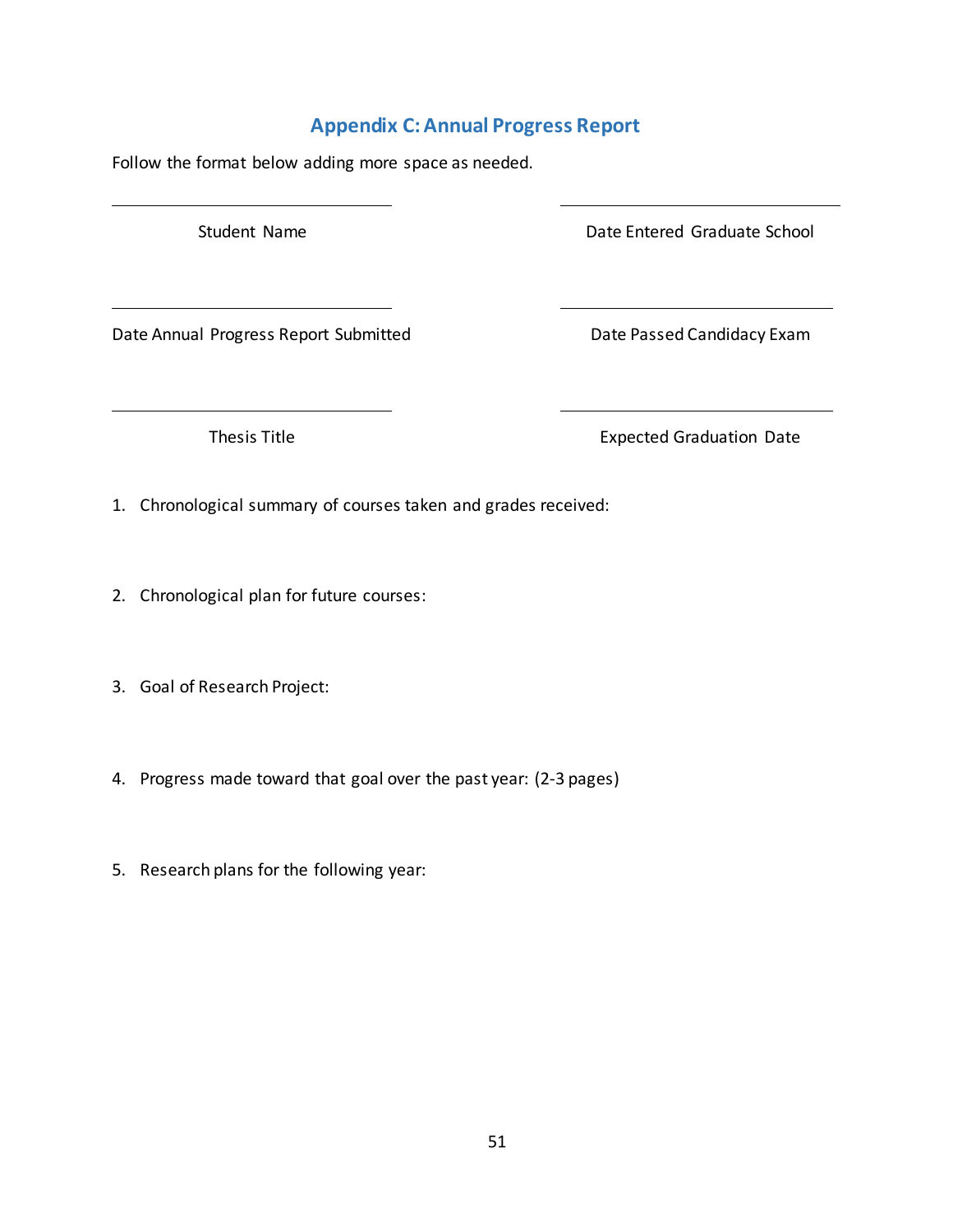# **Appendix D: Graduate Advisory Committee Report**

<span id="page-55-0"></span>

|                           | <b>Student's Name:</b>                                                                                      |                |   |   |                                                                                        |
|---------------------------|-------------------------------------------------------------------------------------------------------------|----------------|---|---|----------------------------------------------------------------------------------------|
| <b>Student's Advisor:</b> |                                                                                                             |                |   |   |                                                                                        |
|                           | <b>Student's Committee Members:</b>                                                                         |                |   |   |                                                                                        |
|                           | Student's starting date for graduate studies:                                                               |                |   |   |                                                                                        |
|                           | Date of this report:                                                                                        |                |   |   |                                                                                        |
|                           |                                                                                                             |                |   |   | Please give an answer to each item listed below. A handwritten response is acceptable. |
| (i)                       | Has the student's course curriculum been in line with your expectations?                                    |                |   |   |                                                                                        |
| (ii)                      | Are the student's plans for courses during the next year clear and adequate?                                |                |   |   |                                                                                        |
| (iii)                     | Is the goal of the student's research project clear and adequate?                                           |                |   |   |                                                                                        |
| (iv)                      | Please rank the student's progress made toward that goal over the past year:                                |                |   |   |                                                                                        |
|                           | $1$ (poor)                                                                                                  | $\overline{2}$ | 3 | 4 | 5 (excellent)                                                                          |
| (v)                       | Are the student's research plans for the following year clear and sensible?                                 |                |   |   |                                                                                        |
| (vi)                      | What is a realistic date for graduation?                                                                    |                |   |   |                                                                                        |
| (vii)                     | Do you recommend continuation of the student's pursuit toward a degree?                                     |                |   |   |                                                                                        |
|                           | (viii) Anticipated financial support for next academic year: RA, TA, Other (explain), or None<br>(explain): |                |   |   |                                                                                        |
| (ix)                      |                                                                                                             |                |   |   | If student is graduating, tell us where they are going and what they will be doing:    |
| (x)                       | Please rank the overall quality of presentation:                                                            |                |   |   |                                                                                        |
|                           | $1$ (poor)                                                                                                  | 2              | 3 | 4 | 5 (excellent)                                                                          |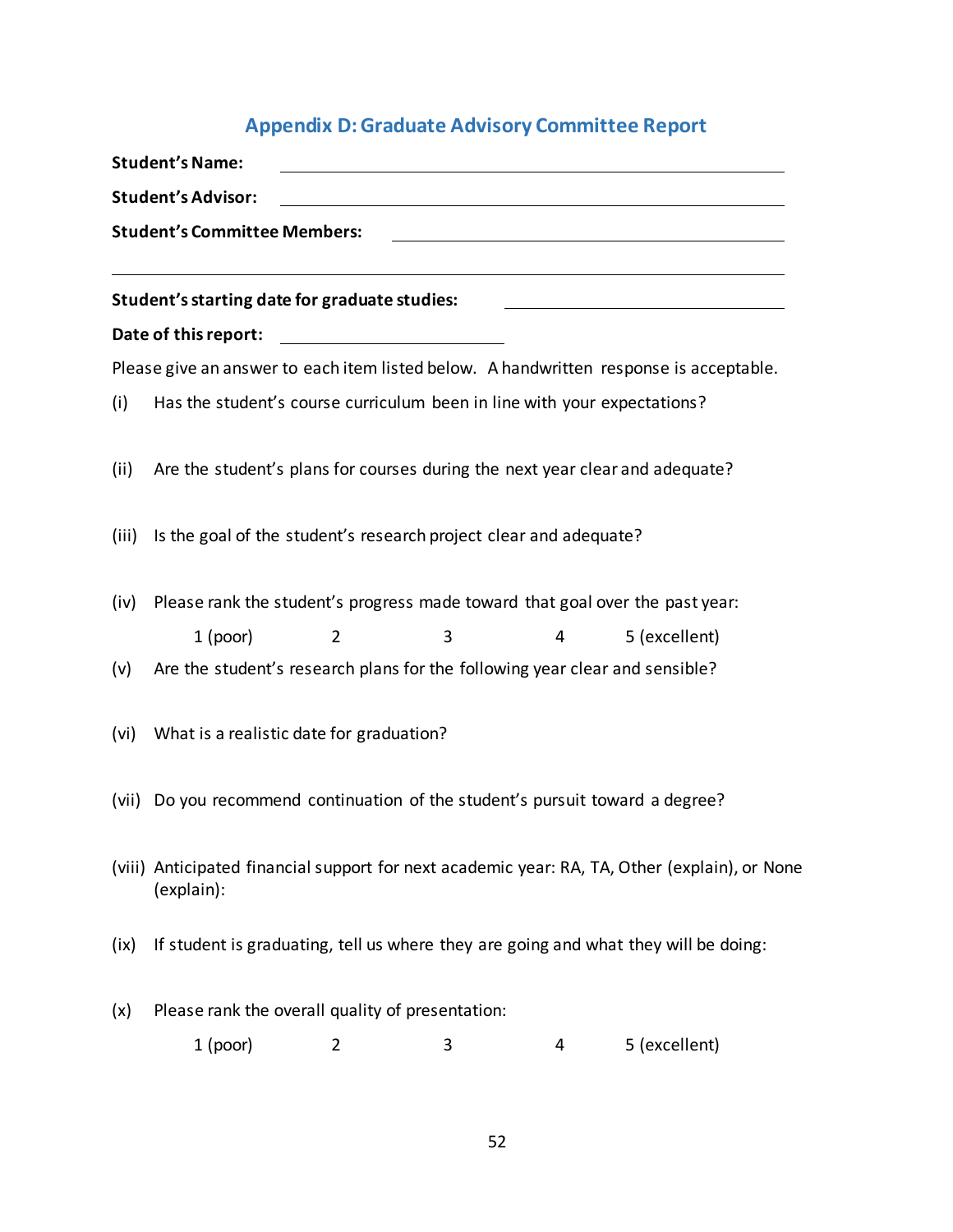### <span id="page-56-0"></span>**Appendix E: Annual Graduate Student Academic Review for Doctoral Students**

See the next two pages for the most recent version of this form, last revised on 2 February 2021. You can also find it at:

[https://graduate-and-international.uark.edu/\\_resources/forms/academic-review/gradstudentreview](https://graduate-and-international.uark.edu/_resources/forms/academic-review/gradstudentreview-doctoral.pdf)[doctoral.pdf](https://graduate-and-international.uark.edu/_resources/forms/academic-review/gradstudentreview-doctoral.pdf)

When the department/program completes it review, they should send this signed document to [pkoski@uark.edu](mailto:pkoski@uark.edu) by June 30<sup>th</sup> of each year.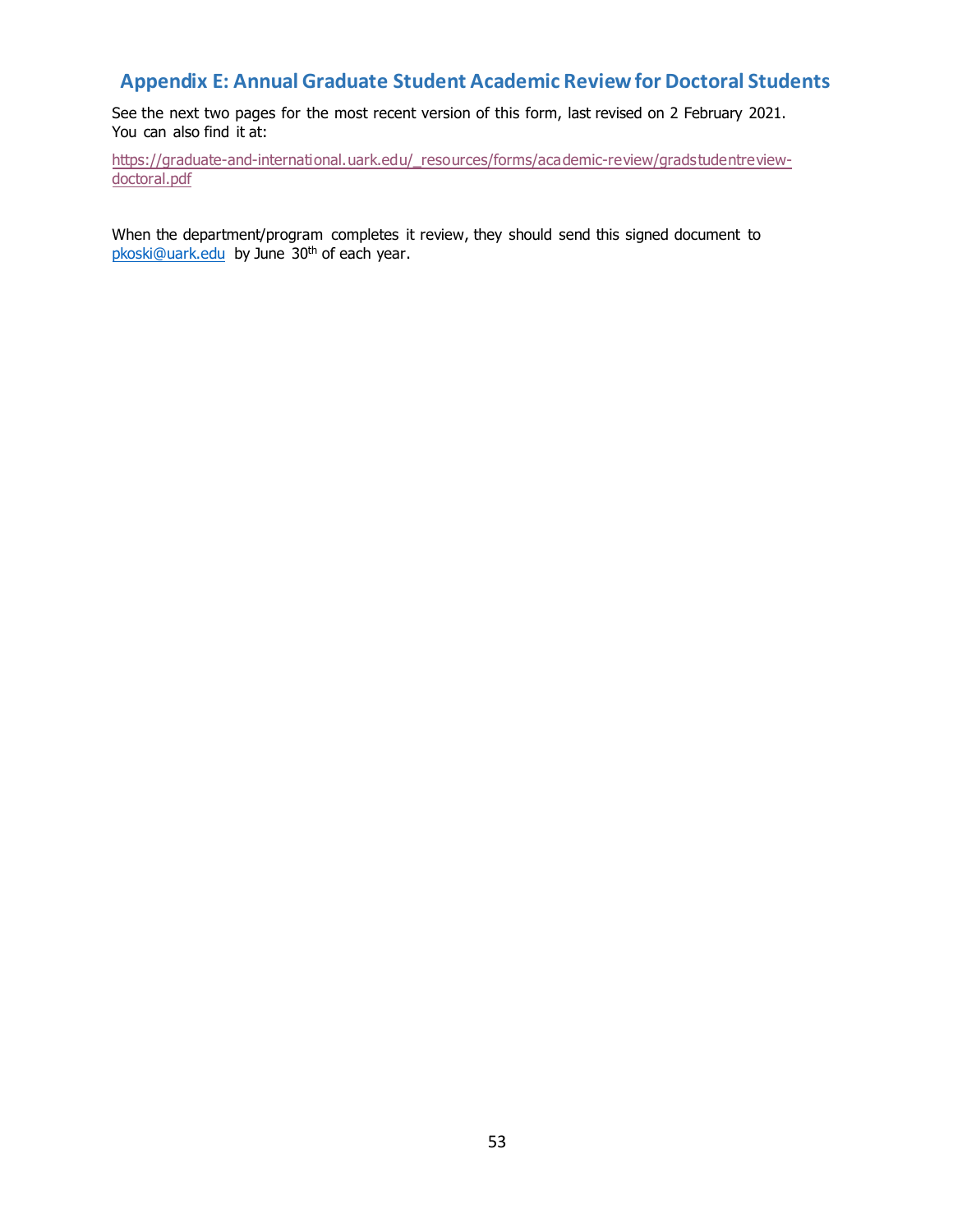

### Annual Graduate Student Academic Review for Doctoral Students

When the department/program completes their review, they should send this signed document t[o pkoski@uark.edu](mailto:pkoski@uark.edu) and [jgiganti@uark.edu](mailto:jgiganti@uark.edu) by June 30th of each year.

Please Note: A review is not necessary if: a. the student graduated. b. the student never enrolled after acceptance into your program. c. the student was never officially admitted to your program.

- 1. Student'sName:
- 2. University ID Number: Student's degree program:
- 3. Semester and year student entered degree program:
- 4. Current GPA and number of hours completed:
- 5. Does student have any out of date course work? (Course work is considered out of date if at the time of graduation it was taken more than seven years prior to the first semester in the doctoral program.)



6. Has degree audit been made current, reflecting all exemptionsto date?

Yes ( ) No

7. Degree progress is:

satisfactory.

not satisfactory.

Please explain:

8. Check all that have been completed and are requirements for thisdegree:

|  | Coursework completed (this excludes research hours)                                         |
|--|---------------------------------------------------------------------------------------------|
|  |                                                                                             |
|  |                                                                                             |
|  | Internship/externship/practicum completed. Date: _______________________________            |
|  |                                                                                             |
|  | 9. The results of the review were communicated to the student:                              |
|  | by face-to-face interview on (date)                                                         |
|  | (signature of student)                                                                      |
|  | by the following procedure because the face-to-face interview was not possible or practical |
|  |                                                                                             |
|  |                                                                                             |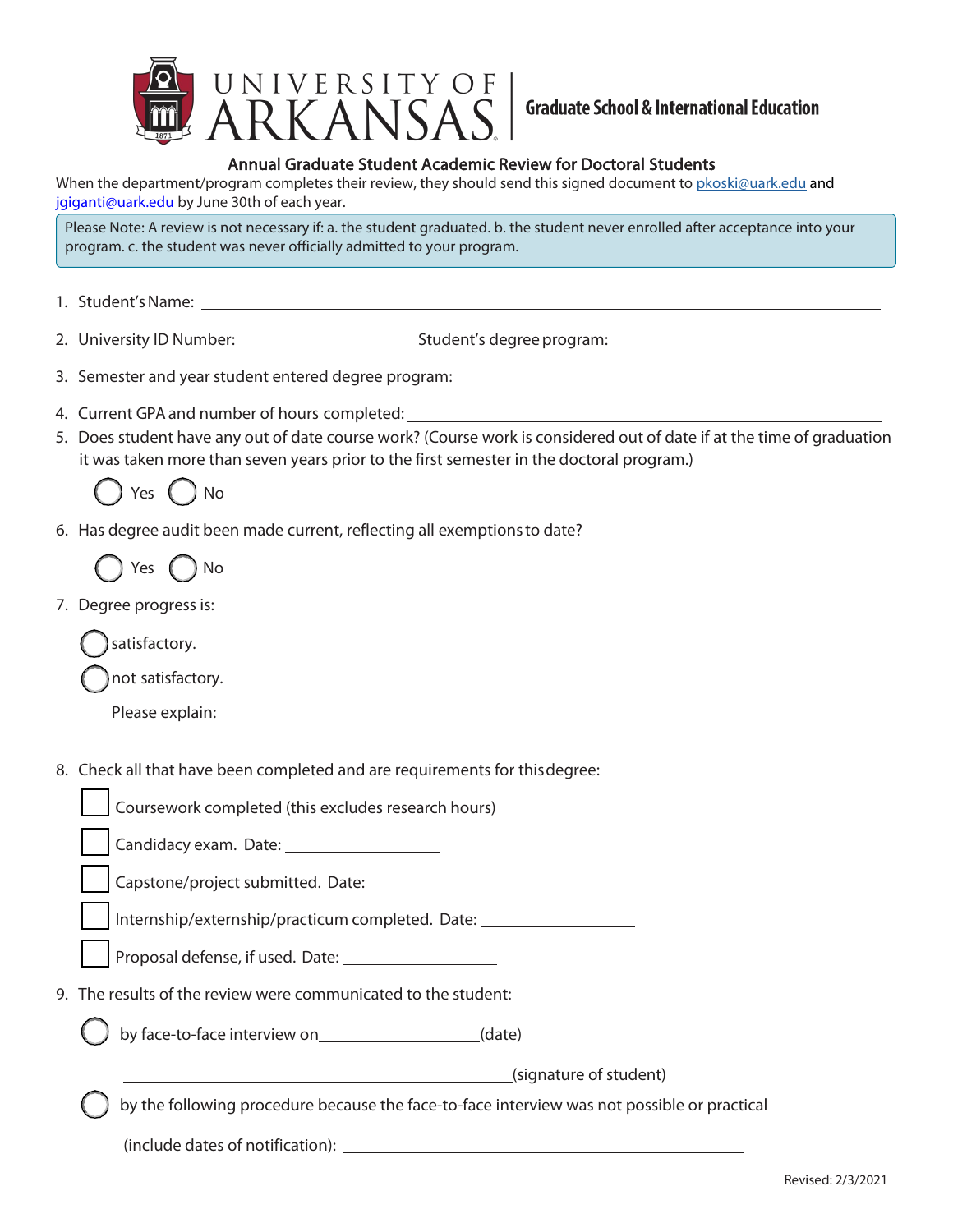10.This form accurately summarizes the annual graduate student academic review for this student for

(Academic Year)

 $\overline{a}$ 

| Signature of Review Coordinator                      | Name of Review Coordinator |  |
|------------------------------------------------------|----------------------------|--|
|                                                      |                            |  |
|                                                      |                            |  |
| Signature of Department/Program Head/Chair/Director: | Date                       |  |
|                                                      |                            |  |
| For Graduate School Use Only:                        |                            |  |
| Review received (signature of dean): __________      |                            |  |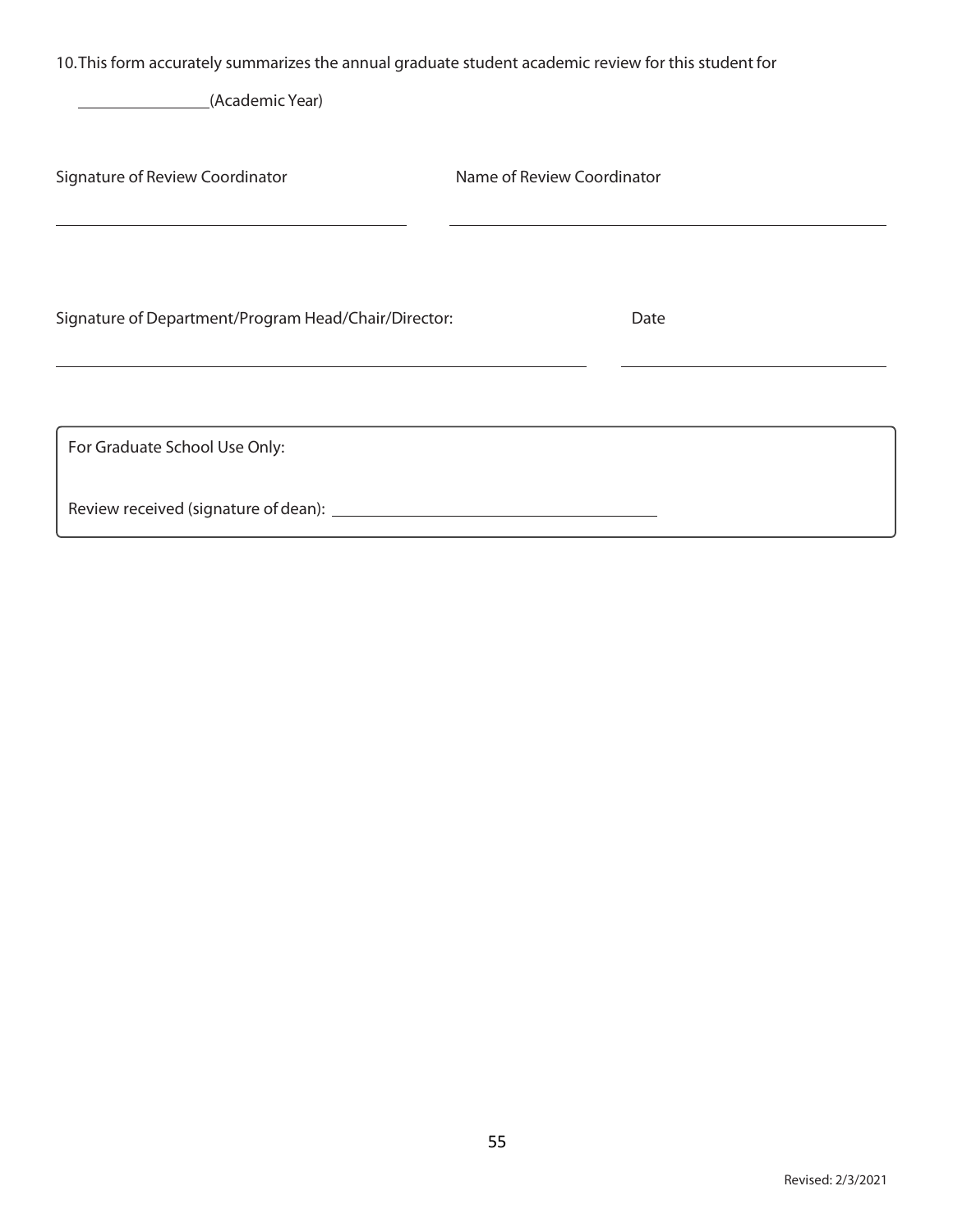### **Appendix F: Enrollment Guidelines**

<span id="page-59-0"></span>[https://graduate-and-international.uark.edu/graduate/current-students/registration-enrollment/enrollment](https://graduate-and-international.uark.edu/graduate/current-students/registration-enrollment/enrollment-guidelines.php)[guidelines.php](https://graduate-and-international.uark.edu/graduate/current-students/registration-enrollment/enrollment-guidelines.php)

ENROLLMENT STATUS for graduate students who are **NOT** graduate assistants/master lecturers:

Graduate students who are **not** appointed to graduate assistantships should have the Registrar verify their enrollment. These graduate students will be considered as follows:

**Full-time**: 9 + hours **3/4-time**: 7-8 hours **1/2-time**: 5-6 hours **Less than 1/2-time**: 1-4 hours

REQUIRED ENROLLMENT For Graduate Assistants, Senior Graduate Assistants (Teaching, Research, Administrative Support, etc.) and Master Lecturers

#### **Spring and Fall Semesters:**

| <b>Percent of Appointment</b> | <b>Minimum Enrollment</b> | <b>Maximum Enrollment</b> | <b>Tuition Portion Paid</b> |
|-------------------------------|---------------------------|---------------------------|-----------------------------|
| $0 - 49%$                     |                           |                           | Out-of-state (NONR) paid    |
| $50-74%$                      |                           |                           | In-& out-of-state paid      |
| 75-99%                        |                           |                           | In-& out-of-state paid      |

#### **Summer (12-week assistantships—enrollment may be in any summer session):**

| <b>Percent of Appointment</b> | <b>Minimum Enrollment</b> | <b>Maximum Enrollment</b> | <b>Tuition Portion Paid</b>  |
|-------------------------------|---------------------------|---------------------------|------------------------------|
| $0 - 49%$                     |                           |                           | Out-of-state (NONR) paid     |
| $50-74%$                      |                           |                           | 9 hours FEES & all NONR paid |
| 75-99%                        |                           |                           | 9 hours FEES & all NONR paid |

#### **Summer (6-week assistantships—enrollment may be in any summer session):**

| <b>Percent of Appointment</b> | <b>Minimum Enrollment</b> | <b>Maximum Enrollment</b> | <b>Tuition Portion Paid</b>  |
|-------------------------------|---------------------------|---------------------------|------------------------------|
| $0 - 49%$                     |                           |                           | Out-of-state (NONR) paid     |
| 50-74%                        |                           |                           | 6 hours FEES & all NONR paid |
| 75-99%                        |                           |                           | 6 hours FEES & all NONR paid |

The minimum hours required must be degree-related graduate hours taken for credit, or deficiencies (graduate or undergraduate) filed by the department with the Graduate School. Audit classes and/or classes not approved by the graduate student's advisor are not covered by the tuition fee waiver. PEAC/DEAC classes are not covered. Doctoral students are not considered to have deficiencies and therefore must enroll for graduate hours in order to meet the minimum required.

Termination of an appointment during a semester may result in the student being responsible for a portion of the fees (in-state tuition) on a pro rata basis. All graduate students meeting the minimum required hours will be considered full-time.

All international graduate teaching assistants MUST have a TSE score of 50 or better, or a SPEAK score of 220 or better on file with the Graduate School. Exceptions must have the approval of the Dean of the Graduate School. Our TSE/SPEAK institution code is 6866.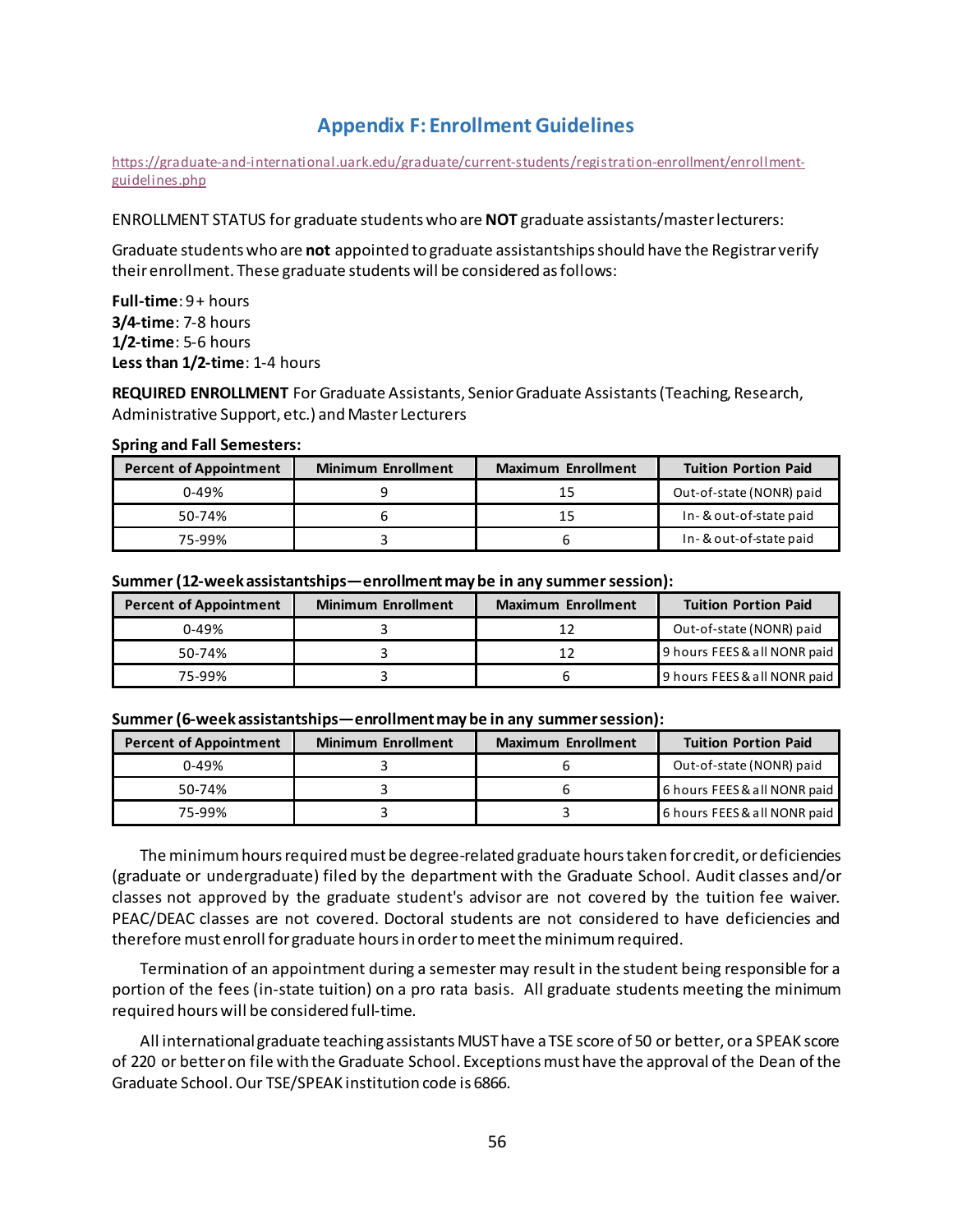## **Appendix G: Graduation and Commencement**

<span id="page-60-0"></span><https://graduate-and-international.uark.edu/graduate/current-students/commencement-graduation.php>

### **Go to the website listed above and follow the appropriate link from those listed below.**

### **Apply to Graduate: Deadlines**

A student cannot be awarded a degree or certificate without filing an application for graduation with the Registrar's Office and paying the appropriate graduation fees. The degree application is available in the Student Center of [UAConnect](https://uaconnect.uark.edu/) and should be submitted for the semester in which the student expects to complete all requirements for the degree or certificate. For step by step instructions for applying to graduate, for instructions on how to change your date of graduation to a future term, and for application deadlines, please visit the [Registrar's Office website.](https://registrar.uark.edu/graduation/index.php)

### **Graduation Checklists**

[Spring Graduation Checklist](https://graduate-and-international.uark.edu/graduate/current-students/graduation-checklists/spring-checklist.php)

[Summer Graduation Checklist](https://graduate-and-international.uark.edu/graduate/current-students/graduation-checklists/summer-checklist.php)

[Fall Graduation Checklist](https://graduate-and-international.uark.edu/graduate/current-students/graduation-checklists/fall-checklist.php)

### **Commencement**

Students who are completing a masters or doctoral degree are recognized at the All-University Commencement Ceremony. For more information about the All-University Commencement ceremony, please visit the [Registrar's Office website.](https://registrar.uark.edu/graduation/commencement/index.php)

**Thesis and Dissertation Submission Deadlines:** 

**Fall 2021: December 10th . Spring 2022: May 6 th . Summer 2022:July 29 th .** 

**Other Useful Thesis & Dissertation Information:**

**[Dissertation Defense Calendar/Schedule](https://graduate-and-international.uark.edu/graduate/current-students/dissertation-defense.php)**

**Guide to Theses & [Dissertations — Downloadable PDF](https://graduate-and-international.uark.edu/_resources/forms/thesis-dissertation-guide.pdf)**

**[Thesis & Dissertation](https://graduate-and-international.uark.edu/graduate/current-students/thesis-dissertation-info/index.php) Formatting Guide**

**Master's Non-thesis Students Master's Thesis Students**

**Doctoral Students**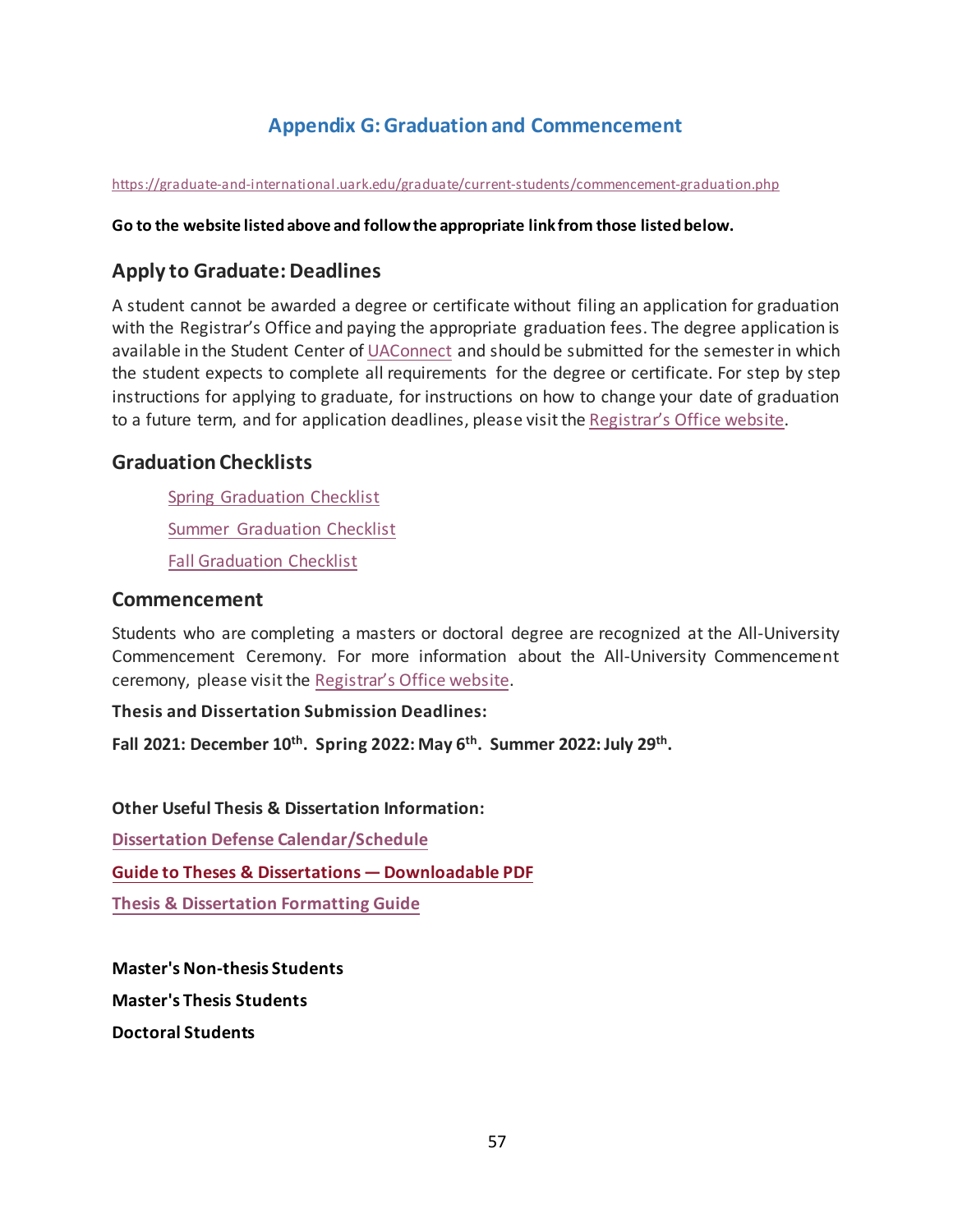### **Appendix H: Degree Program Forms**

### [Current Graduate Student Forms](https://graduate-and-international.uark.edu/graduate/current-students/forms.php)

### <span id="page-61-0"></span>**The following forms listed below can be downloaded by going to the website listed above**

### **Master's Student Forms**

[Request for Change of Program Form](https://graduate-and-international.uark.edu/_resources/forms/change-degree.pdf) (This will generate a Department Admission Recommendation Form aka: "Blue" form.) [Master's Record of Progress](https://graduate-and-international.uark.edu/_resources/forms/progress-record-masters.pdf) [Master's Committee Form](https://graduate-and-international.uark.edu/_resources/forms/masters-committee.pdf) [Master's Thesis Title](https://graduate-and-international.uark.edu/_resources/forms/td-title.pdf) [Request for Transfer of Graduate Credit](https://graduate-and-international.uark.edu/_resources/forms/transfer-credit-master.pdf) [Guide to Theses/Dissertations](https://graduate-and-international.uark.edu/_resources/forms/thesis-dissertation-guide.pdf) [Tax Guidelines for Graduate Students](https://graduate-and-international.uark.edu/_resources/forms/tax-guidelines-grad-students.pdf) (Taxation of Educational Grants) [Intellectual Property Disclosure Form](https://graduate-and-international.uark.edu/_resources/forms/intellectual-property-disclosure.pdf) [Thesis/Dissertation Submission Form](https://graduate-and-international.uark.edu/_resources/forms/thesis-dissertation-submission.pdf)

### **Doctoral Student Forms**

[Request for Change of Program Form](https://graduate-and-international.uark.edu/_resources/forms/change-degree.pdf) (This will generate a Department Admission Recommendation Form aka: "Declaration of Intent" or "Blue" form.)

[Doctoral Committee](https://graduate-and-international.uark.edu/_resources/forms/doctoral-committee.pdf)

[Record of Progress -](https://graduate-and-international.uark.edu/_resources/forms/phd-progress-record.pdf) Doctoral Program

[Dissertation Defense Announcement](https://graduate-and-international.uark.edu/graduate/current-students/dissertation-defense-form.php) Announcement of a doctoral candidate's defense must be submitted to the Graduate School at least **TWO WEEKS** prior to the date of the defense. Please include your full name, defense title, defense date, time, location and major adviser. To announce your dissertation defense, use the online form at this link. [Doctoral Dissertation Title](https://graduate-and-international.uark.edu/_resources/forms/td-title.pdf) [Guide to Theses & Dissertations](https://graduate-and-international.uark.edu/_resources/forms/thesis-dissertation-guide.pdf)

[Tax Guidelines for Graduate Students](https://graduate-and-international.uark.edu/_resources/forms/tax-guidelines-grad-students.pdf) (Taxation of Educational Grants)

[Intellectual Property Disclosure Form](https://graduate-and-international.uark.edu/_resources/forms/intellectual-property-disclosure.pdf)

[Thesis/Dissertation Submission Form](https://graduate-and-international.uark.edu/_resources/forms/thesis-dissertation-submission.pdf)

[Candidacy Exam Notification Form](https://graduate-and-international.uark.edu/_resources/forms/candidacy-exam-notice.pdf)

### **Graduation Forms**

[Intellectual Property Disclosure Form](https://graduate-and-international.uark.edu/_resources/forms/intellectual-property-disclosure.pdf) [Thesis/Dissertation Submission Form](https://graduate-and-international.uark.edu/_resources/forms/thesis-dissertation-submission.pdf) [Survey of Earned Doctorates](https://sed-ncses.org/login.aspx?redirect=true)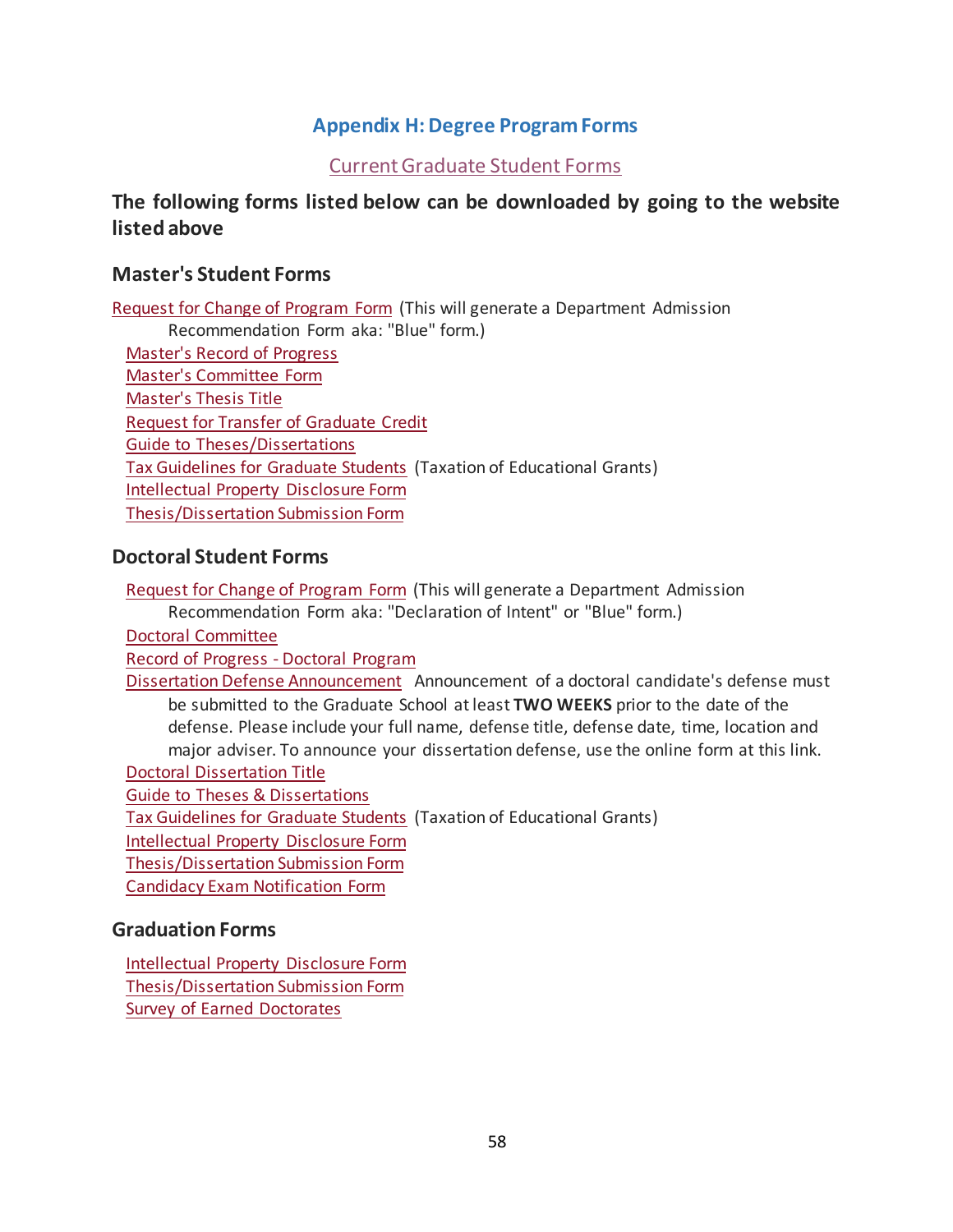# **Appendix I: Course Substitution/Waiver Request (Ph.D. Degree)**

<span id="page-62-0"></span>

| Submit to the Chair of the Physics Graduate Affairs Committee                                                                                                                                                                        |  |
|--------------------------------------------------------------------------------------------------------------------------------------------------------------------------------------------------------------------------------------|--|
| <b>ID Number:</b><br><u> 1980 - Jan Stein Stein Stein Stein Stein Stein Stein Stein Stein Stein Stein Stein Stein Stein Stein Stein S</u>                                                                                            |  |
| Student Email: <u>New York: New York: New York: New York: New York: New York: New York: New York: New York: New York: New York: New York: New York: New York: New York: New York: New York: New York: New York: New York: New Yo</u> |  |
|                                                                                                                                                                                                                                      |  |
| Supply all of the information below for each course substitution/waiver request in the format<br>given below. Attach additional sheets as necessary.                                                                                 |  |
| 1. UA Course name and catalog number:                                                                                                                                                                                                |  |
| Course name and text used at the institution where the course was taken                                                                                                                                                              |  |
| Name:<br><u> 1989 - Johann Stoff, deutscher Stoffen und der Stoffen und der Stoffen und der Stoffen und der Stoffen und der</u>                                                                                                      |  |
| Text:<br><u> 1980 - Johann Barn, mars ann an t-Amhain Aonaich an t-Aonaich an t-Aonaich ann an t-Aonaich ann an t-Aonaich</u>                                                                                                        |  |
| Grade: __________                                                                                                                                                                                                                    |  |
| <b>Institution Name and Address:</b>                                                                                                                                                                                                 |  |
| 2. UA Course name and catalog number:                                                                                                                                                                                                |  |
| Course name and text used at the institution where the course was taken                                                                                                                                                              |  |
| Name:<br><u> 1989 - Johann Stoff, deutscher Stoffen und der Stoffen und der Stoffen und der Stoffen und der Stoffen und der</u>                                                                                                      |  |
| Text:<br><u> 1980 - Johann Barn, mars ann an t-Amhain Aonaichte ann an t-Aonaichte ann an t-Aonaichte ann an t-Aonaichte a</u>                                                                                                       |  |
| Grade:                                                                                                                                                                                                                               |  |
| <b>Institution Name and Address:</b>                                                                                                                                                                                                 |  |
| 3. UA Course name and catalog number:                                                                                                                                                                                                |  |
| Course name and text used at the institution where the course was taken                                                                                                                                                              |  |
| Name:<br><u> 1980 - Johann Stoff, deutscher Stoffen und der Stoffen und der Stoffen und der Stoffen und der Stoffen und de</u>                                                                                                       |  |
| Text:                                                                                                                                                                                                                                |  |
| Semester and Year taken:<br>Grade:                                                                                                                                                                                                   |  |
| <b>Institution Name and Address:</b>                                                                                                                                                                                                 |  |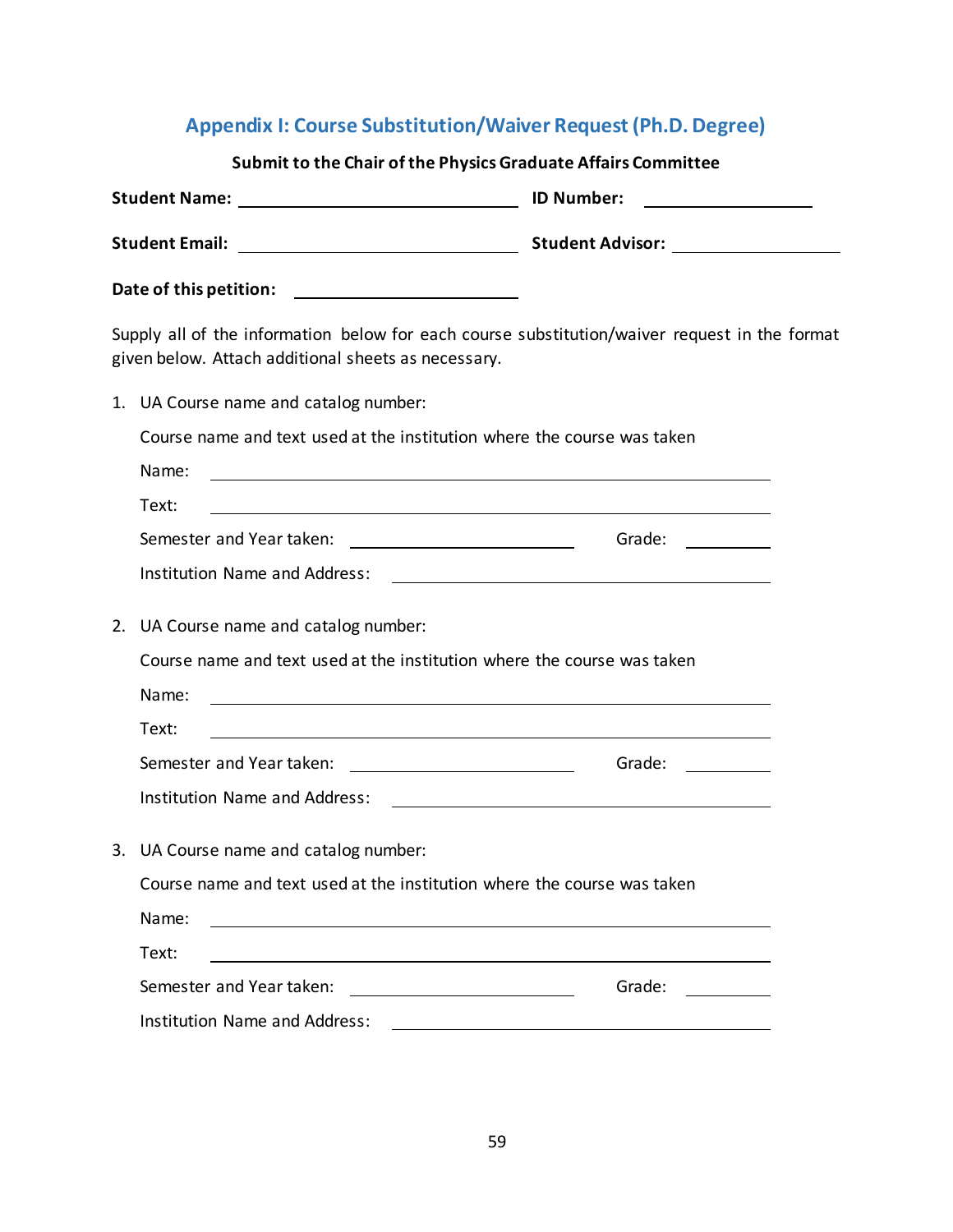## <span id="page-63-0"></span>**Appendix J: Oral Presentation Research Qualifier Committee Report Form and Final Report**

| Student's Research Advisor (non-voting member; print): _________________________                                                                                                                                               |
|--------------------------------------------------------------------------------------------------------------------------------------------------------------------------------------------------------------------------------|
| Chair of Student's Qualifier Committee (print): \\effinity \\effinity \\effinity \\effinity \\effinity \\effinity \\effinity \\effinity \\effinity \\effinity \\effinity \\effinity \\effinity \\effinity \\effinity \\effinit |
| Chair of Student's Qualifier Committee (sign): \\effinity \\effinity \\effinity \\effinity \\effinity \\effinity \\effinity \\effinity \\effinity \\effinity \\effinity \\effinity \\effinity \\effinity \\effinity \\effinity |
|                                                                                                                                                                                                                                |
|                                                                                                                                                                                                                                |
|                                                                                                                                                                                                                                |
| Strengths of Written Proposal:                                                                                                                                                                                                 |
| Weaknesses of Written Proposal:                                                                                                                                                                                                |
|                                                                                                                                                                                                                                |
| Strengths of Oral Presentation:                                                                                                                                                                                                |
| Weaknesses of Oral Presentation:                                                                                                                                                                                               |
| <b>Summary Comments:</b>                                                                                                                                                                                                       |
| Number of Pass Votes (0-3):<br>Number of Fail Votes (0-3):                                                                                                                                                                     |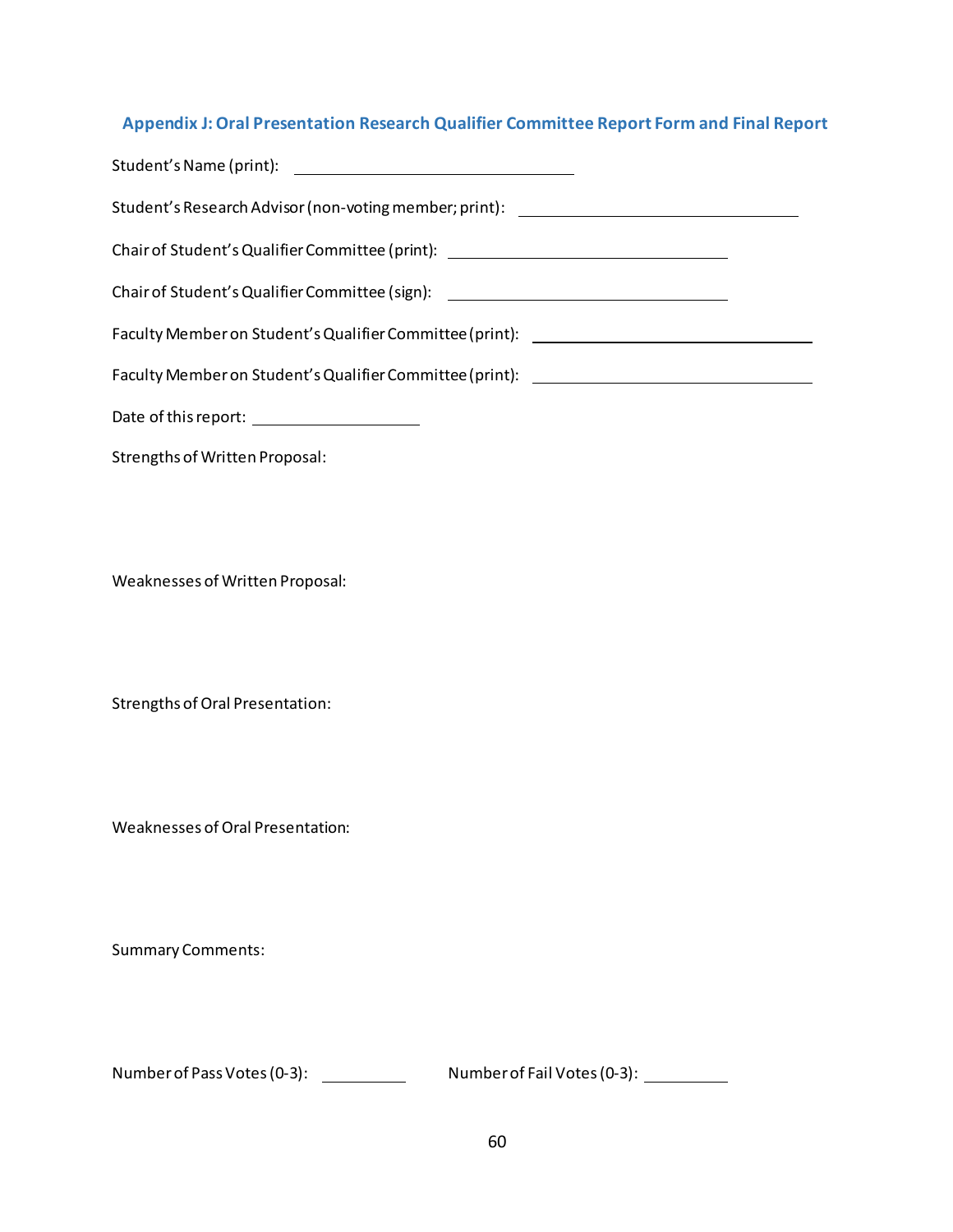# **Appendix K: Written Proposal for Research Qualifier Review Form**

<span id="page-64-0"></span>

|                        | Written Proposal for Research Qualifier Review Form |
|------------------------|-----------------------------------------------------|
| <b>Student's Name:</b> |                                                     |
| <b>Proposal Title:</b> |                                                     |
|                        |                                                     |
| <b>Reviewer:</b>       |                                                     |

**Summary of the Proposal:**

**Strengths:**

**Weaknesses:**

**Mandatory Revisions:**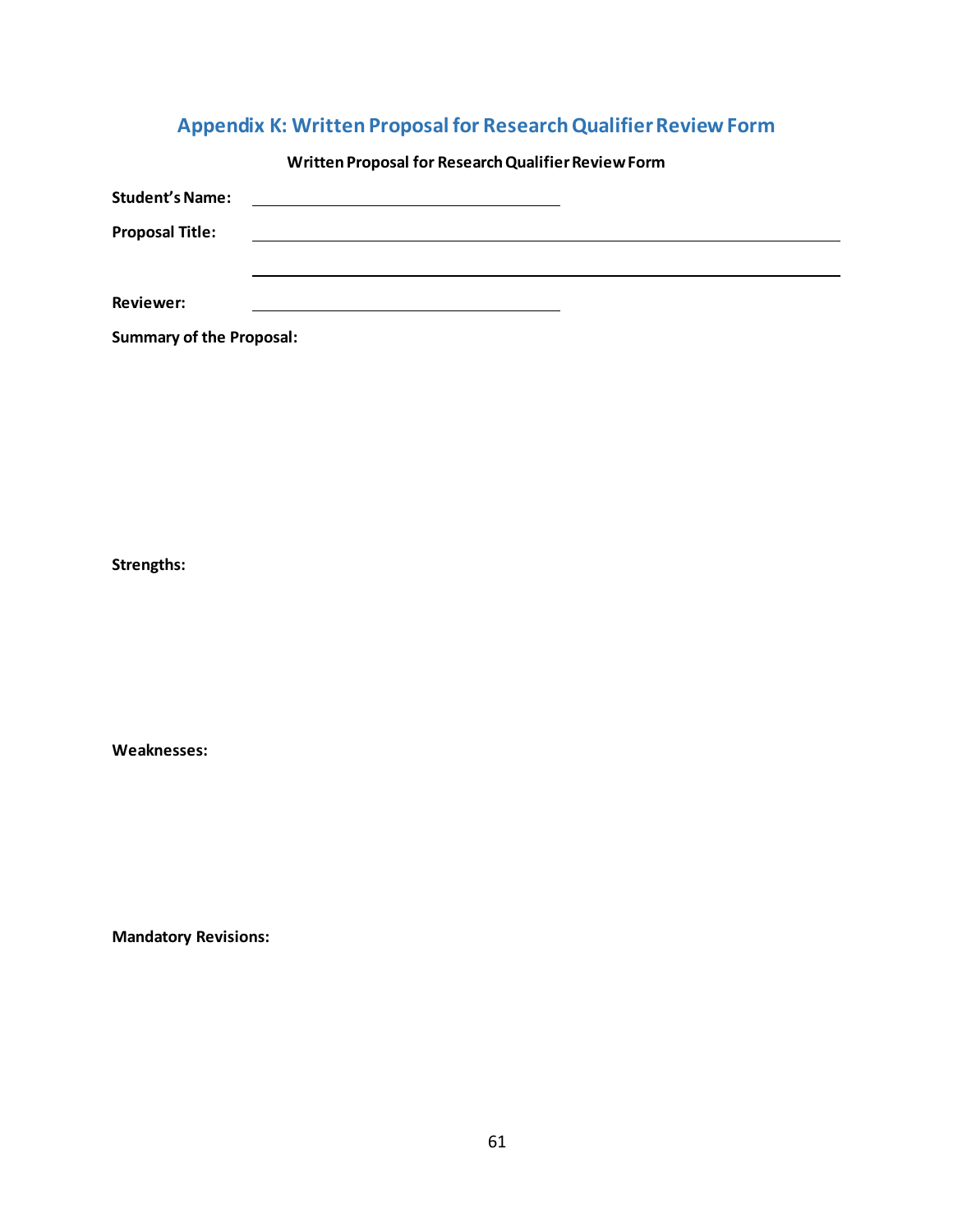# <span id="page-65-0"></span>**Appendix L: [Candidacy Exam Notification Form](https://graduate-and-international.uark.edu/_resources/forms/candidacy-exam-notice.pdf)**

Click on the title to link to this form.